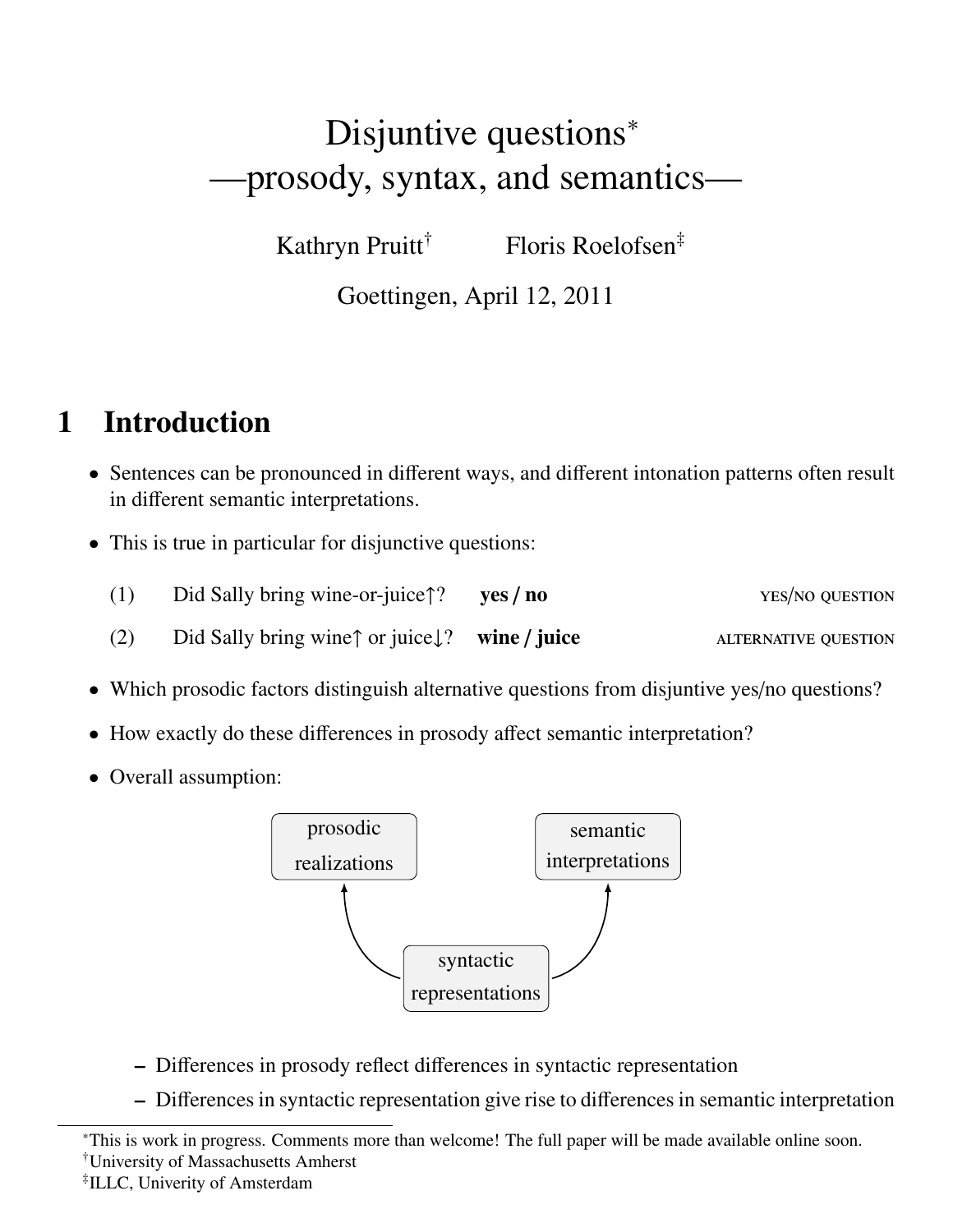- Theoretical challenges:
	- 1. Specify a grammar that generates a suitable range of syntactic representations
	- 2. Specify how syntactic representations are mapped to semantic interpretations
	- 3. Specify how syntactic representations are mapped to prosodic realizations
- In order to determine what a 'suitable range of syntactic representations' is, it is useful to identify the prosodic factors that are crucial in disambiguation
- So our first step will be to investigate this experimentally
- Approach:
	- Compare minimal pairs of utterance types that differ prosodically in only one respect.
	- If there is a robust semantic difference between two such utterance types, then the prosodic factor in question may be taken to reflect a difference in syntactic representation, which in turn gives rise to the observed difference in semantic interpretation
- Roadmap:
	- §2: prosody
	- §3: syntax
	- §4: semantics
	- §5: syntax-semantics interface
	- §7: conclusion

## 2 Prosody

• Canonical prosodies: (examples adapted from Bartels, 1999)

#### (3) Canonical alternative question prosody

Would you like mineral water or lemonade?

| a. (                        | $\rm H^*$ |  | $H-)($ $H^*$ L-L%) |
|-----------------------------|-----------|--|--------------------|
| $\mathbf{b}$ . $\mathbf{c}$ | $L^*$     |  | $H-)($ $H^*$ L-L%) |

#### (4) Canonical disjunctive yes-no question prosody

Would you like mineral water or lemonade?

| a. (   | $H^*$          | $H^*$ H-H%) |
|--------|----------------|-------------|
| $b.$ ( | $\mathbb{R}^*$ | $L^*$ H-H%) |

- Alternative questions: (Bartels, 1999; Quirk *et al.*, 1985; Rando, 1980; Schubiger, 1958)
	- All disjuncts are accented and usually pronounced in separate prosodic phrases
	- If pronounced in separate prosodic phrases, non-final disjuncts end with a pitch rise
	- The final disjunct ends with falling intonation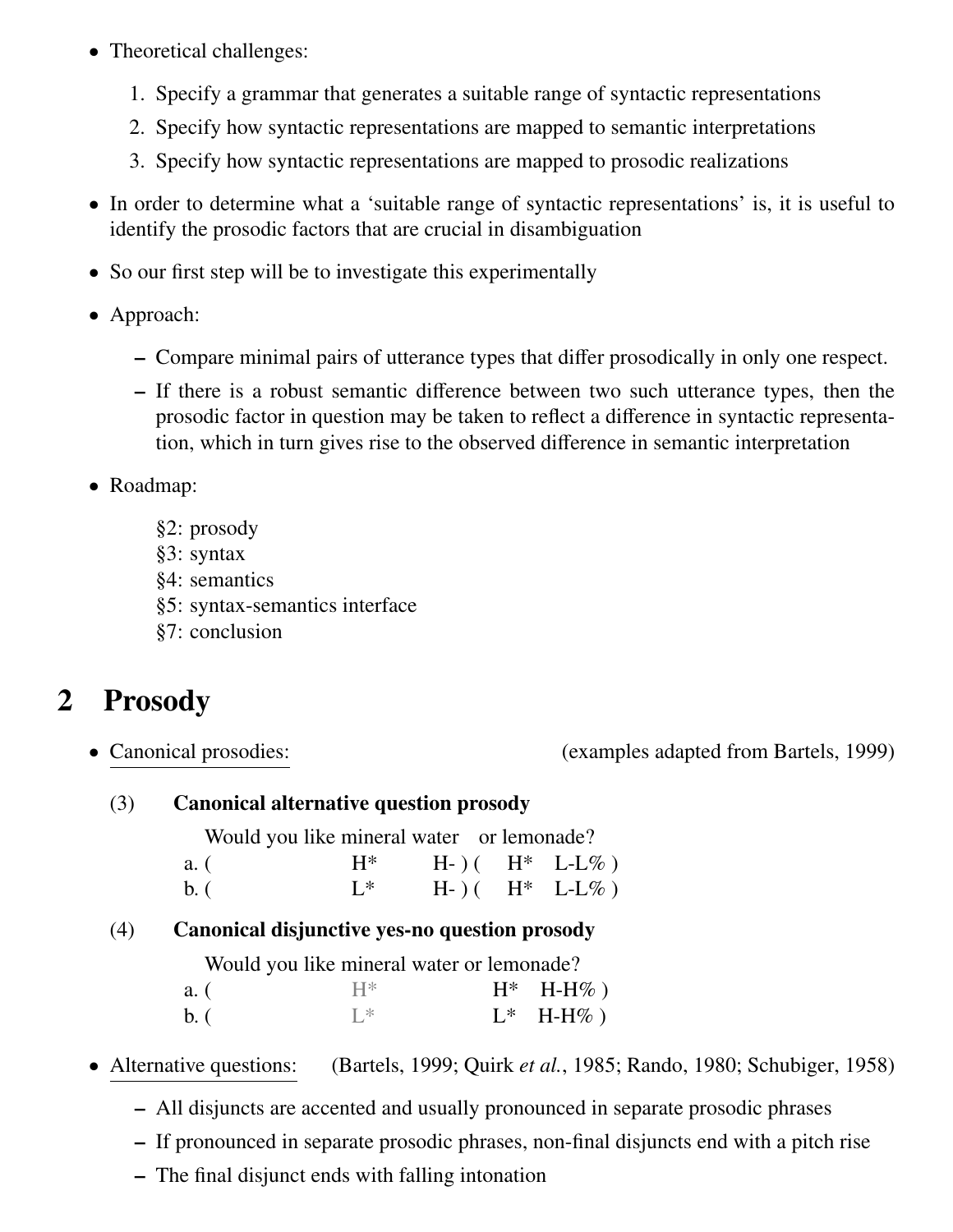• Disjunctive yes/no questions: (Bartels, 1999)

- Pitch accents on non-final disjuncts are optional (displayed in gray)
- A prosodic phrase boundary between the disjuncts is rare
- A final rise is typical in yes/no questions, although final falls do occur in specific contexts (e.g. Hedberg *et al.*, 2004)
- Two prosodic factors:
	- accentual characteristics presence versus absence of separate pitch accents and prosodic phrase boundaries
	- final contour fall versus rise
- Which of these factors is crucial in determining the interpretation of disjunctive questions?
- Hypothesis A: (Aloni and van Rooij, 2002; Han and Romero, 2004b; Beck and Kim, 2006)
	- Accentual characteristics are crucial
	- A disjunctive question is interpreted as an alternative question if and only if all disjuncts are accented (and pronounced in separate prosodic phrases).
- Hypothesis B: (Bartels, 1999)
	- The final contour is crucial
	- An alternative question interpretation only arises in the presence of a final fall.

### 2.1 Experiment

- Participants were presented with disjunctive questions with varying prosodic contours, and were asked to choose between two possible paraphrases.
- Prosodic contours

|              |      | Accent          |                |  |
|--------------|------|-----------------|----------------|--|
|              |      | <i>Multiple</i> | Single         |  |
|              | Fall | $M\downarrow$   | $S \downarrow$ |  |
| <b>FINAL</b> | Rise | M <sub>1</sub>  | S <sub>1</sub> |  |

S↑ is the canonical contour of YES/NO QUESTIONS M↓ is the canonical contour of ALTERNATIVE QUESTIONS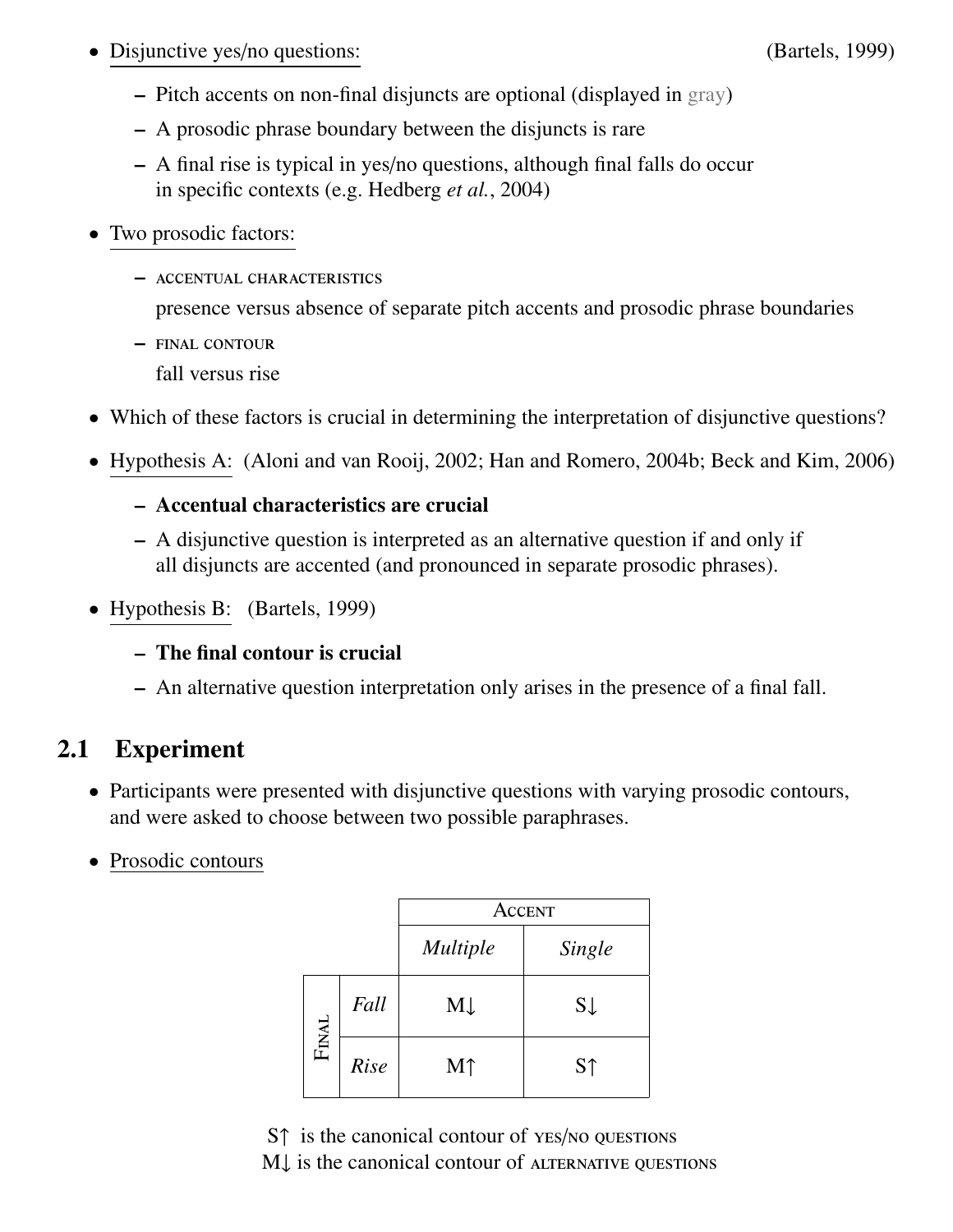

- Example of an experimental item:
	- (5) Did Sally bring wine or bake a desert?  $M\downarrow/M\uparrow/S\downarrow/S\uparrow$

*Paraphrase options:*

- a. Which of these things did Sally do: bring wine or bake a dessert?
- b. Did Sally do any of these things: bring wine or bake a dessert?
- c. Other
- Generation of the experimental items:
	- Canonical contours were directly recorded
	- Non-canonical contours were obtained from the canonical ones by *splicing*
- Results: (see table 1 and figure 1)
	- S↑ received mostly yes/no question paraphrases, as expected
	- M↓ received mostly alternative question paraphrases, as expected
	- M↑ received mostly yes/no question paraphrases, as expected on Hypothesis B, but not on Hypothesis A
	- S↓ received mostly alternative question paraphrases, as expected on Hypothesis B, but not on Hypothesis A
	- Multiple accents/phrases did not force an alternative question interpretation on their own. However, they did raise the likelihood of such an interpretation.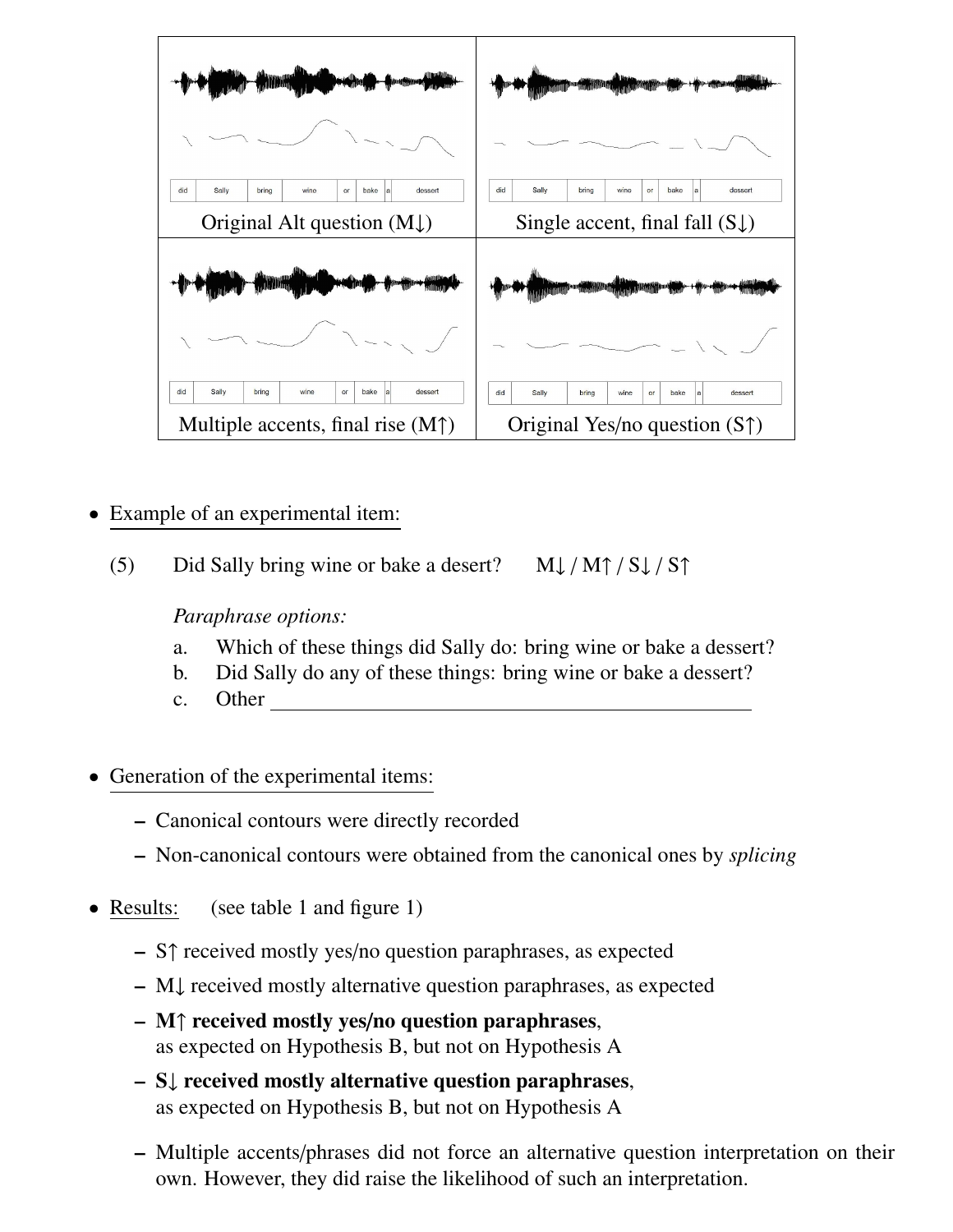## • Conclusion:<sup>1</sup>

- The final contour is the most important disambiguating prosodic factor;
- Accentual characteristics also play a role, but they are not decisive.

|                                         | Paraphrase choice       |                    |         |       |
|-----------------------------------------|-------------------------|--------------------|---------|-------|
| Heard                                   | Alternative<br>question | Yes/no<br>question | "Other" | Total |
| MJ Alternative question                 | 204                     | 16                 | 2       | 222   |
| $M†$ Multiple accents, final rise       | 35                      | 185                | 2       | 222   |
| S <sup>†</sup> Yes/no question          | 24                      | 197                |         | 222   |
| $S\downarrow$ Single accent, final fall | 181                     | 39                 | 2       | 222   |
| <b>Total</b>                            | 444                     | 437                |         | 888   |

Table 1: Number of responses for each stimulus type



Figure 1: Proportion of ALT QUESTION responses for each contour  $(\pm 95\%$  confidence interval)

<sup>&</sup>lt;sup>1</sup>See the full paper for statistical analysis and more in-depth discussion of the experimental results.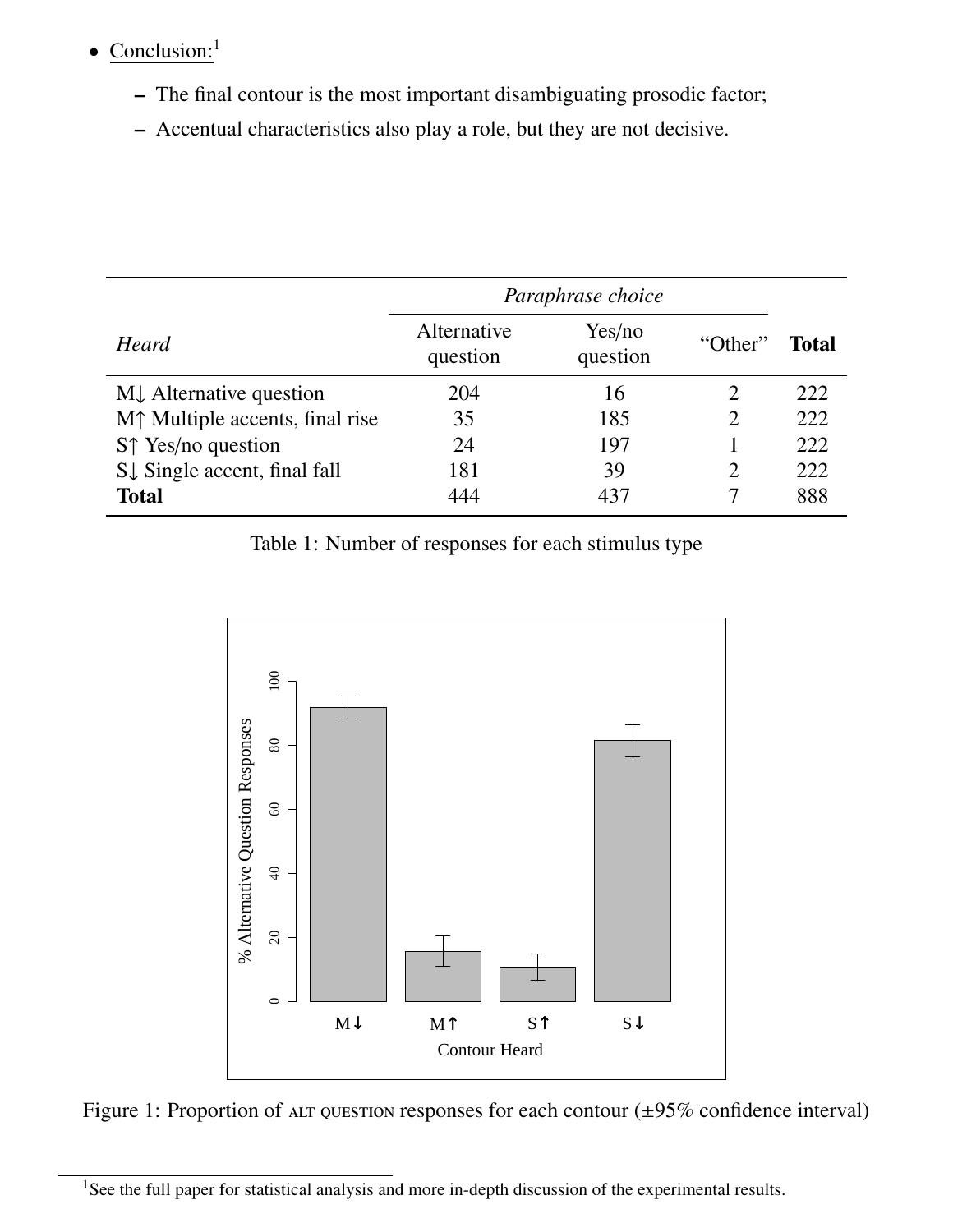## 3 Syntax

- Differences in accentual characteristics and final pitch movement presumably reflect differences in underlying syntactic representation.
- What exactly should we take these syntactic differences to be?
- We will argue that:
	- 1. Syntactically, alt questions consist of two interrogative clauses, joined by disjunction;
	- 2. The syntactic structure of alt questions determines their accentual characteristics;
	- 3. Disjunctive phrases may or may not come with an intonational morpheme E;
	- 4. Prosodically, E induces a falling pitch movement on the final disjunct;
	- 5. Semantically, E signals, roughly, that exactly one of the disjuncts holds;
	- 6. We will therefore refer to E as an *exclusive strengthening operator*.
- So there are two ways in which alt questions differ syntactically from yes/no questions:
	- Structural difference: interrogative disjunctions vs. disjunctive interrogatives;
	- Morphological difference: exclusive strengthening vs. no exclusvie strengthening.
- There is also a third type of disjunctive question: (Roelofsen and van Gool, 2010)
	- (6) Did Sally bring wine↑ or did she bring juice↑? \*yes  $\ell \vee$  no open question
- Prosodically, open questions exhibit the M↑ intonation pattern, i.e., they have:
	- essentially the same accentual characteristics as alt questions: multiple accents/phrases
	- essentially the same final contour as canonical yes/no questions: a final rise
- Syntactically, we will assume that open questions:
	- consist of two interrogative clauses joined by disjunction, just like alternative questions;
	- do not involve an exclusive strengthening operator, just like yes/no questions.
- Summary:

| (7) |    | Syntactic representation                                                                             | Prosody        | Interpretation       |
|-----|----|------------------------------------------------------------------------------------------------------|----------------|----------------------|
|     |    | $[C_{+Q}$ did Sally bring wine or juice]                                                             | S <sub>↑</sub> | yes/no question      |
|     | b. | $[C_{+0}$ did S bring wine] or $[C_{+0}$ did S bring juice]                                          | M <sub>1</sub> | open question        |
|     |    | c. $[[C_{+0} \text{ did } S \text{ bring wine}]$ or $[C_{+0} \text{ did } S \text{ bring juice}]]_E$ | M              | alternative question |

- Our grammar also generates a fourth syntactic representation:
	- d.  $[C_{+O}$  did Sally bring [wine or juice]<sub>E</sub>]
- However, in section 5 we will see that this representation is semantically illicit.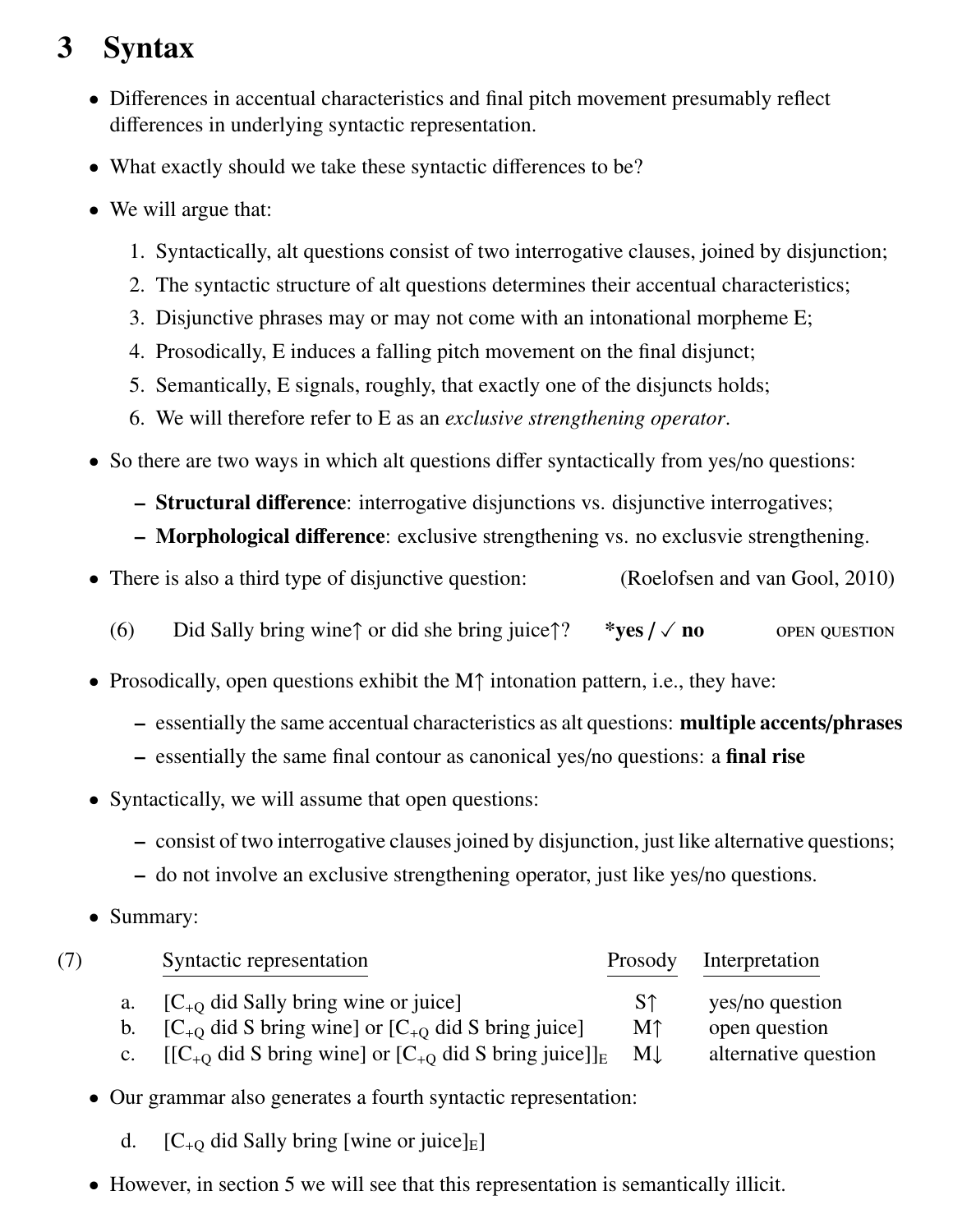### 3.1 Arguments for the existence of interrogative disjunctions

- Most previous work treats alternative questions as disjunctive interrogatives,  $[C_{+Q} \quad \text{or} \quad \text{and} \quad]$ , rather than interrogative disjunctions,  $[[C_{+Q} \quad \text{and} \quad C_{+Q} \quad \text{and} \quad]$ . (e.g. Han and Romero, 2004b; Beck and Kim, 2006)
- Many authors even seem to assume implicitly that the grammar does not generate interrogative disjunctions at all.
- However, there are good reasons to assume that it does.
- Argument 1: auxiliary inversion in unembedded disjunctive questions
	- (8) Did Sally bring wine or did she bring juice?
- Notice: (8) cannot be interpreted as a yes/no question
- It must be interpreted as an open question or an alt question, depending on the final contour
- Argument 2: whether in embedded disjunctive questions
	- (9) I want to know whether Sally brought wine or whether she brought juice.
- Argument 3: overt interrogative disjunctions in Hausa and Tangale (Haida, 2009), Persian (Mameni, 2010), and Japanese (Nobu Akagi, Masashi Hashimoto, and Misato Hiraga, p.c.):

| (10) | ta:shì ko: kò: za:   kà<br>Ko: za: kà<br>zaunà: gida:?<br>$Q$ FUT 2sg.m.subj go-up or $Q$ FUT 2sg.m.subj remain home<br>Are you going to get up or are you going to stay at home? | (Hausa)    |
|------|-----------------------------------------------------------------------------------------------------------------------------------------------------------------------------------|------------|
| (11) | Mairo ed-ug $\qquad$ dom (ya) ya: lakikoro (ya)?<br>Mairo eat-PERF beans <b>Q</b> or rice<br>$\mathbf 0$<br>Did Mairo eat beans or rice?                                          | (Tangale)  |
| (12) | āyā sārā raft balé yā āyā sārā raft operā?<br><b>Q</b> Sara went ballet or <b>Q</b> Sara went opera?<br>'Did Sara go to the ballet or did Sara go to the opera?'                  | (Persian)  |
| (13) | Kaoru ga kita ka soretomo Mari ga kita ka?<br>Kaoru NOM came Q or-ALT Mari NOM came Q<br>'Did Kaoru come or did Mari come?'                                                       | (Japanese) |

### 3.2 Why alternative and open questions are interrogative disjunctions

- We assume that alternative and open question interpretations can only be derived from syntactic representations that consist of two separate interrogative clauses joined by disjunction;
- As a consequence, every sentence that is interpreted as an alternative or open question, but does not consist of two full interrogative clauses at the surface, must involve ellipsis.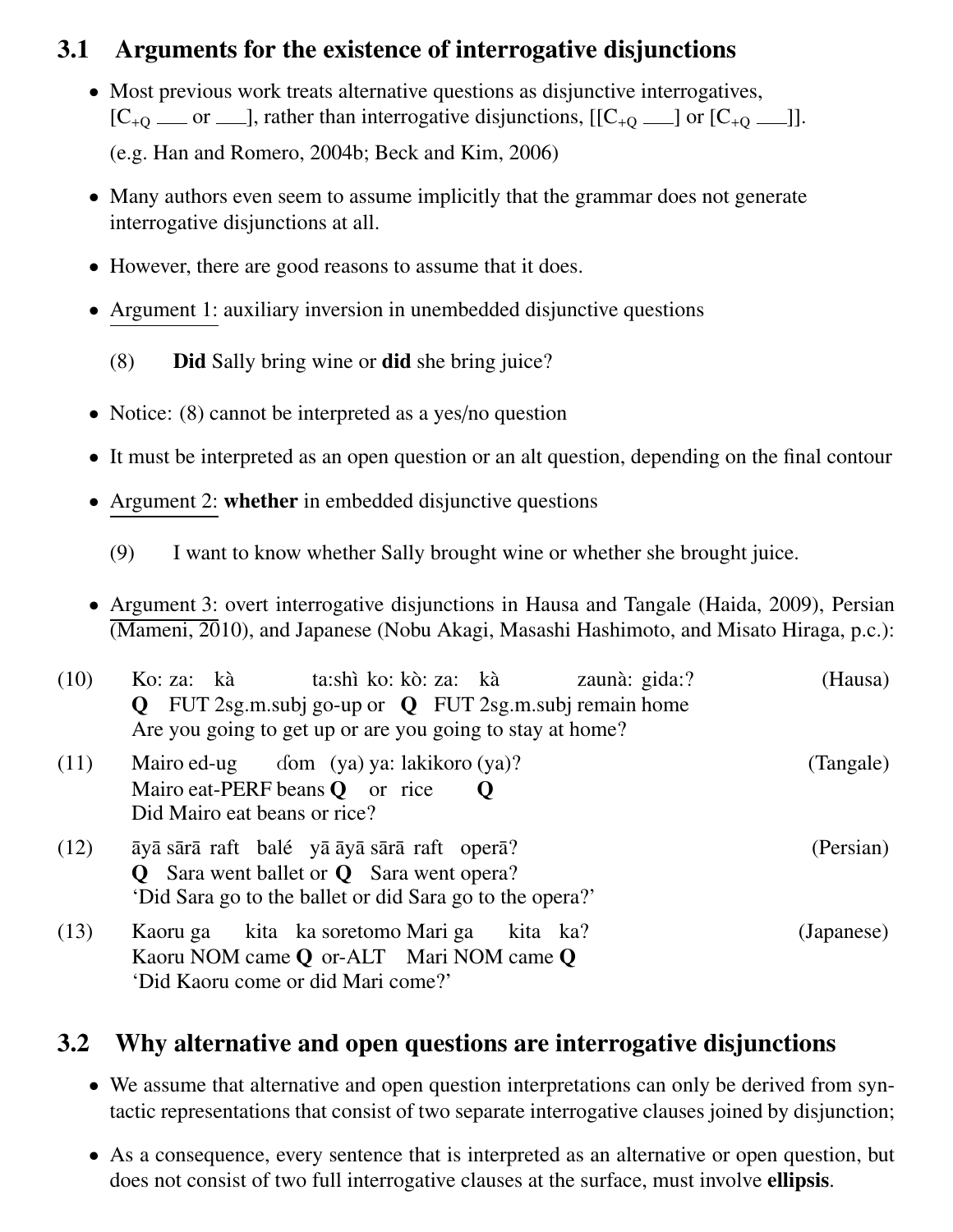- Prediction: alternative / open question interpretations only arise if:
	- the presumed unelided form is grammatical, and
	- the presumed ellipsis process is licensed.

Otherwise, alternative / open question interpretations do *not* arise.

#### • Argument 1: either

- (14) Did Sally bring either wine or juice?  $*<sub>ALT</sub> *<sub>OPEN</sub>$
- On our assumptions, it would only be possible to interpret (14) as an alternative or open question if it could be construed as an elided version of (15):
	- (15) Did Sally bring either wine or did she bring juice?
- (15) is ungrammatical, for reasons presumably having to do with the distribution of *either*; (Larson, 1985; Schwarz, 1999; Den Dikken, 2006; Kaplan, 2007; Hofmeister, 2010, a.o.)
- Thus, it is correctly predicted that (14) does not have an alt or open question interpretation.

#### • Argument 2: Focus

- (16) Did only Sally<sub>F</sub> bring wine or juice?  $*<sub>ALT</sub> * <sub>OPEN</sub>$
- To account for this case, we need an additional assumption about the licensing of ellipsis:
- Focus deletion constraint (Heim, 1997; Merchant, 2001; Han and Romero, 2004a) A focused constituent can only be elided if the entire associated focus domain is elided with it.
- 

• Illustration: (from Han and Romero, 2004a)

- (17) Mary only [told John to eat fruit<sub>F</sub> in the morning], and Sue only [told him to eat fruit<sub>F</sub> in the morning] as well.
- (18) Mary only [told John to eat fruit<sub>F</sub> in the morning], and \*Sue only [told him to] as well.
- The focus deletion constraint correctly predicts that (18) is ungrammatical, because it involves deletion of a focused constituent without deletion of the entire associated domain.
- The focus deletion constraint also implies that (16) cannot be an elided version of (19):
	- (19) Did only  $[Sally_F]$  bring wine] or did only  $[Sally_F]$  bring juice]?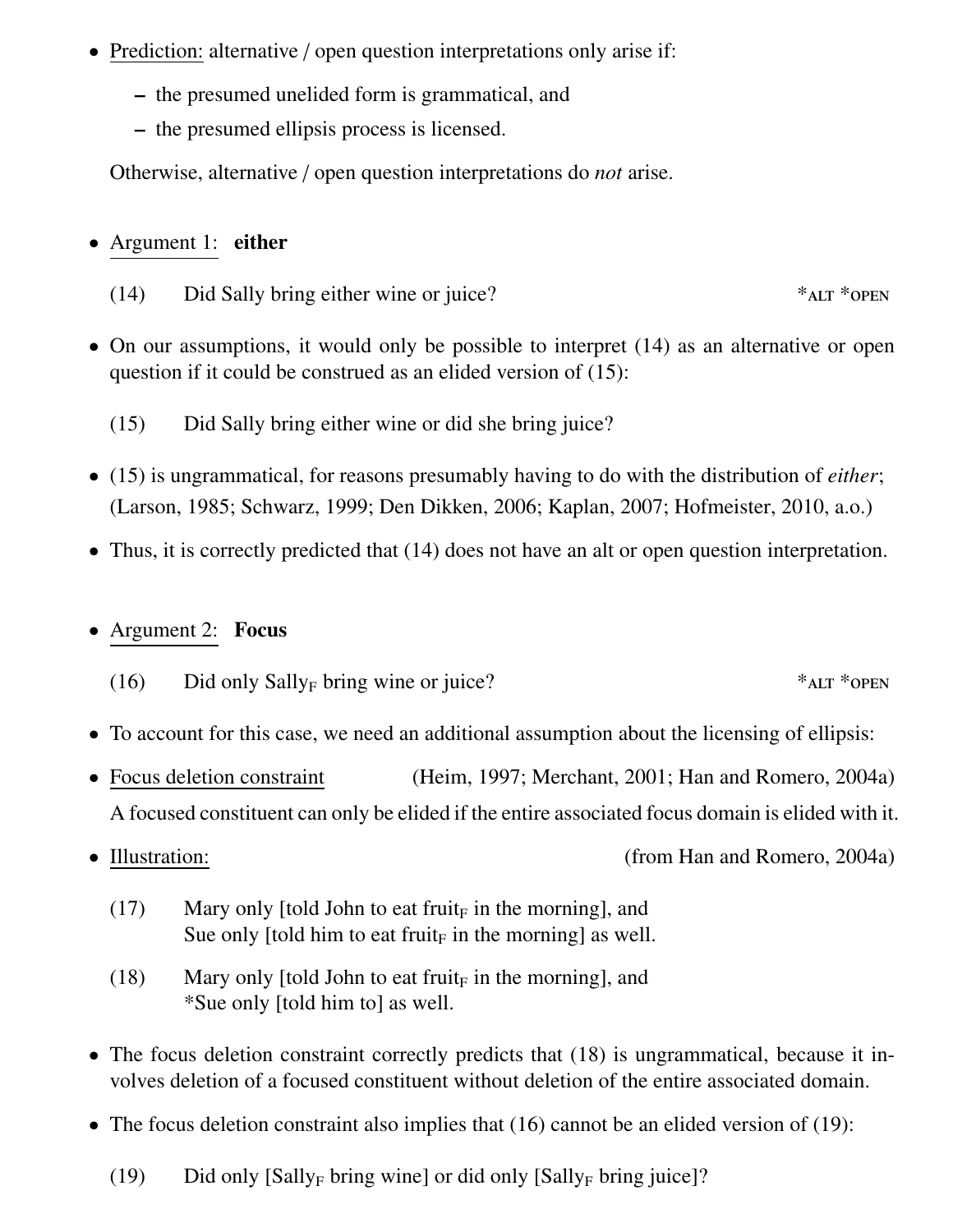- Thus, we correctly predict that (16) cannot be interpreted as an alternative or open question.
- These data have also been accounted for by Han and Romero (2004a), Beck and Kim (2006). The full paper provides a detailed comparison, arguing that our account improves on both previous accounts.

#### 3.3 How syntactic structure affects accentual characteristics

- Syntactic structure affects:
	- prosodic phrasing: prosodic phrases align with syntactic phrases
	- the placement of contrastive focus, and associated pitch accents
- Contrastive focus interface constraint (to be refined) (Kratzer and Selkirk, 2010) Constituents from the surrounding discourse must be *focus-represented* whenever possible.
- Focus representation (Kratzer and Selkirk, 2010)

One constituent  $\beta$  focus-represents another constituent  $\alpha$  if and only if:

 $\mathbf{I} = \llbracket \alpha \rrbracket^0 \neq \llbracket \beta \rrbracket^0$ , and

$$
- \llbracket \alpha \rrbracket^0 \in \llbracket \beta \rrbracket^F
$$

- Illustration:
	- (20) Sally will bring a French wine or an Italian wine to the party. ⇒ obligatory contrastive focus on *French* and *Italian*
- Counterexample:
	- (21) Sally will bring wine or juice to the party.

#### ⇒ no obligatory contrastive focus on *wine* and *juice*

- Trivial focus representation (Kratzer and Selkirk, 2010) If  $\alpha$  and  $\beta$  are of semantic type  $\tau$ , then  $\beta$  is a trivial focus-representation of  $\alpha$  iff  $[\![\beta]\!]^F = D_{\tau}$ .
- Contrastive focus interface constraint (final version) (Kratzer and Selkirk, 2010) Constituents from the surrounding discourse must be *focus-represented* whenever possible, unless the result is a trivial focus-representation.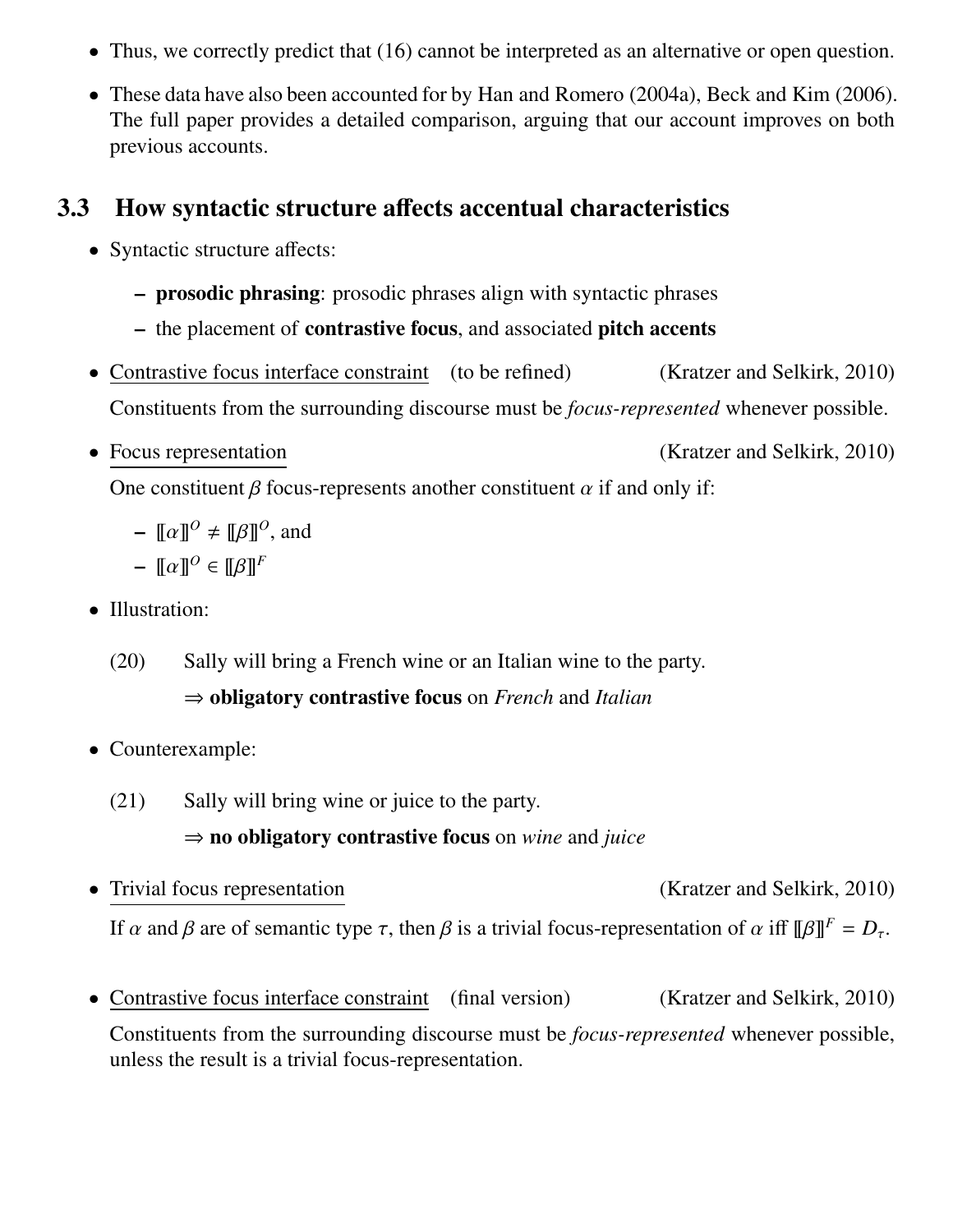- Implications for disjunctive questions:
	- (22)  $[C_{+O}$  did Sally bring wine or juice] yes/no ⇒ no obligatory contrastive focus on *wine* and *juice*
	- (23)  $[C_{+O}$  did Sally bring wine] or  $[C_{+O}$  did she bring juice]<sub>(E)</sub> open, ALT ⇒ obligatory contrastive focus on *wine* and *juice*
- Summing up:
	- 1. Alternative / open questions consist of two interrogative clauses joined by disjunction;
	- 2. The structure of alt and open questions gives rise to a prosodic phrase break and multiple contrastive foci.

### 3.4 Motivation for tying exclusive strengthening to disjunction

- We assume the existence of an intonational morpheme, E, which:
	- Syntactically, attaches to disjunctive phrases
	- Semantically, signals (roughly speaking) that exactly one of the disjuncts holds
	- Prosodically, triggers a final fall (and possibly also a rise on non-final disjuncts)
- Another approach would be to assume a dedicated 'alternative question operator' that has the desired exclusive strengthening effect built into it (see, e.g., Rawlins, 2008).
- Tying exclusive strengthening to disjunction:
	- opens the way for an analysis of alternative questions as interrogative disjunctions
	- opens the way for a unified account of exclusive strengthening effects in interrogative and non-interrogative disjunctions:
		- (24) Will Sally bring wine↑ or juice $\downarrow$ ?  $\Rightarrow$  she will bring exactly one of the two
		- (25) Sally will bring wine↑ or juice $\downarrow$ .  $\Rightarrow$  she will bring exactly one of the two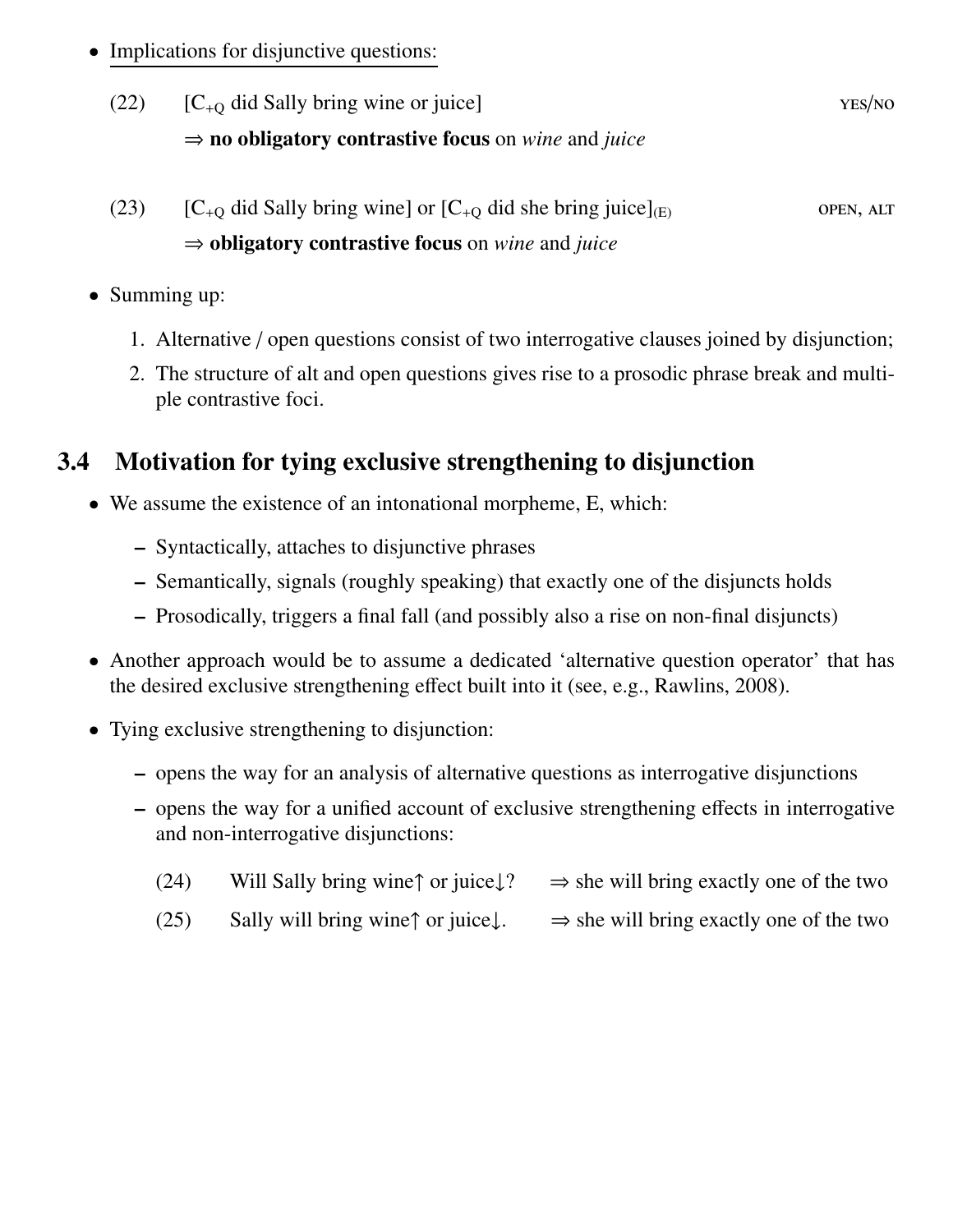## 4 Semantics

- So far we determined:
	- which prosodic features are crucial in disambiguating disjunctive questions
	- how these prosodic differences can be linked to differences in syntactic representation
- Next task:
	- associate the presumed syntactic representations with suitable semantic values
- Plan:
	- 1. Identify the range of semantic contrasts that should be captured
	- 2. Identify/develop a semantic framework whose notion of meaning is fine-grained enough to capture all the relevant contrasts, but not more fine-grained/complex than necessary
	- 3. Specify the semantic values of some prototypical disjunctive questions, and show that the relevant contrasts are indeed captured
	- 4. Specify a general, compositional interpretation procedure, and show that this leads to desirable predictions also for 'less prototypical' disjunctive questions (section 5)

### 4.1 Basic data to be accounted for

Three types of data:

- licensing and interpretation of *yes*/*no answers* (§4.1.1)
- the *exclusive component* of alternative questions (§4.1.2)
- *safe*, *issue-resolving*, and *issue-dispelling responses* (§4.1.3, §4.1.4 and §4.1.5)

#### 4.1.1 Yes/no answers

| (26) | Did Sally bring wine-or-juice??                                                                                                             | YES/NO QUESTION             |
|------|---------------------------------------------------------------------------------------------------------------------------------------------|-----------------------------|
|      | No. $\Rightarrow$ neither<br>a.                                                                                                             |                             |
|      | Yes. $\Rightarrow$ at least one<br>$b_{1}$                                                                                                  |                             |
| (27) | Did Sally bring wine $\uparrow$ or did she bring juice $\downarrow$ ?<br>a. #No.<br>b. $#Yes.$                                              | <b>ALTERNATIVE QUESTION</b> |
| (28) | Did Sally bring wine $\uparrow$ or did she bring juice $\uparrow$ ?<br>No. $\Rightarrow$ neither<br>a.<br>b. #Yes. $\Rightarrow$ yes what?! | <b>OPEN QUESTION</b>        |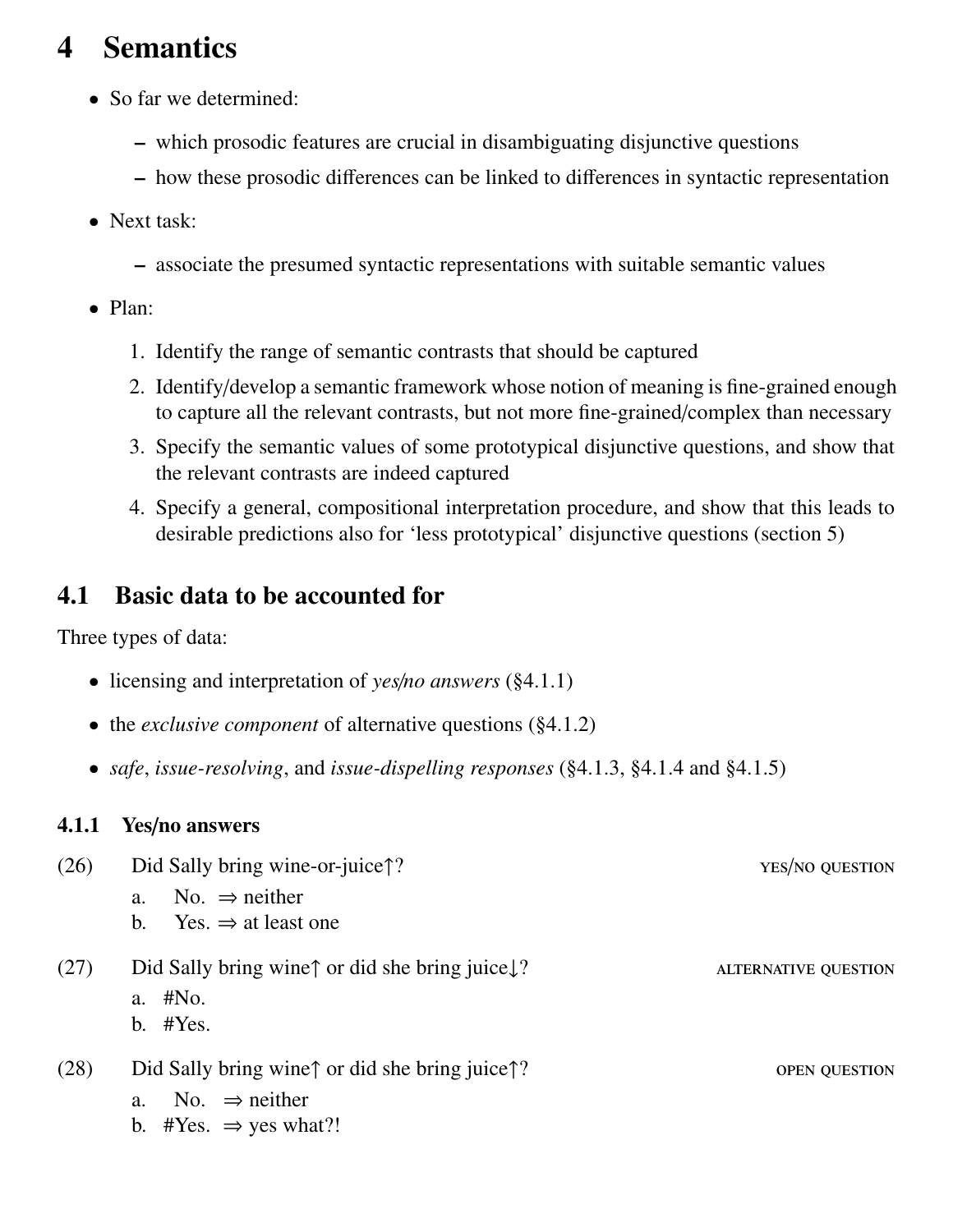#### 4.1.2 The exclusive component of alternative questions

- Alternative questions, roughly, imply that exactly one of the disjuncts holds
- Importantly, this implication is **not directly challengable**:
- (29) Did Sally bring wine↑ or juice↓?
	- a. ?? No, she didn't bring either.
	- b. ?? No, she brought both.
	- c.  $\checkmark$  Actually, she didn't bring either.
	- d.  $\checkmark$  Actually, she brought both.
- (30) Sally brought exactly one of the two beverages.
	- a.  $\checkmark$  No, she didn't bring either.
	- b.  $\checkmark$  No, she brought both.
	- Implications that are not directly challengable are generally referred to as **non-at-issue** implications (see Potts, 2005; Roberts *et al.*, 2009, among others). Some examples:

| (31) | John stopped smoking.                                         | (33) | John almost passed the test.                                                  |  |
|------|---------------------------------------------------------------|------|-------------------------------------------------------------------------------|--|
|      | <i>Implications:</i>                                          |      | <i>Implications:</i>                                                          |  |
|      | $(-)$ John used to smoke.<br>(+) He currently does not smoke. |      | $(-)$ John did not pass the test.<br>$(+)$ He came close to passing the test. |  |
|      | Responses:                                                    |      | Responses:                                                                    |  |
|      | a. ?? No, he never smoked.                                    |      | a. ?? No, he passed the test.                                                 |  |
|      | b. $\checkmark$ Actually, he never smoked.                    |      | b. $\checkmark$ Actually, he passed the test.                                 |  |
| (32) | Only John passed the test.                                    | (34) | The damn lawyer finally settled.                                              |  |
|      | <i>Implications:</i>                                          |      | <i>Implications:</i>                                                          |  |
|      | $(-)$ John passed the test.                                   |      | $(-)$ The lawyer is a nasty guy.                                              |  |
|      | Nobody else passed the test.<br>$(+)$                         |      | The lawyer settled.<br>$(+)$                                                  |  |
|      | Responses:                                                    |      | Responses:                                                                    |  |
|      | a. ?? No, John didn't pass the test.                          |      | a. ?? No, he's a nice guy.                                                    |  |
|      | b. $\checkmark$ Actually, John didn't pass.                   |      | b. $\checkmark$ Actually, he's a nice guy.                                    |  |
|      |                                                               |      |                                                                               |  |

- So the exlusive component of an alternative question is a non-at-issue implication
- Next, let us determine more precisely what the implication actually amounts to
- Consider:
	- (35) Did Sally bring wine↑ or juice↑ or both↓?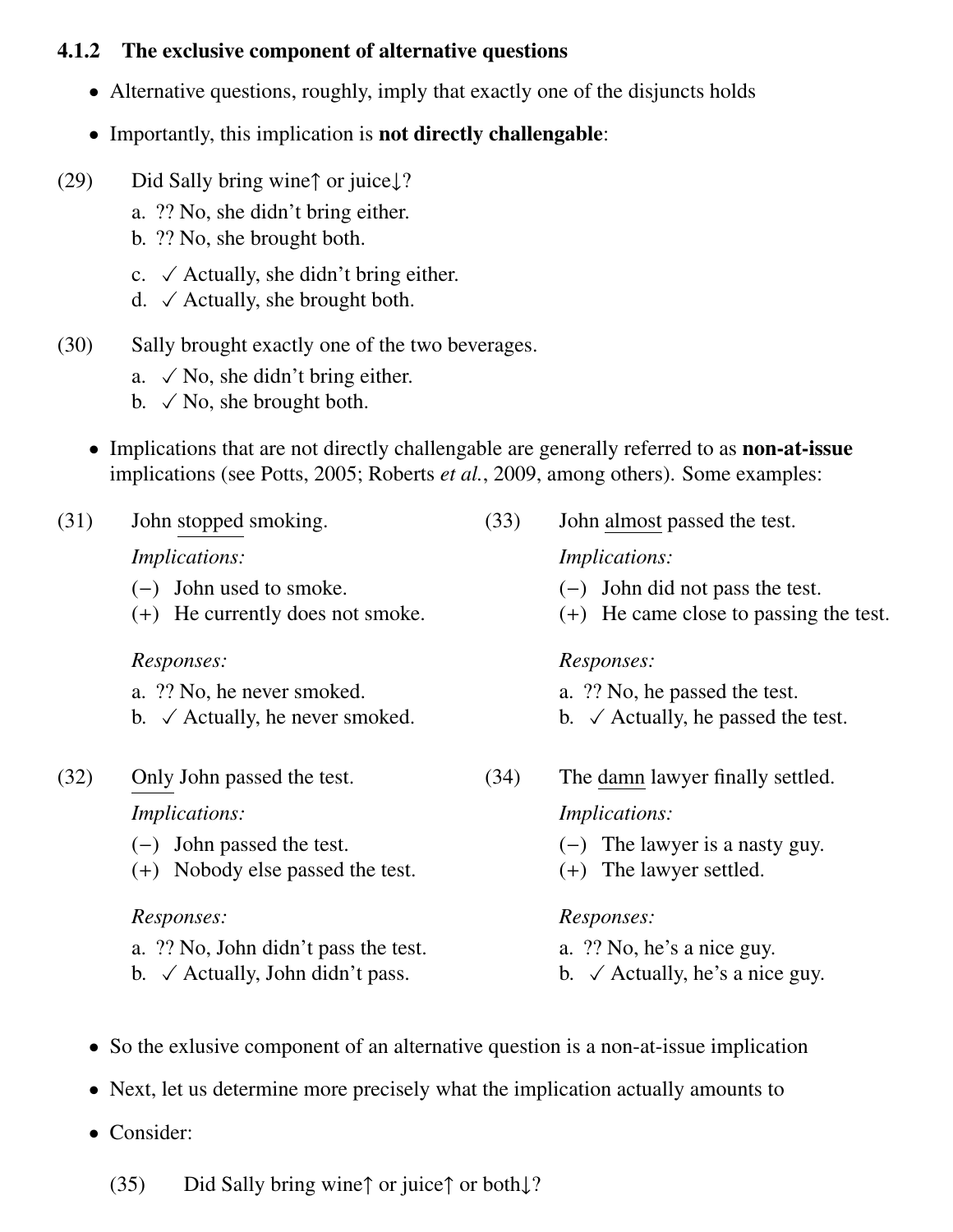- Notice that the last disjunct entails the first and the second
- (35) implies that Sally brought at least one of the two beverages, perhaps both
- But if she brought both, then all three disjuncts would be true
- So (35) does not imply that exactly one of the disjuncts holds
- Another telling case:
	- (36) # Did Sally bring wine↑ or juice↑ or exactly one of the two $\downarrow$ ?
- In this case, neither of the disjuncts entails any of the other disjuncts
- Still, there are no situations in which exactly one of the disjuncts is true
- Presumably as a consequence of this, the sentence is perceived as odd
- Our semantics should explain this anomaly

#### 4.1.3 Safe responses

- Semantic theories of questions are usually expected to predict the range of 'appropriate answers' to a given question.
- However, this is only a meaningful requirement if the notion of an 'appropriate answer' is made sufficiently precise.
- Consider:
	- (37) Is John coming to the party?
		- a. Yes, he's coming.
		- b. No, he's not coming.
		- c. Yes, he's coming and he's bringing his wife.
		- d. Well, if Mary is coming, then John is coming as well.
		- e. Yes, John is coming and his cat likes broccoli.
		- f. It's raining.
- Anyone will probably agree that (37a) and (37b) are appropriate answers.
- Perhaps, many people will also find (37c) an appropriate answer, and maybe also (37d).
- But is (37e) an appropriate answer? Or (37f)?
- If a theory predicts that (37e) is an appropriate answer, is that good or bad?
- The pre-theoretical notion of an 'appropriate answer' is too vague to form the basis for a general requirement for semantic theories of questions.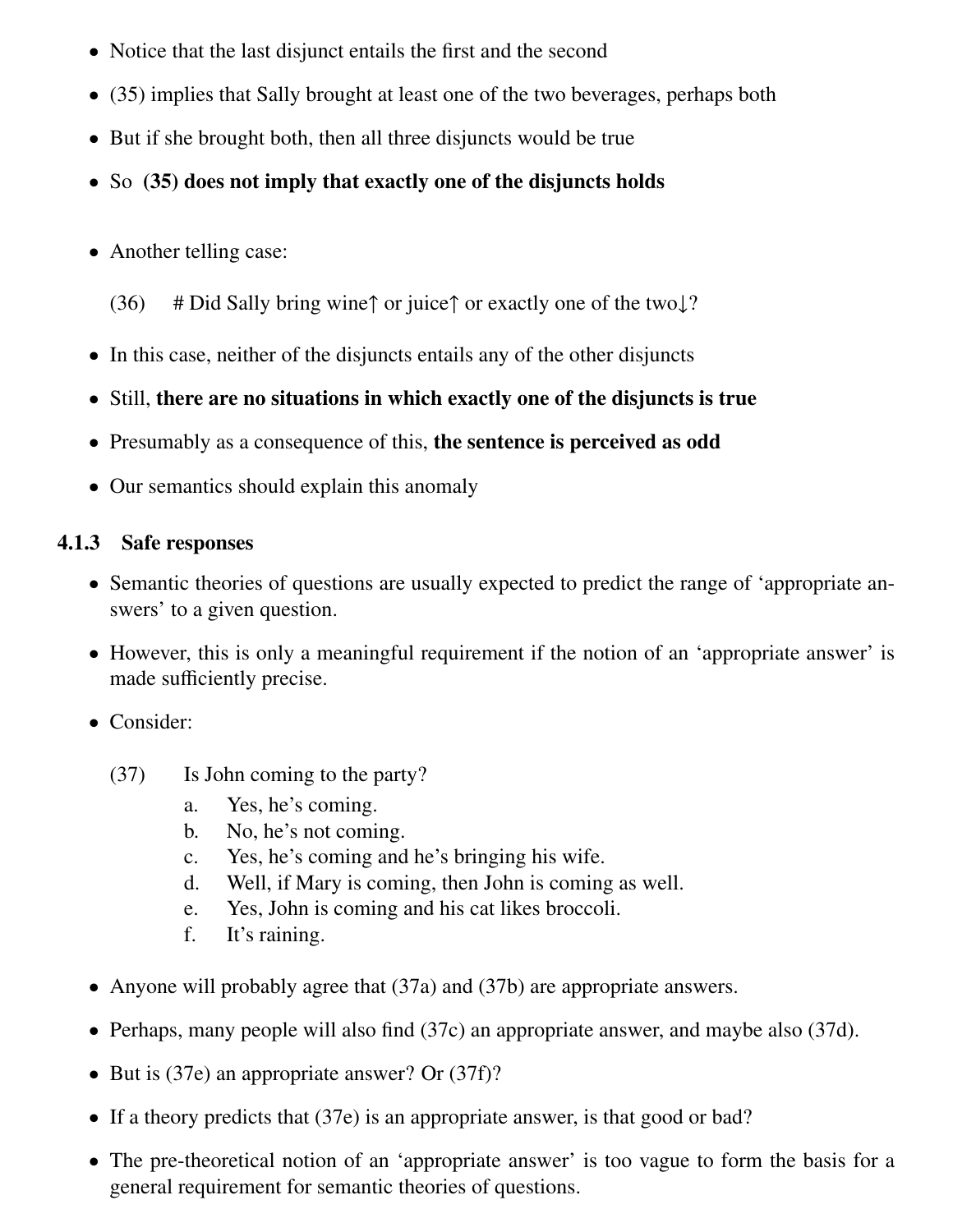- A more precise notion that we could consider is that of a **safe response**.
- Definition:  $\varphi$  is a safe response to ? $\psi$  if and only if any cooperative speaker who asks ? $\psi$ in order to gather new information (and not, e.g., to 'test' the knowledge of his interlocutor) would not be able to coherently reject  $\varphi$  as a response to ? $\psi$

(this is the basic idea behind the notion of compliance in Groenendijk and Roelofsen, 2009)

- This is a very strict notion of answerhood:  $(37a-b)$  are safe responses to  $(37)$ , but  $(37c-f)$ are not, as illustrated by the following dialogues:
	- (38) a. Frank: Is John coming to the party? b. Susan: No, he's not coming. safe c. Frank: # That can't be true, he *is* coming. (39) a. Frank: Is John coming to the party? b. Susan: Yes, he's coming and he's bringing his wife. not safe c. Frank:  $\sqrt{\ }$  That can't be true, his wife is on a trip to Morocco. (40) a. Frank: Is John coming to the party?
		- b. Susan: Well, if Mary is coming, then John is coming as well. not safe
			- c. Frank:  $\sqrt{\ }$  That can't be true, if Mary is coming, then John certainly isn't.
- A semantic theory of questions, together with pragmatic principles of cooperative inquisitive behavior, should be able to predict whether a response to a given question is safe or not.
- This holds in particular for a semantic theory of disjunctive questions.
- Here are some of the desired predictions for our prototypical yes/no question:
	- (41) **Yes/no question:** Did Sally bring wine-or-juice $\uparrow$ ?
	- (42) Some safe responses:
		- a. Yes, she brought wine or juice.
		- b. Yes, she brought wine.
		- c. Yes, she brought juice.
		- d. No, she didn't bring either.
	- (43) Some non-safe responses:
		- a. Yes, in fact she brought both wine and juice.
		- b. Yes, she brought wine, and she also brought an apple pie.
		- c. No, she brought an apple pie.
		- d. No, she didn't bring anything.
- Notice that the safe responses do not only include the ones that either confirm or deny that Sally brought wine or juice, but also the more specific ones that actually specify which of the two beverages Sally brought.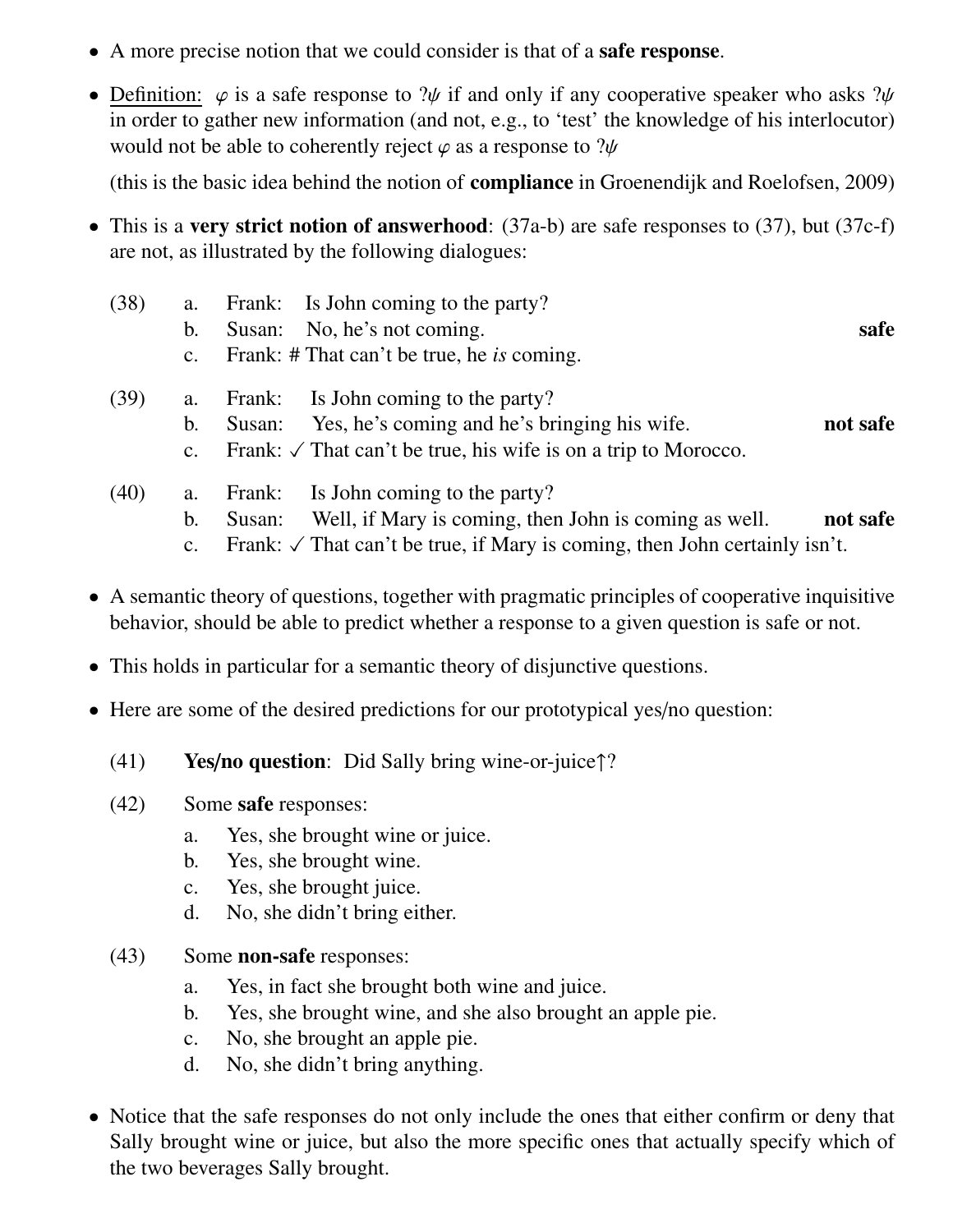- Open questions exhibit exactly the same pattern:
	- (44) Open question: Did Sally bring wine↑ or did she bring juice↑?
	- (45) Some safe responses:
		- a. She brought wine or juice.
		- b. She brought wine.
		- c. She brought juice.
		- d. No, she didn't bring either.
	- (46) Some non-safe responses:
		- a. Yes, in fact she brought both wine and juice.
		- b. Yes, she brought wine, and she also brought an apple pie.
		- c. No, she brought an apple pie.
		- d. No, she didn't bring anything.
- (45a) is not a very *satisfactory* response in this case, but that does not take away the fact that it is *safe*—it cannot be coherently rejected by a speaker who cooperatively asked (44).
- Alternative questions exhibit a slightly different pattern:
	- (47) Alternative question: Did Sally bring wine↑ or did she bring juice↓?
	- (48) Some safe responses:
		- a. She brought wine or juice.
		- b. She brought wine.
		- c. She brought juice.
	- (49) Some non-safe responses:
		- a. She brought both wine and juice.
		- b. She brought wine, and she also brought an apple pie.
		- c. She brought an apple pie.
		- d. She didn't bring anything.
		- e. She didn't bring either.
- The response in (49e), which was safe in the case of yes/no questions and open questions, is now one of the non-safe responses.
- Otherwise, the pattern is identical to that for yes/no questions and open questions.
- In particular, (48a), just like (45a), is not very helpful, but it *is* safe.

#### 4.1.4 Issue-resolving responses

• Besides safe responses, our theory should also recognize *issue-resolving* responses.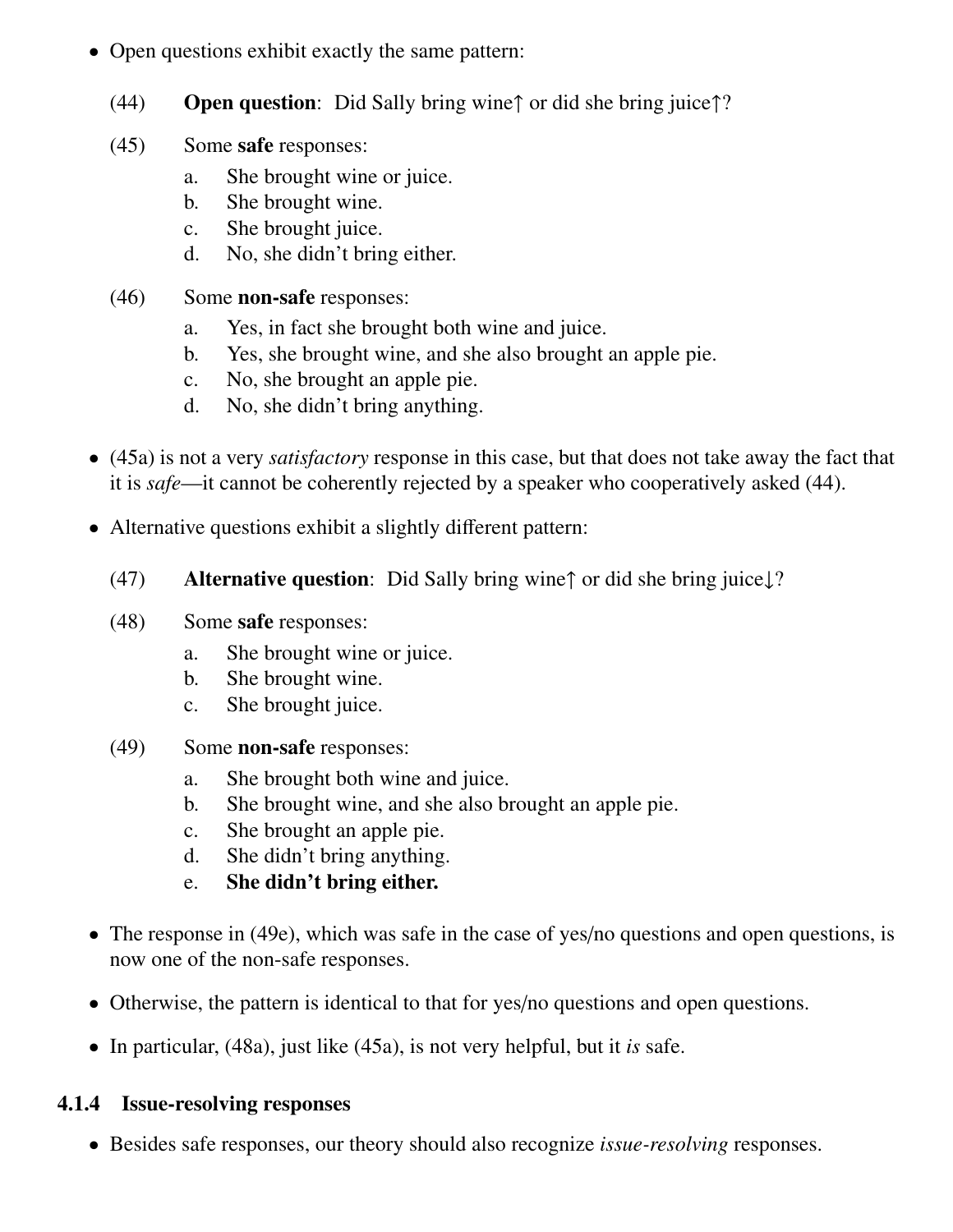- We will focus on *minimal* issue-resolving responses—responses that provide sufficient information to resolve the given issue, but not more than necessary.
	- (50) Yes/no question: Did Sally bring wine-or-juice↑?

Minimal issue-resolving responses:

- a. Yes, she brought wine or juice.
- b. No, she didn't bring wine or juice.
- $(51)$  Open question: Did Sally bring wine $\uparrow$  or did she bring juice $\uparrow$ ?

Minimal issue-resolving responses:

- a. She brought wine.
- b. She brought juice.
- c. No, she didn't bring wine or juice.
- (52) Alternative question: Did Sally bring wine↑ or did she bring juice↓?

Minimal issue-resolving responses:

- a. She brought wine.
- b. She brought juice.
- Notice that not every safe response is issue-resolving. Also, vice versa, not every issue-resolving response is safe
- In order to be issue-resolving, a response should provide *sufficient* information
- In order to be safe, a response should *not* provide *too much* information

#### 4.1.5 Issue-dispelling responses

- Besides safe and issue-resolving responses, our theory should also recognize responses that *dispel* a given issue without resolving it in the intended way
- One way to dispel a given issue is to reject one of the non-at-issue implications:
	- (53) Did your brother stop smoking?

Some issue-dispelling responses:

- a. Actually, he never smoked.
- b. Actually, I don't have a brother.
- Responses that reject the exclusive component of an alt question have the same status:
	- (54) Did Sally bring wine↑ or did she bring juice↓?

Some issue-dispelling responses:

- a. Actually, she brought both.
- b. Actually, she didn't bring either.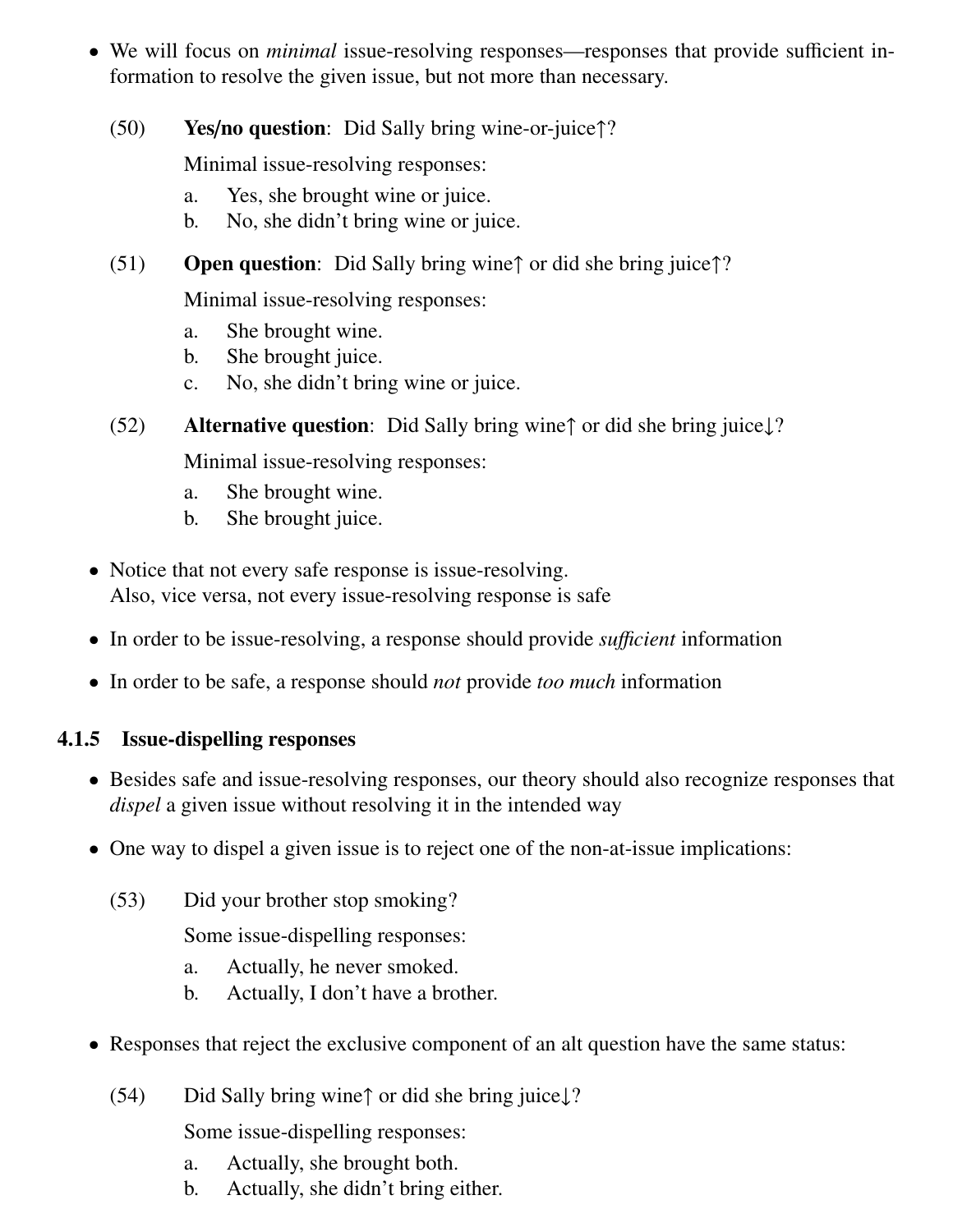- Summary of core semantic data:
	- licensing and interpretation of yes/no answers
	- exclusive component of alternative questions
	- safe, issue-resolving, and issue-dispelling responses
- Next step:
	- explore how much of the data can be accounted for by a straightforward analysis of disjunctive questions in *inquisitive semantics and pragmatics*.

(Groenendijk and Roelofsen, 2009; AnderBois, 2010; Ciardelli and Roelofsen, 2011, a.o.)

### 4.2 Inquisitive semantics and pragmatics

#### 4.2.1 Propositions as proposals

- Traditionally, semantic meaning is identified with *informative* content.
- In inquisitive semantics, the meaning of a sentence embodies both its *informative* and its *inquisitive* content.
- Sentences are taken to express **proposals** to update the common ground in one or more ways.
- If a sentence proposes two or more alternative updates, it is **inquisitive**: it requests a response that provides enough information to establish at least one of the proposed updates.
- Formally, a proposition is taken to be a set of **possibilities**.
- Each possibility is a set of **possible worlds**, representing a potential update of the common ground.
- Example:

The propositions expressed by (55a) and (55b) are depicted in figure 2.

- (55) a. Sally brought wine.
	- b. Did Sally bring wine?

In this figure, 11 is a world in which Sally brought both wine and juice, 10 a world in which she brought wine but no juice, etc.

• The proposition expressed by a sentence  $\varphi$  is denoted by  $\llbracket \varphi \rrbracket$ , and the elements of  $\llbracket \varphi \rrbracket$  are called the *possibilities for* ϕ.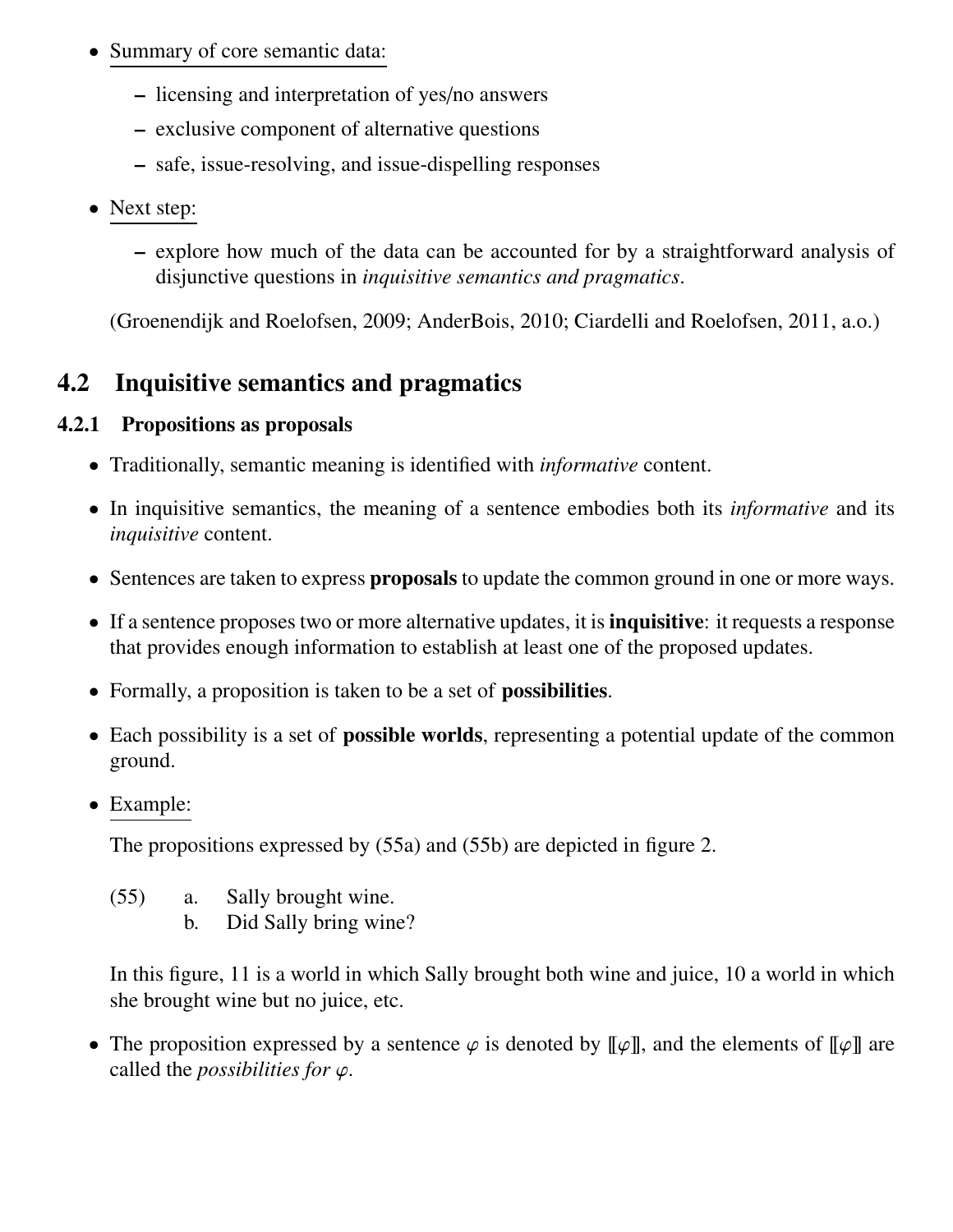

Figure 2: Some simple propositions visualized.

- A sentence  $\varphi$ , expressing the proposition  $[\![\varphi]\!]$ , is taken to:
	- 1. provide the information that the actual world is contained in at least one of the possibilities in  $\llbracket \varphi \rrbracket$ , and to
	- 2. request a response from other participants that provides enough information to establish at least one of the proposed updates.
- In some cases, it is sufficient to *accept* the information that  $\varphi$  itself already provides;
- But if  $\llbracket \varphi \rrbracket$  contains two or more alternative possibilities, additional information will be required to establish at least one of these possibilities. In this case,  $\varphi$  is inquisitive.
- Illustration:
	- [[(55a)]] consists of a single possibility, namely the possibility that Sally brought wine
		- ∗ It provides the information that the actual world lies within this possibility, and
		- ∗ it does not request any additional information, since the information that it provides is already sufficient to establish the unique update that it proposes.
		- ∗ So (55a) is informative but not inquisitive.
	- $\lbrack \! \lbrack (55b) \rbrack \! \rbrack$  consists of two possibilities, the possibility that Sally brought wine, and the possibility that she did not bring wine.
		- ∗ It provides the information that the actual world lies in one of these possibilities, but that is trivially the case. So the sentence is not informative.
		- ∗ However, it *is* inquisitive: it requests a response that provides enough information to establish either that Sally brought wine, or that she didn't.
- Formal definitions:
	- 1. The **informative content** of  $\varphi$ , info( $\varphi$ ), is defined as  $\bigcup [\![\varphi]\!]$
	- 2.  $\varphi$  is **informative** iff info( $\varphi$ ) does not cover the entire logical space
	- 3.  $\varphi$  is **inquisitive** iff there is no  $\alpha \in [\![\varphi]\!]$  such that  $\text{info}(\varphi) \subseteq \alpha$
- Another way to characterize inquisitive sentences:
	- $\phi$  is **inquisitive** iff info( $\varphi$ )  $\notin$  [[ $\varphi$ ]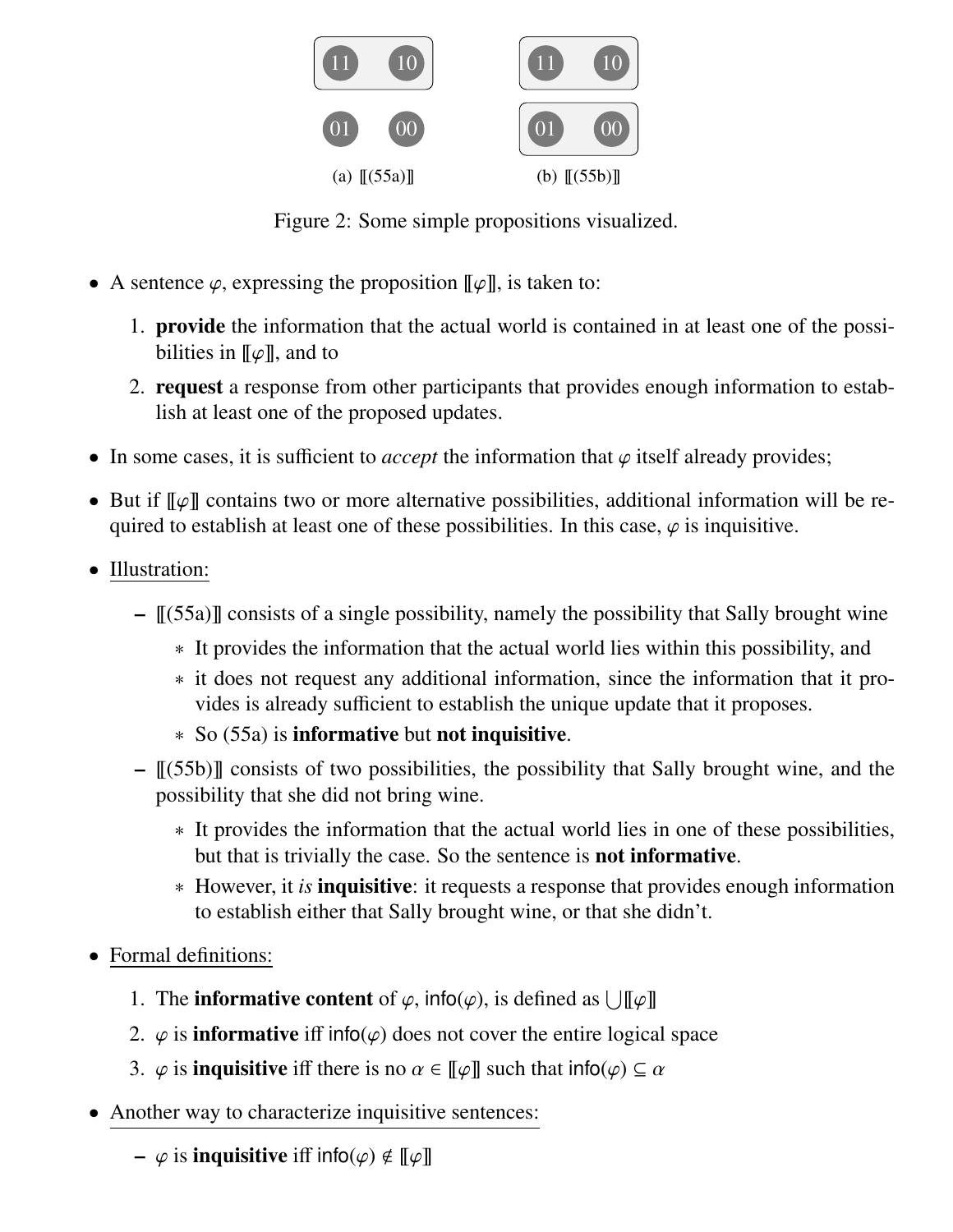#### 4.2.2 Alternative and residual possibilities

- A proposition  $\llbracket \varphi \rrbracket$  may contain possibilities that do not play any role in determining the informative and inquisitive content of  $\varphi$ .
- Illustration:



- $\varphi$  provides the information that the actual world lies in at least one of  $\{\alpha, \beta, \gamma\}$
- But that is the just as informative as saying that the actual world lies in at least one of  $\{\alpha, \beta\}$
- So  $\gamma$  does not really play a role in determining the informative content of  $\varphi$ .
- $\varphi$  requests a response that provides enough information to establish at least one of { $\alpha$ ,  $\beta$ ,  $\gamma$ }.
- But that is the same as requesting a response that provides enough information to establish at least one of  $\{\alpha, \beta\}$ .
- Any response that satisfies the former request also satisfies the latter, and vice versa.
- So  $\gamma$  does not really play a role in determining the inquisitive content of  $\varphi$  either.
- More generally:
	- The informative and inquisitive content of a sentence  $\varphi$  are completely determined by the possibilities in  $\llbracket \varphi \rrbracket$  that are not properly contained in a maximal possibility in  $\llbracket \varphi \rrbracket$ .
- Alternative and residual possibilities

For any sentence  $\varphi$  and any possibility  $\alpha \in [\![\varphi]\!]$ :

- $\alpha$  is called an **alternative possibility** for  $\varphi$  if it is not properly contained in a maximal possibility in  $\llbracket \varphi \rrbracket$ ;
- $\alpha$  is called a **residual possibility** for  $\varphi$  if it is properly contained in a maximal possibility in  $\llbracket \varphi \rrbracket$ .
- The distinction between alternative and residual possibilities will play an important role in our account of *yes* and *no* answers below
- It also allows for another way of characterizing inquisitive sentences
- Another way of characterizing inquisitive sentences

 $\varphi$  is **inquisitive** iff  $\llbracket \varphi \rrbracket$  contains at least two alternative possibilities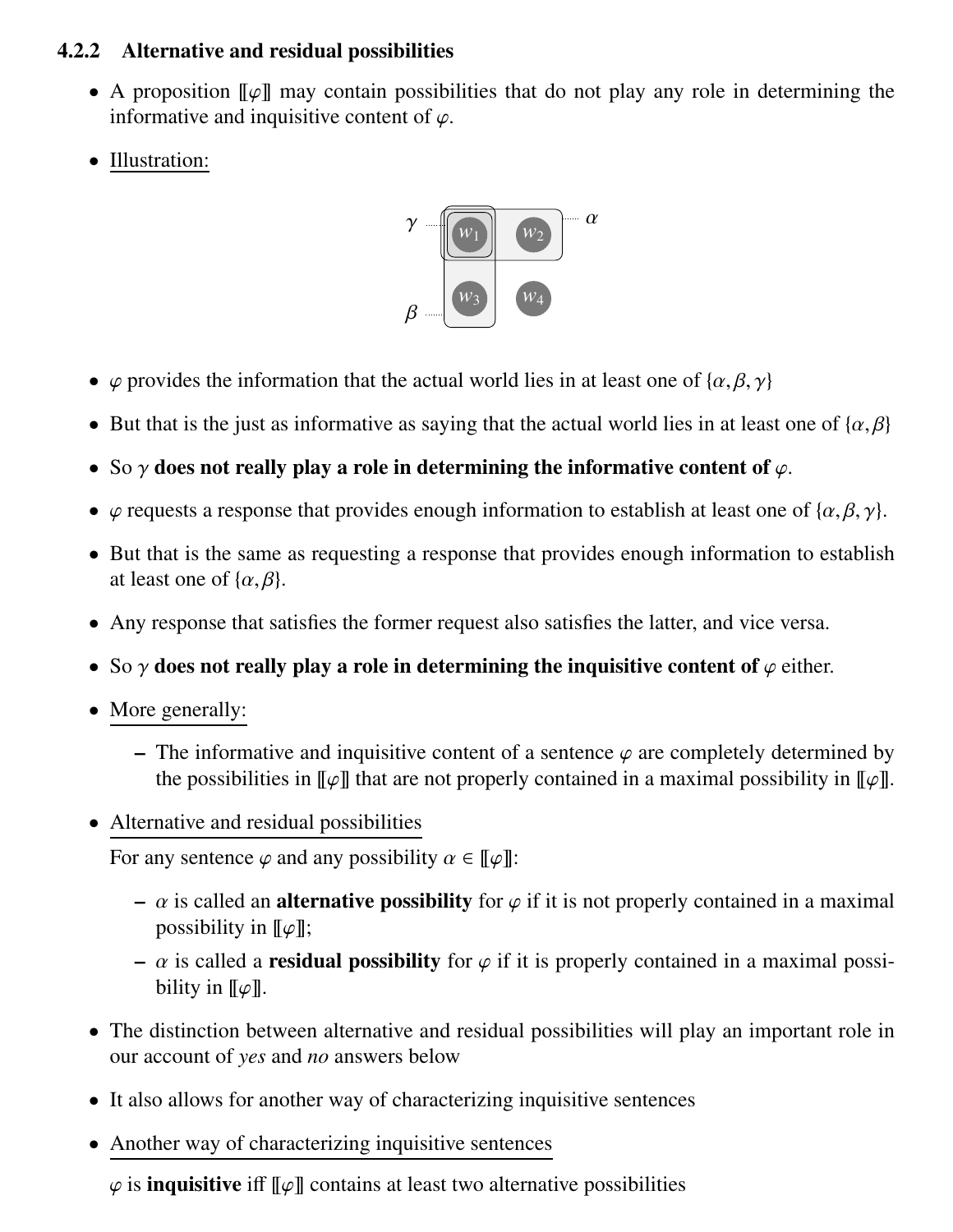#### 4.2.3 Attentive content

- So far we focused on informative and inquisitive content.
- But propositions can be taken to embody more than just informative and inquisitive content.
- In particular, propositions can also be taken to embody **attentive** content.

(Ciardelli, Groenendijk, and Roelofsen, 2010)

- A proposal to update the common ground in one or more ways inherently draws attention to all the potential updates that it proposes.
- Thus, it is natural to think of a sentence  $\varphi$  as drawing attention to all the possibilities in  $\llbracket \varphi \rrbracket$ .
- Attentive content will play an important role in our account of safe responses.
- It will become clear in a moment how exactly, but the intuition is very simple:
	- By drawing attention to a possibility, a speaker indicates that this is a 'live' possibility;
	- Therefore, any response that provides just enough information to establish such a possibility will be safe.

#### 4.2.4 Inquisitive pragmatics

- Gricean pragmatics generally assume a classical, truth-conditional semantics.
- Inquisitive semantics enriches the notion of semantic meaning.
- This naturally gives rise to a richer pragmatics as well.
- Gricean maxims specify what it means for a speaker to **provide information** in a rational/cooperative way.
- Inquisitive pragmatics specifies more generally what it means for conversational participants to exchange information in a rational/cooperative way.
- Sincerity Maxims: (Groenendijk and Roelofsen, 2009; Ciardelli *et al.*, 2010)
	- Informative sincerity: a speaker who utters a sentence  $\varphi$  must believe that the actual world indeed lies in at least one of the possibilities for  $\varphi$ ;
	- Inquisitive sincerity: if  $\varphi$  is inquisitive, then the speaker must be unable to supply the information that  $\varphi$  requests herself;
	- Attentive sincerity: every possibility that  $\varphi$  draws attention to must be a 'live' possibility for the speaker, i.e., every possibility for  $\varphi$  must be consistent with the speaker's information state.
- Inquisitive pragmatics comprises more than these qualitative, speaker-oriented sincerity maxims, but this is all we will need for our present purposes.
- We will see that attentive sincerity is of particular importance to account for safe responses.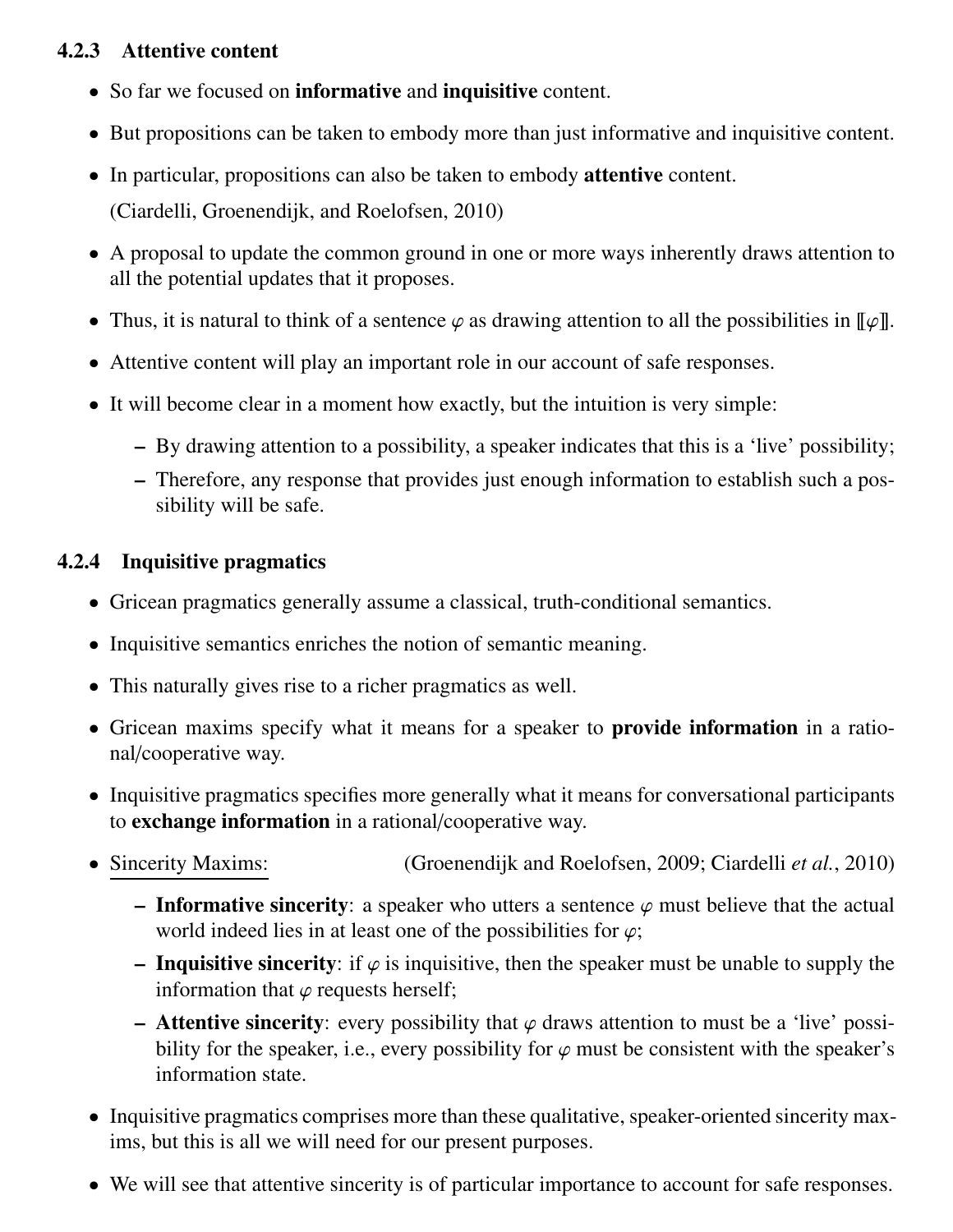

Figure 3: The propositions expressed by different types of disjunctive questions.

#### 4.2.5 Inquisitive semantic values for disjunctive questions

• We will assume that  $(56)$ – $(58)$  express the propositions depicted in figure 3 (as mentioned above, we will show how to derive these propositions compositionally in section 5).

| yes/no      | Did Sally bring wine-or-juice $\uparrow$ ?                            | (56) |
|-------------|-----------------------------------------------------------------------|------|
| open        | Did Sally bring wine $\uparrow$ or did she bring juice $\uparrow$ ?   | (57) |
| alternative | Did Sally bring wine $\uparrow$ or did she bring juice $\downarrow$ ? | (58) |

- To what extent does this semantic analysis account for the data discussed in section 4.1?
	- We did not make any assumptions yet about the meaning and use of *yes* and *no*.
	- The basic framework of inquisitive semantics only deals with at-issue content.
	- So we cannot account for yes/no answers and exclusive strengthening effects yet.
- However, the analysis *does* account for safe and issue-resolving responses to yes/no and open questions.
- Safe and issue-dispelling responses to yes/no questions:
	- (56) Did Sally bring wine-or-juice↑?
	- (59) Some safe responses:
		- a. Yes, she brought wine or juice.
		- b. Yes, she brought wine.
		- c. Yes, she brought juice.
		- d. No, she didn't bring wine or juice.
	- (60) Some non-safe responses:
		- a. Yes, in fact she brought both wine and juice.
		- b. Yes, she brought wine, and she also brought an apple pie.
		- c. No, she brought an apple pie.
		- d. No, she didn't bring anything.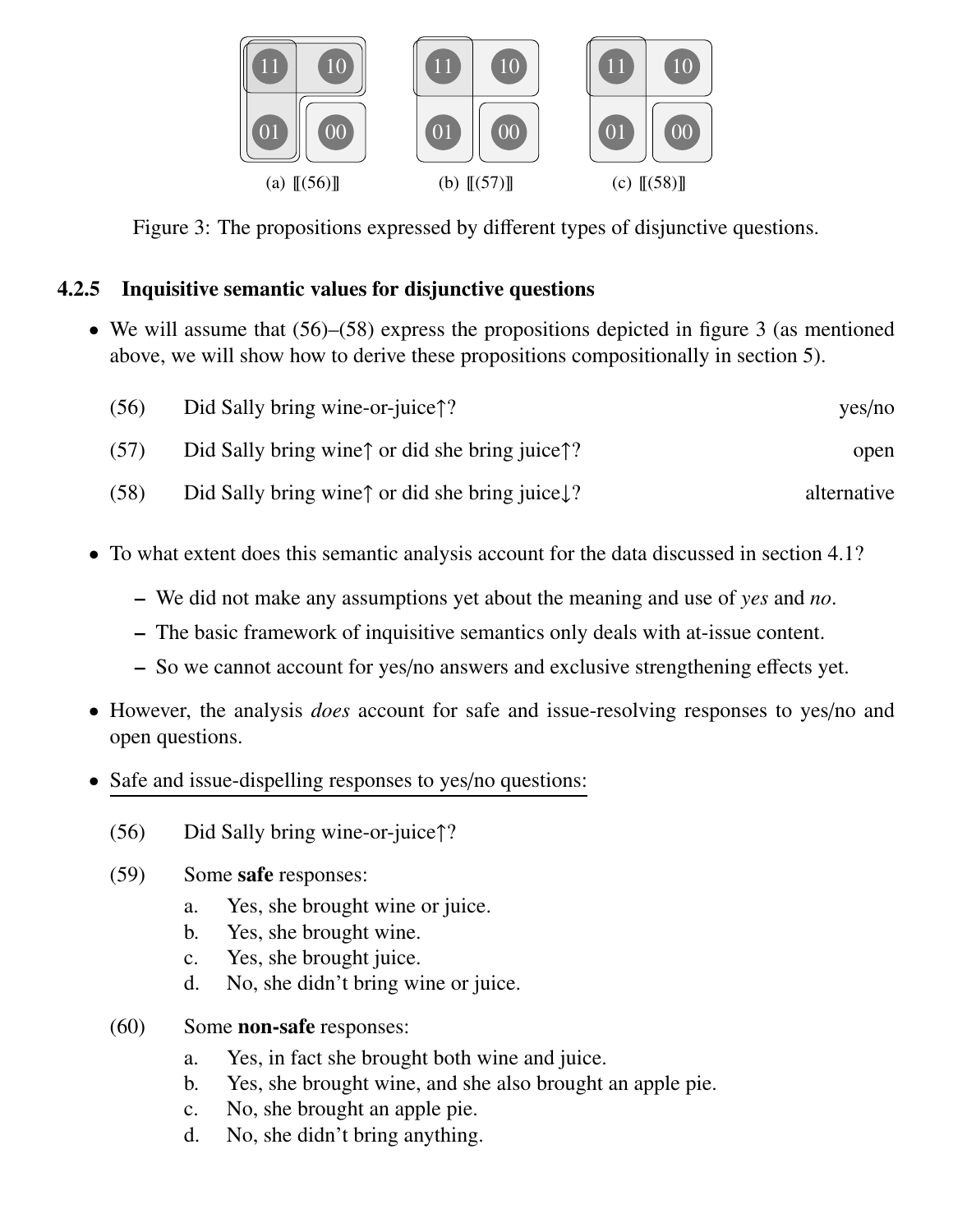#### (61) Minimal issue-resolving responses:

- a. Yes, she brought wine or juice.
- b. No, she didn't bring wine or juice.
- Account of safe and non-safe responses:
	- The responses in (59) each correspond exactly with one of the possibilities in  $\llbracket (56) \rrbracket$ .
	- All these possibilities must be compatible with the information state of anyone who utters (56) and is attentively sincere in doing so.
	- This explains why the responses in (59) are safe.
	- On the other hand, nothing implies that the information state of a speaker who sincerely utters (56) has to be consistent with the responses in (60).
	- This explains why these responses are not safe.
	- Notice that attentive sincerity plays a crucial role here.
- Note on traditional semantic analyses of yes/no questions:
	- Yes/no questions like (56) are generally assumed to express a proposition consisting of just two possibilities, the possibility that Sally brought wine or juice, and the possibility that she did not bring wine or juice.
	- For us, these are the **alternative possibilities** in  $\mathcal{L}(56)\mathcal{L}$ .
	- Besides these alternative possibilities,  $\lfloor (56) \rfloor$  also contains two **residual possibilities**.
	- This allows us to account for the fact that (59b) and (59c) are safe responses to (56).
	- Traditional accounts would not directly recognize (59b) and (59c) as safe responses.
- Account of minimal issue-dispelling responses:
	- The minimal amount of information that is needed to resolve the issue raised by a sentence is determined by the maximal possibilities for that sentence.
	- This also holds in the case of (56): the responses in (61) each correspond exactly with a **maximal possibility** in  $\langle \cdot |(56) \cdot \cdot \rangle$ .
	- This correspondence between maximal possibilities and minimal issue-resolving responses is exactly what is expected.
- Safe and issue-dispelling responses to open questions:
	- (57) Did Sally bring wine↑ or did she bring juice↑?
	- (62) Some safe responses:
		- a. She brought wine or juice.
		- b. She brought wine.
		- c. She brought juice.
		- d. She didn't bring wine or juice.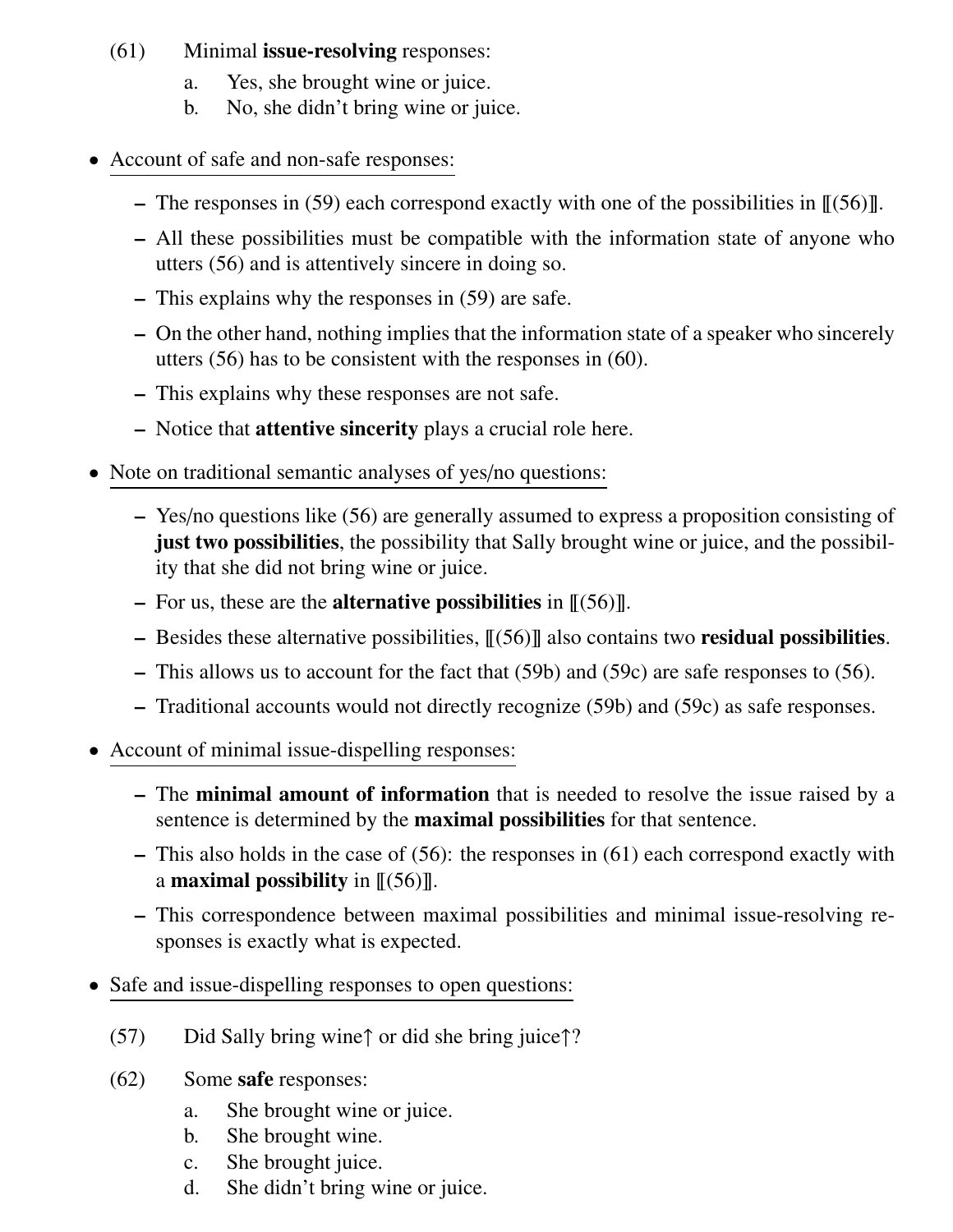- (63) Some non-safe responses:
	- a. She brought both wine and juice.
	- b. She brought wine, and she also brought an apple pie.
	- c. She brought an apple pie.
	- d. She didn't bring anything.
- (64) Minimal issue-resolving responses:
	- a. She brought wine.
	- b. She brought juice.
	- c. No, she didn't bring wine or juice.
- Safe and non-safe responses are accounted for as before, relying on attentive sincerity.
- Issue-resolving responses are also accounted for as before: minimal issue-resolving responses correspond to maximal possibilities.
- General prediction concerning safe responses (to be further generalized)
	- If  $\mathcal{W}$  does not have any non-at-issue content, then  $\varphi$  will be a safe response to  $\mathcal{W}$  iff  $info(\varphi)$  contains a possibility for  $?\psi$ .
- General prediction concerning issue-resolving responses (to be further generalized)
	- If  $\mathcal{W}$  does not have any non-at-issue content, then  $\varphi$  will be an issue-resolving response to  $\psi$  iff info( $\varphi$ ) is contained in a possibility for  $\psi$ .
	- If  $\mathcal{W}$  does not have any non-at-issue content, then  $\varphi$  will be a *minimal* issue-resolving response to  $\mathcal{W}$  iff info( $\varphi$ ) coincides with a maximal possibility for  $\mathcal{W}$ .
- Next step:
	- Account for the licensing and interpretation of yes/no answers.

## 4.3 Highlighting

- Basic idea:<sup>2</sup>
	- Sentences *highlight* some of the possibilities that they propose;
	- Highlighted possibilities serve as antecedents for subsequent anaphoric elements;
	- Among such anaphoric elements are the answer particles *yes* and *no*.

 $2$ The notion of highlighting was introduced in (Roelofsen and van Gool, 2010). Closely related ideas have been developed independently by Farkas and Bruce (2010); Farkas (2010, 2011). Roughly, what we call the *proposition* expressed by a sentence correponds to the *projected set* in Farkas and Bruce's terminology, while highlighted possibilities correspond to what Farkas (2011) calls *topic propositions*. These two lines of research are brought together in Farkas and Roelofsen (2011).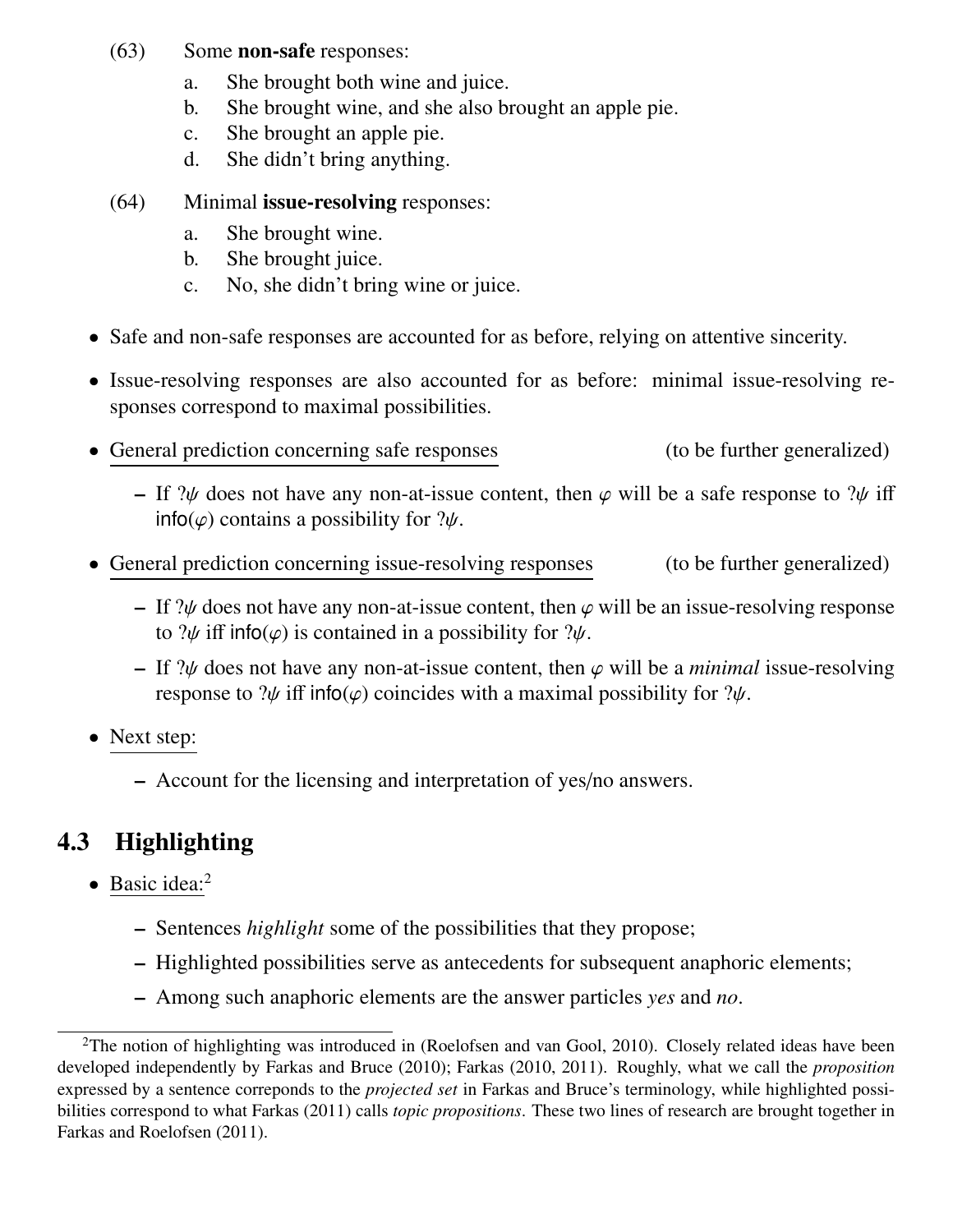- Interpretation of *yes* and *no* (to be refined)
	- A *yes* answer to a question ?ψ presupposes that there is exactly one highlighted alternative for ?ψ.
	- If this presupposition is met, *yes* confirms the highlighted alternative.
	- A *no* answer simply rejects all the highlighted possibilities for ?ψ.
- Confirming and reversing responses: (cf. Farkas and Bruce, 2010)
	- Highlighted possibilities correspond to *confirming* responses
	- Non-highlighted possibilities, if there are any, correspond to *reversing* responses

| (65) | Sam is home.                                                       |                                                                       |
|------|--------------------------------------------------------------------|-----------------------------------------------------------------------|
|      | Yes, he's home.<br>a <sub>1</sub><br>No, he isn't home.<br>$b_{1}$ | $\Rightarrow$ confirming response<br>$\Rightarrow$ reversing response |
| (66) | Is Sam home?                                                       |                                                                       |
|      | Yes, he's home.<br>a.<br>No, he isn't home.<br>$h_{\cdot}$         | $\Rightarrow$ confirming response<br>$\Rightarrow$ reversing response |

#### 4.3.1 Initial motivation: opposing polar questions

• Initial motivation for highlighting comes from an old puzzle concerning polar questions:

| $(67)$ Is the door open?<br>(68) |  | Is the door closed?                    |  |  |  |                                         |
|----------------------------------|--|----------------------------------------|--|--|--|-----------------------------------------|
|                                  |  | a. Yes $\Rightarrow$ the door is open  |  |  |  | a. Yes $\Rightarrow$ the door is closed |
|                                  |  | b. No $\Rightarrow$ the door is closed |  |  |  | b. No $\Rightarrow$ the door is open    |

- In the inquisitive semantics developed so far,  $(67)$  and  $(68)$  are entirely equivalent
- Yet, there is a clear empirical difference between these two questions:
	- in response to (67), *yes* means that the door is open and *no* that the door is closed
	- in response to (68), *yes* means that the door is closed and *no* that the door is open
- The puzzle becomes even more challenging if we compare (67) and (68) with (69):
	- (69) Is the door open↑ or closed↓? a. # Yes b.  $#$  No
- In the semantics developed so far,  $(69)$  is equivalent to  $(67)$  and  $(68)$ .
- However, unlike (67) and (68), (69) does not license *yes* or *no* at all.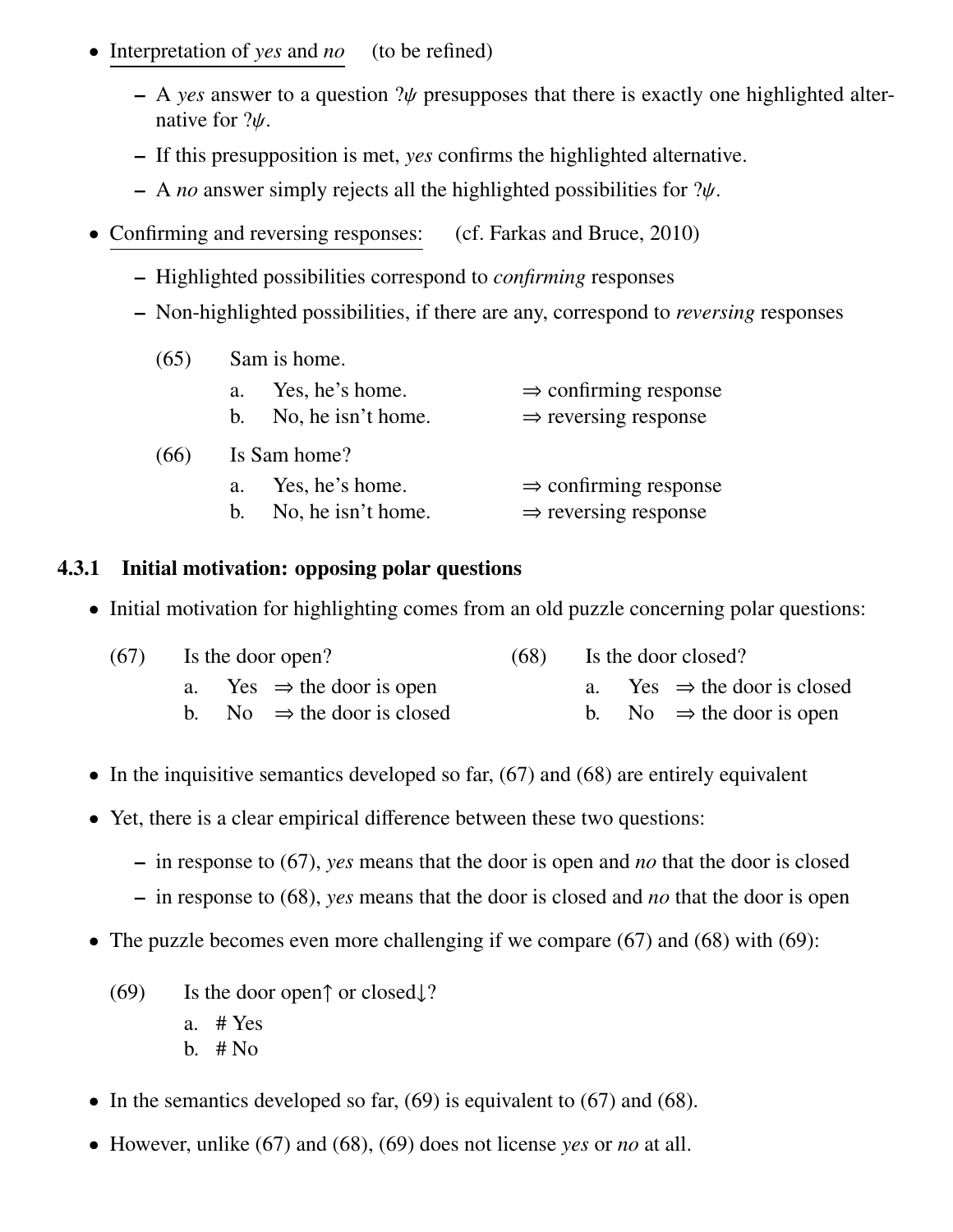

Figure 4: The possibilities proposed and highlighted by opposing polar questions.

- The contrast between (67) and (68) is sometimes presented as a general argument against 'proposition set' approaches to questions, which include the classical theories of Hamblin (1973), Karttunen (1977), and Groenendijk and Stokhof (1984).
- It has inpired several alternative approaches to the semantics of questions such as:
	- the structured meaning approach (von Stechow, 1991; Krifka, 2001)
	- the dynamic approach (Aloni and van Rooij, 2002)
	- the orthoalgebraic approach (Blutner, 2009)
- We choose not to pursue a full-fledged alternative to the proposition set approach, but rather to extend it in a suitable way, by assuming that sentences highlight some of the possibilities that they propose.<sup>3</sup>
- In particular, we assume that:
	- (67) highlights the possibility that the door is open,
	- (68) highlights the possibility that the door is closed,
	- (69) highlights both of these possibilities
		- (again, in section 5 these results will be derived compositionally)
- This is depicted in figure 4, where:
	- $w_1$  and  $w_2$  are worlds where the door is open,
	- $w_3$  and  $w_4$  are worlds where the door is closed,
	- possibilities with a thick border are highlighted.

 $3$ It should be noted that Groenendijk and Stokhof (1984, pp.321–323) actually provide an explicit account of the interpretation of *yes* and *no* that captures the difference between (67) and (68). The account does not directly predict the infelicity of *yes* and *no* as answers to (69), but nevertheless it shows that 'proposition set' approaches to questions are not inherently incapable of dealing with these facts. They just need to be extended in an appropriate way.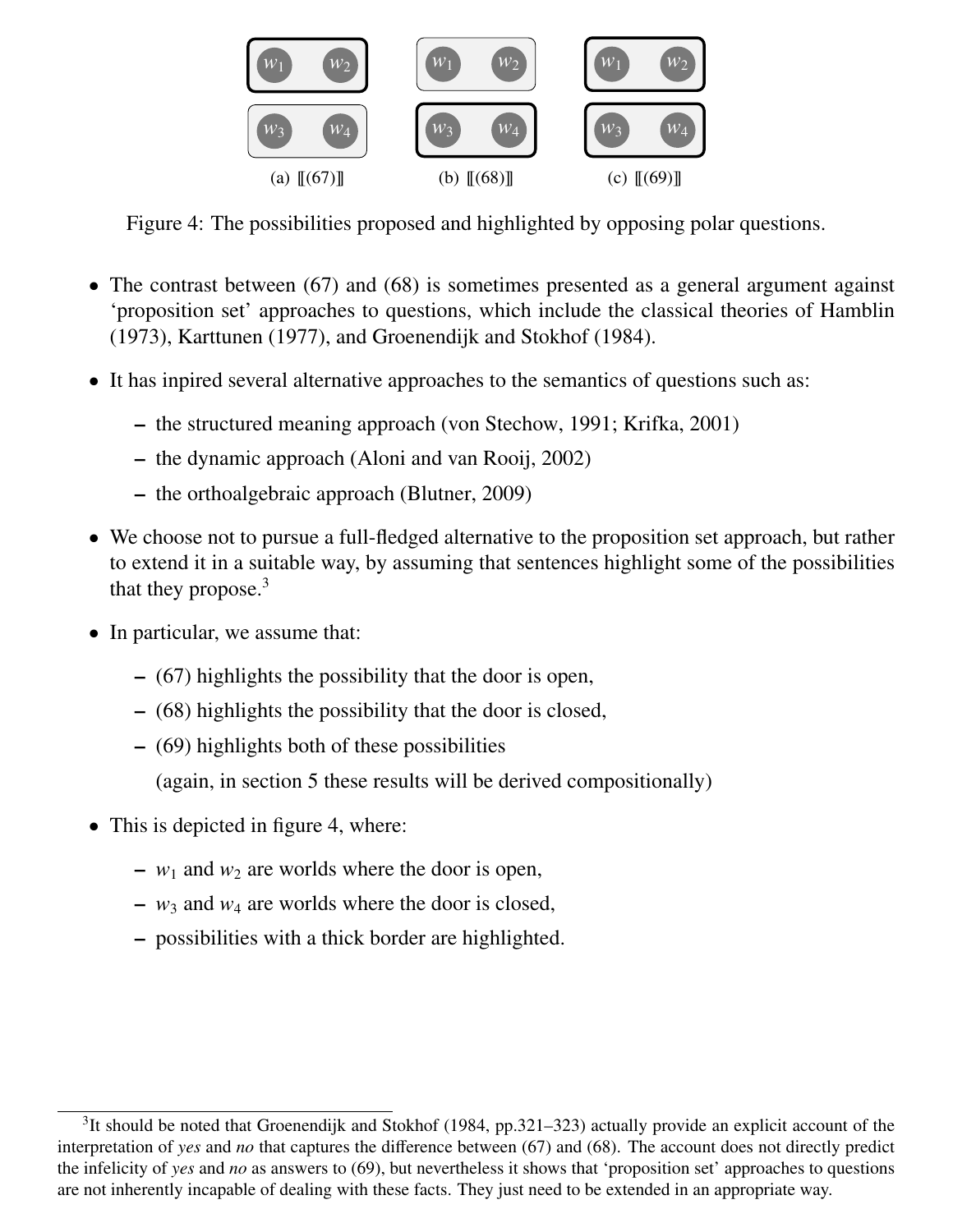- These assumptions account for the differences between  $(67)$ ,  $(68)$ , and  $(69)$
- In the case of (67), there is **exactly one highlighted alternative**. So:
	- *yes* is licensed; it confirms the highlighted alternative, conveying that the door is open;
	- *no* denies the highlighted alternative, conveying that the door is closed.
- In the case of (68), there is again **exactly one highlighted alternative**. So:
	- *yes* is licensed; it confirms the highlighted alternative, conveying that the door is closed;
	- *no* denies the highlighted alternative, conveying that the door is open.
- In the case of (69), there are two highlighted alternatives. So:
	- *yes* is not licensed—its presupposition is not met;
	- *no* signals that the door is neither open nor closed, which is contradictory.

#### 4.3.2 Further motivation: other constructions sensitive to highlighting

- Constructions other than *yes* and *no* seem sensitive to highlighting as well.
- Anaphoric elements: $4$ 
	- (70) a. Is the door open? Then the doctor is in.
		- b. Is the door closed? Then the doctor is in.
		- c. Is the door open↑ or closed↓? # Then the doctor is in.
	- (71) a. Is the door open? Otherwise, please wait.
		- b. Is the door closed? Otherwise, please wait.
		- c. Is the door open↑ or closed↓? # Otherwise, please wait.
- There are clear empirical differences between (70a), (70b), and (70c):
	- (70a) implies that the doctor is in if the door is *open*;
	- (70b) implies that the doctor is in if the door is *closed*;
	- (70c) is infelicitous.
- Explanation in terms of highlighting:
	- The question in (70a) highlights the possibility that the door is open;
	- The question in (70b) highlights the possibility that the door is closed;
	- These highlighted possibilities serve as the antecedent for anaphoric *then*.
	- (70c) highlights both possibilities.

<sup>&</sup>lt;sup>4</sup>Similar examples are discussed by Starr (2009) and by Mameni (2010) (for different reasons).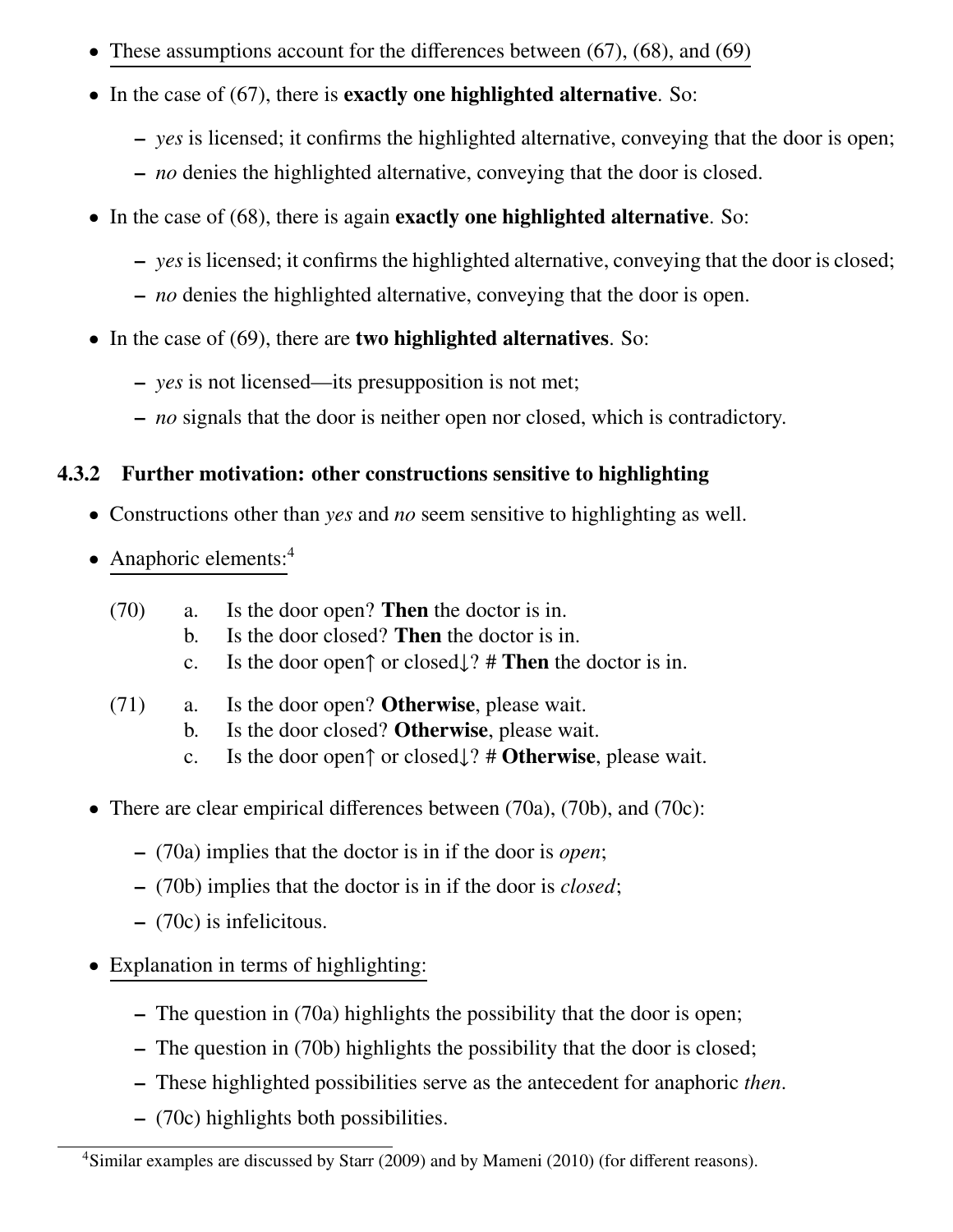- Assuming that *then*, just like *yes*, presupposes a unique highlighted possibility, this explains why (70c) is infelicitous.
- Question embedding verbs: $5$ 
	- (72) a. John knows whether the door is open.
		- b. John knows whether the door is closed.
	- (73) a. John doubts whether the door is open.
		- b. John doubts whether the door is closed.
- (72a) and (72b) are truth-conditionally equivalent:
	- John knows whether the door is open if and only if he knows whether the door is closed.
- (73a) and (73b) are not truth-conditionally equivalent:
	- in a situation where John suspects that the door is open, we can truely say that he doubts whether the door is closed, but not that he doubts whether the door is open.
- This asymmetry cannot be explained if the embedded questions in (73a) and (73b), *whether the door is open* and *whether the door is closed*, have exactly the same semantic value.
- Explanation in terms of highlighting:
	- The embedded questions highlight different possibilities;
	- The semantics of *doubt* depends on the possibility highlighted by its complement.

#### 4.3.3 Highlighted possibilities for disjunctive questions

• Assume that the highlights for our prototypical disjunctive questions are as in figure 5. (again, in section 5 we will show how to derive these semantic values compositionally)

| (74) | Did Sally bring wine-or-juice <sup><math>\uparrow</math></sup> ? | yes/no      |
|------|------------------------------------------------------------------|-------------|
| (75) | Did Sally bring wine $\uparrow$ or juice $\uparrow$ ?            | open        |
| (76) | Did Sally bring wine $\uparrow$ or juice $\downarrow$ ?          | alternative |

• To what extent does this explain the licensing and the interpretation of *yes* and *no* in response to disjunctive questions?

<sup>5</sup>These observations were inspired by Karttunen's (1977) squib on *doubting whether*. Related observations have also been made more recently by Rawlins (2008); Biezma and Rawlins (2010).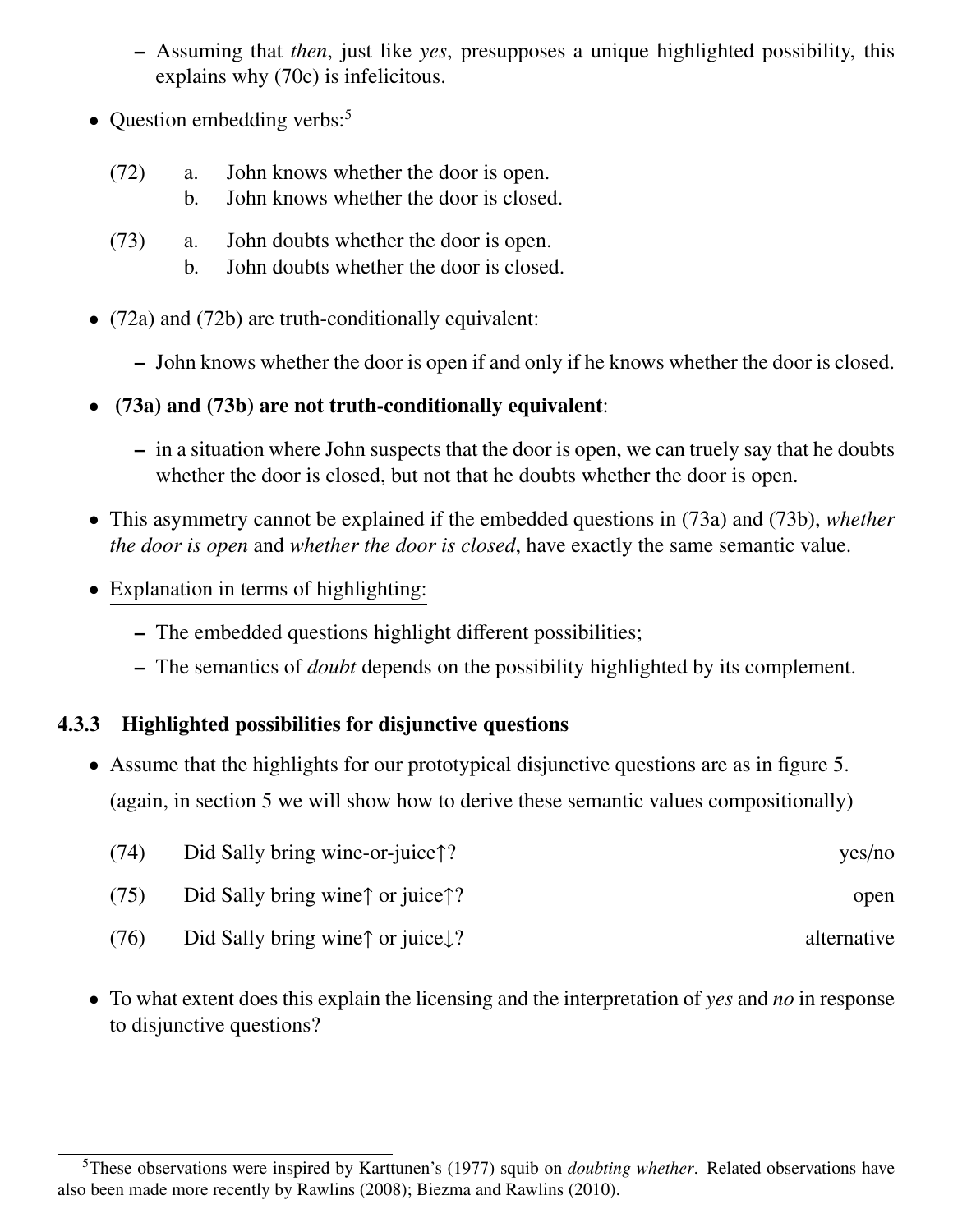

Figure 5: Highlighted and non-highlighted possibilities for disjunctive questions.

- Yes/no questions:
	- (74) highlights exactly one alternative possibility. So:
	- *yes* is predicted to be licensed, conveying that Sally did bring wine or juice X
	- *no* is also predicted to be licensed, conveying that Sally did not bring wine or juice  $\checkmark$
- Open questions:
	- (75) highlights two alternative possibilities. So:
	- $\rightarrow$  *yes* is predicted not to be licensed
	- *no* is predicted to be licensed, conveying that Sally brought neither wine nor juice X
- Alternative questions:
	- (76) highlights two alternative possibilities. So:
	- $\rightarrow$  *yes* is predicted not to be licensed
	- *no* is predicted to be licensed, conveying that Sally brought neither wine nor juice ∗
- In order to explain why *no* is not an appropriate answer to (76), we need to have a closer look at the exclusive component of alternative questions. To this we turn next.

### 4.4 The exclusive component

- We saw that the exclusive component of an alternative question is **not directly challengable**
- In this sense, the exclusive component constitutes a **non-at-issue** implication
- It is customary in the literature to distinguish different types of non-at-issue implications
- Many authors classify the exclusive component of alternative questions as a **presupposition** (Rawlins, 2008; Aloni and Égré, 2008; Aloni et al., 2009; Biezma, 2009; AnderBois, 2010; Biezma and Rawlins, 2010; Haida, 2010, a.o.)
- Other authors classify it as a **conventional implicature** (Karttunen and Peters, 1976)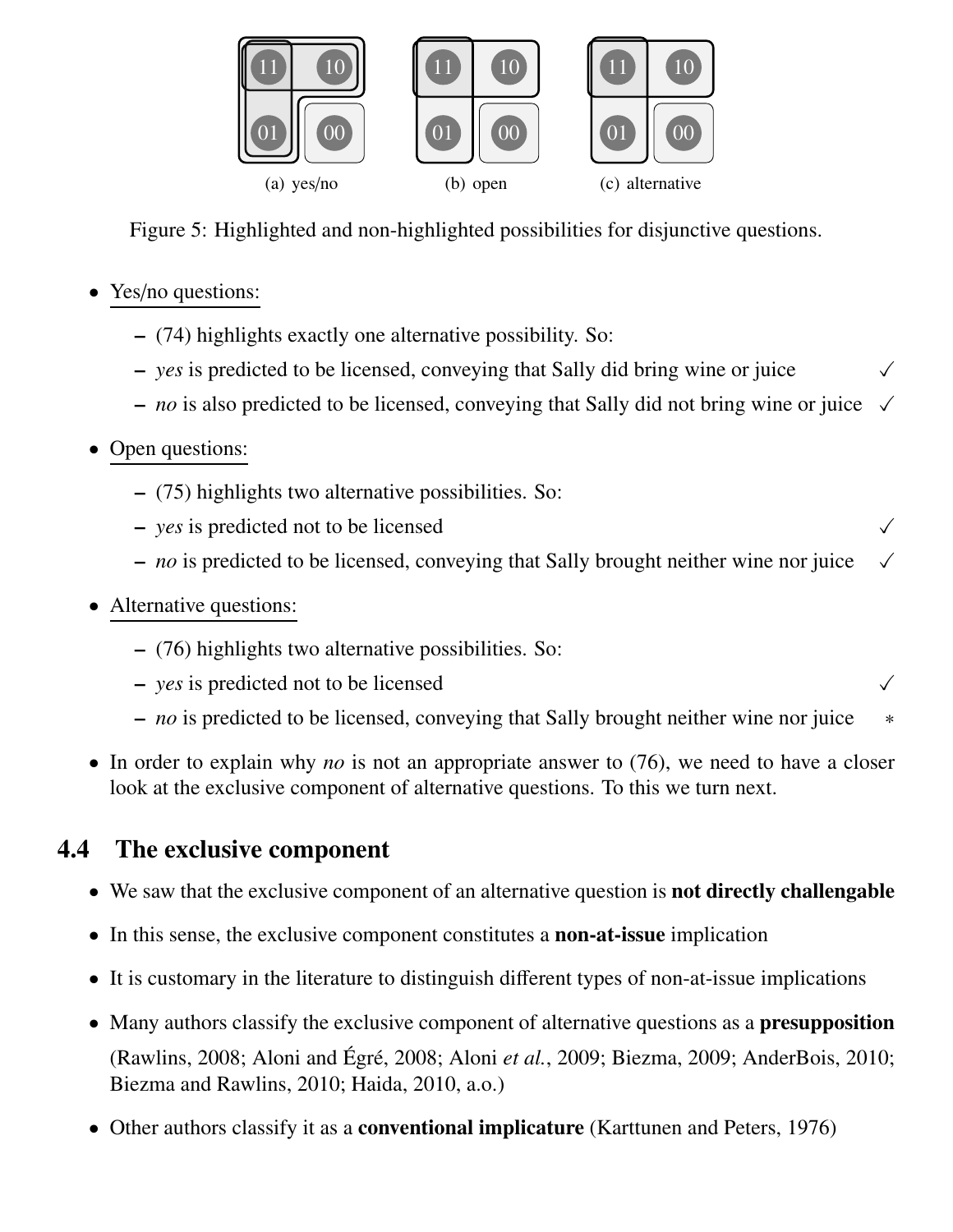- Proposed and imposed updates
	- We think of the exclusive component of an alternative question as an update that is imposed on the common ground, rather than proposed
	- Updates that are imposed on the common ground are not intended to be negotiated
	- Precisely in this sense they constitute non-at-issue content
- Impositions and presuppositions
	- Within the general class of non-at-issue content, imposed updates are to be distinguished from presuppositions
	- Clearly, imposing an update on the common ground is different from placing a requirement on the input common ground
- Overall taxonomy of conventional meaning



- Imposed updates outside the realm of alternative questions:
	- The distinction between proposed and imposed updates is also adopted by AnderBois, Brasoveanu, and Henderson (2010) in their analysis of **appositives**, and by Murray (2009) in her analysis of evidentials.
	- It is also closely related to Horn's (2002) notion of assertorically inert implications, and to the notion of suggestions in (Groenendijk, 2008; Groenendijk and Roelofsen, 2009; Balogh, 2009; Roelofsen and van Gool, 2010).
- Visualizing imposed updates
	- The propositions and impositions expressed by our prototypical disjunctive questions are depicted in figure 6.
	- Worlds with a light shade of gray are eliminated by the imposed update.

#### 4.4.1 Accepting and challenging imposed updates

- Imposed updates can be accepted or challenged by a responder.
- Acceptance is the default. That is, if an imposed update is not explicitly challenged, then all conversational participants take it to be commonly accepted, and the update is effectuated.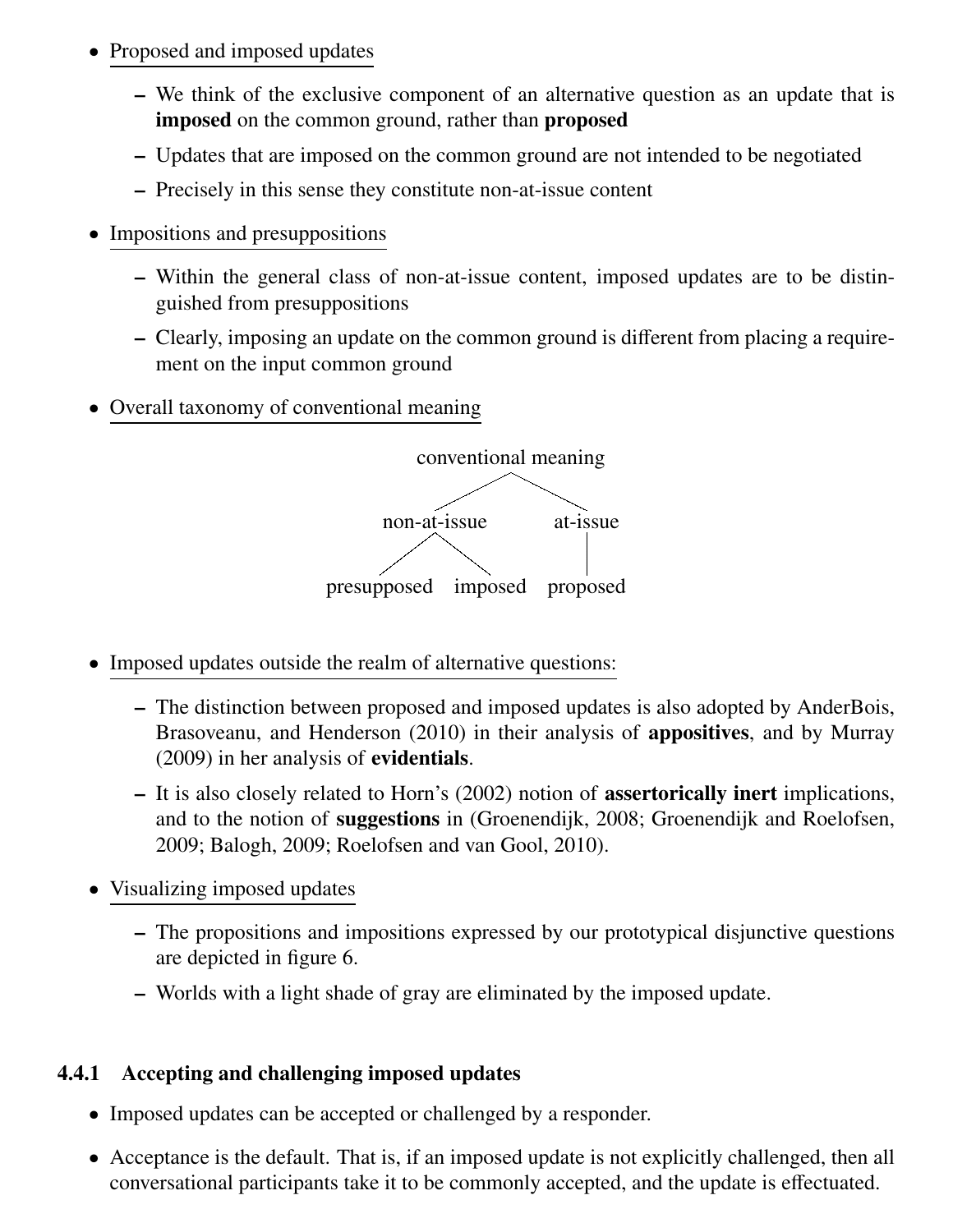

Figure 6: Propositions and impositions for our prototypical disjunctive questions.

- Imposed updates can be challenged, but not using the direct disagreement particle *no*.
- Instead, a 'less direct' disagreement particle such as actually or in fact must be used.
- This is why alternative questions do not license *no* as an answer.<sup>6</sup>

#### 4.4.2 Refined predictions about safe, issue-resolving, and issue-dispelling responses

- In section 4.2.5, we stated our general predictions about safe and issue-resolving responses in the absence of non-at-issue content.
- Now that non-at-issue content has entered the picture, these predictions should be refined.
- Refined general prediction concerning safe responses
	- $\varphi$  is a safe response to ? $\psi$  if and only if info( $\varphi$ ) contains a possibility for ? $\psi$ , and info( $\varphi$ ) is compatible with the non-at-issue content of  $\psi$ .
- This prediction is in accordance with the observations concerning safe and non-safe responses to alternative questions made in section 4.1:
	- (77) Did Sally bring wine↑ or juice↓?
	- (78) Some safe responses:
		- a. She brought wine or juice.
		- b. She brought wine.
		- c. She brought juice.
	- (79) Some non-safe responses:
		- a. She brought both wine and juice.
		- b. She brought wine, and she also brought an apple pie.
		- c. She brought an apple pie.
		- d. She didn't bring anything.
		- e. She didn't bring wine or juice.

<sup>6</sup> In the paper, we show explicitly that a *no* response to an alternative question always challenges the update that the question imposes on the common ground.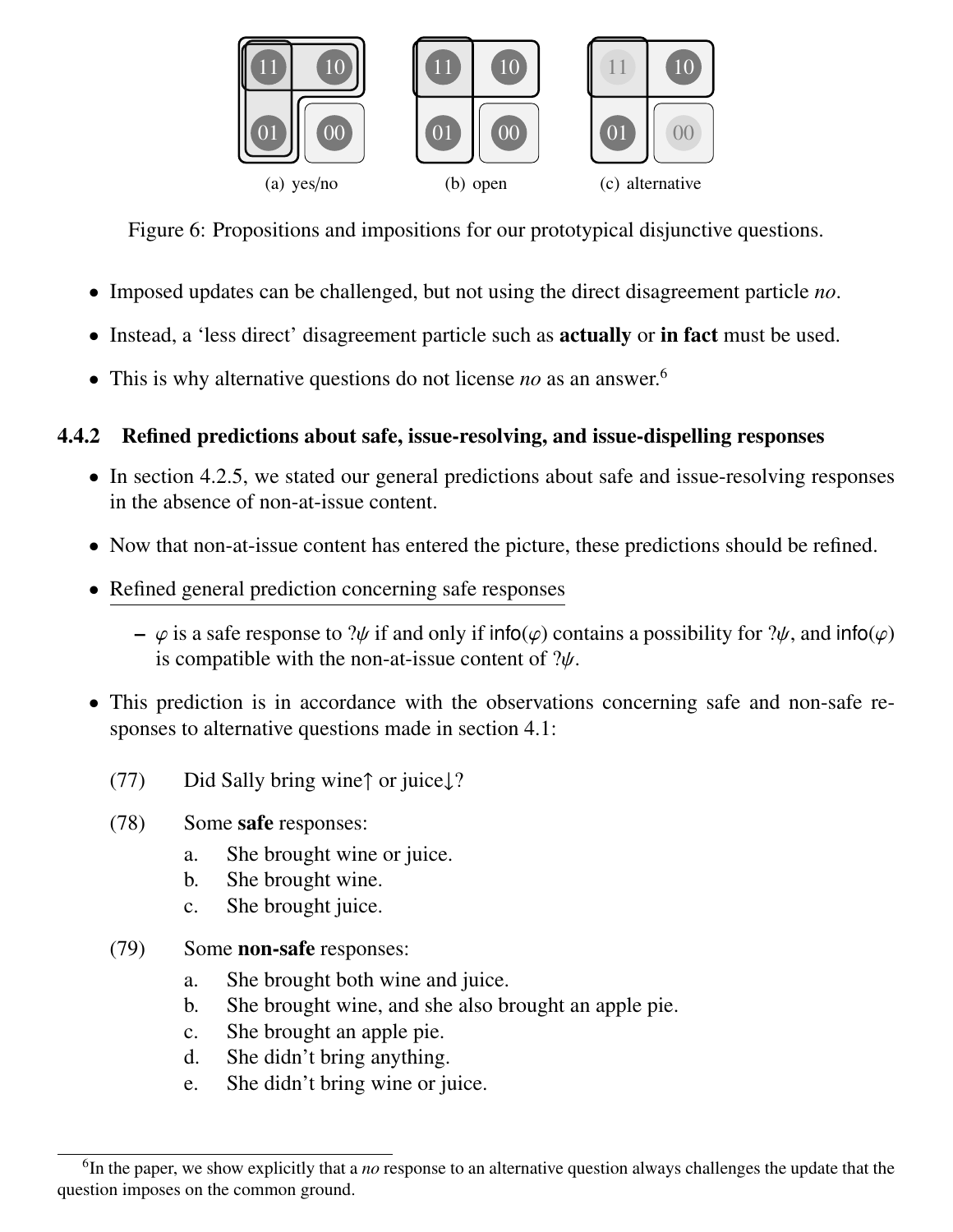- Account for safe responses:
	- info(78b) and info(78c) each coincide with one of the possibilities for (77)
	- info(78a) coincides with the union of these two possibilities
	- (78a)–(78c) are all compatible with the imposition of (77)
	- Thus, these responses are correctly predicted to be safe
- Account for non-safe responses:
	- info(79a) does not contain any of the possibilities for (77)
	- The same holds for (79b)–(79d)
	- So these responses are straightforwardly predicted not to be safe, without making reference to the update imposed by  $(77)$
	- This is different for (79e)
	- info(79e) coincides with one of the possibilities for (77)
	- However, info(79e) is incompatible with the imposition of (77)
	- Therefore (79e) is also correctly predicted not to be a safe response
- General predictions concerning issue-resolving responses
	- $\varphi$  is an issue-resolving response to  $\psi$  if and only if info( $\varphi$ ) is contained in a possibility for  $\psi$ , and info( $\varphi$ ) is compatible with the non-at-issue content of  $\psi$
	- $-\varphi$  is a *minimal* issue-resolving response to  $\psi$  iff info( $\varphi$ ) coincides with a maximal possibility for  $\mathcal{W}$ , and info( $\varphi$ ) is compatible with the non-at-issue content of  $\mathcal{W}$
- General prediction concerning issue-dispelling responses
	- $\varphi$  is an issue-dispelling response to ? $\psi$  if info( $\varphi$ ) is incompatible with the non-at-issue content of ?ψ
- These predictions account for the observations made in section 4.1 concerning minimal issue-resolving and issue-dispelling responses to alternative questions:
	- (80) Did Sally bring wine↑ or juice↓?

#### Minimal issue-resolving responses:

- a. She brought wine.
- b. She brought juice.

#### Issue-dispelling responses:

- c. Actually, she brought both.
- d. Actually, she didn't bring either.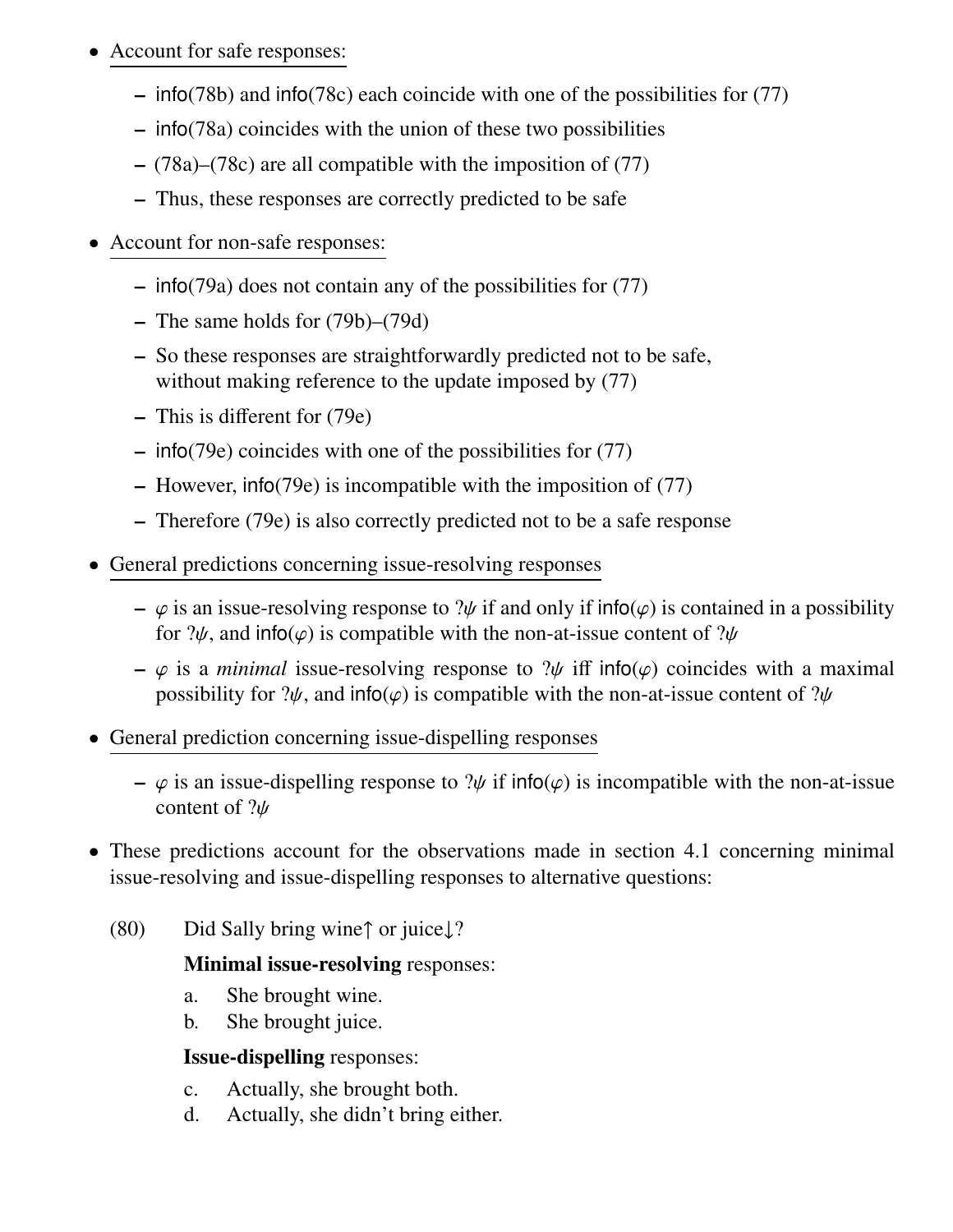- Account for minimal issue-dispelling responses
	- (80a-b) each correspond with a maximal possibility for (80)
	- Moreover, both responses are compatible with the imposition of (80)
	- Thus, these responses are correctly predicted to be minimal issue-resolving responses
- Account for issue-dispelling responses
	- The responses in (80c-d) are incompatible with the imposition of (80)
	- Thus, they are correctly predicted to dispel the given issue without resolving it in the intended way

## 5 The syntax-semantics interface

- We have shown that assigning certain semantic values to our prototypical disjunctive questions leads to an account of the empirical observations discussed in section 4.1.
- However, we have not shown yet how to derive these semantic values compositionally.
- We will provide an outline of our account of the syntax-semantics interface here.
- More details are provided in the paper.
- Basic architecture:  $\approx$  alternative semantics (Hamblin, 1973, a.o.)
	- Every syntactic constituent  $\varphi$  is associated with a **semantic value**  $\llbracket \varphi \rrbracket$
	- For every  $\varphi$ ,  $\llbracket \varphi \rrbracket$  is a (possibly singleton) set of intensions
	- Semantic values are composed by pointwise intensional function application
- Addition I: highlighting
	- For every  $\varphi$ , some elements of  $[\varphi]$  are highlighted, others are not highlighted
	- $[\![\varphi]\!]_H$  denotes the set of objects in  $[\![\varphi]\!]$  that are highlighted
	- $[\![\varphi]\!]_L$  denotes the set of objects in  $[\![\varphi]\!]$  that are not highlighted ('lowlighted')
- Addition II: ordinary and strengthened semantic values (Chierchia, 2004, a.o.)
	- Every  $\varphi$  is associated with an ordinary semantic value,  $\llbracket \varphi \rrbracket$
	- but also with a strengthened semantic value,  $\llbracket \varphi \rrbracket^{\text{S}}$
	- Just like  $[\![\varphi]\!]$ ,  $[\![\varphi]\!]$ <sup>S</sup> has highlighted and non-highlighted elements
	- $-$  [[ $\varphi$ ]]<sup>S</sup><sub>H</sub> denotes the set of objects in [[ $\varphi$ ]]<sup>S</sup> that are highlighted
	- $-$  [[ $\varphi$ ]]<sup>S</sup> denotes the set of objects in [[ $\varphi$ ]]<sup>S</sup> that are not highlighted ('lowlighted')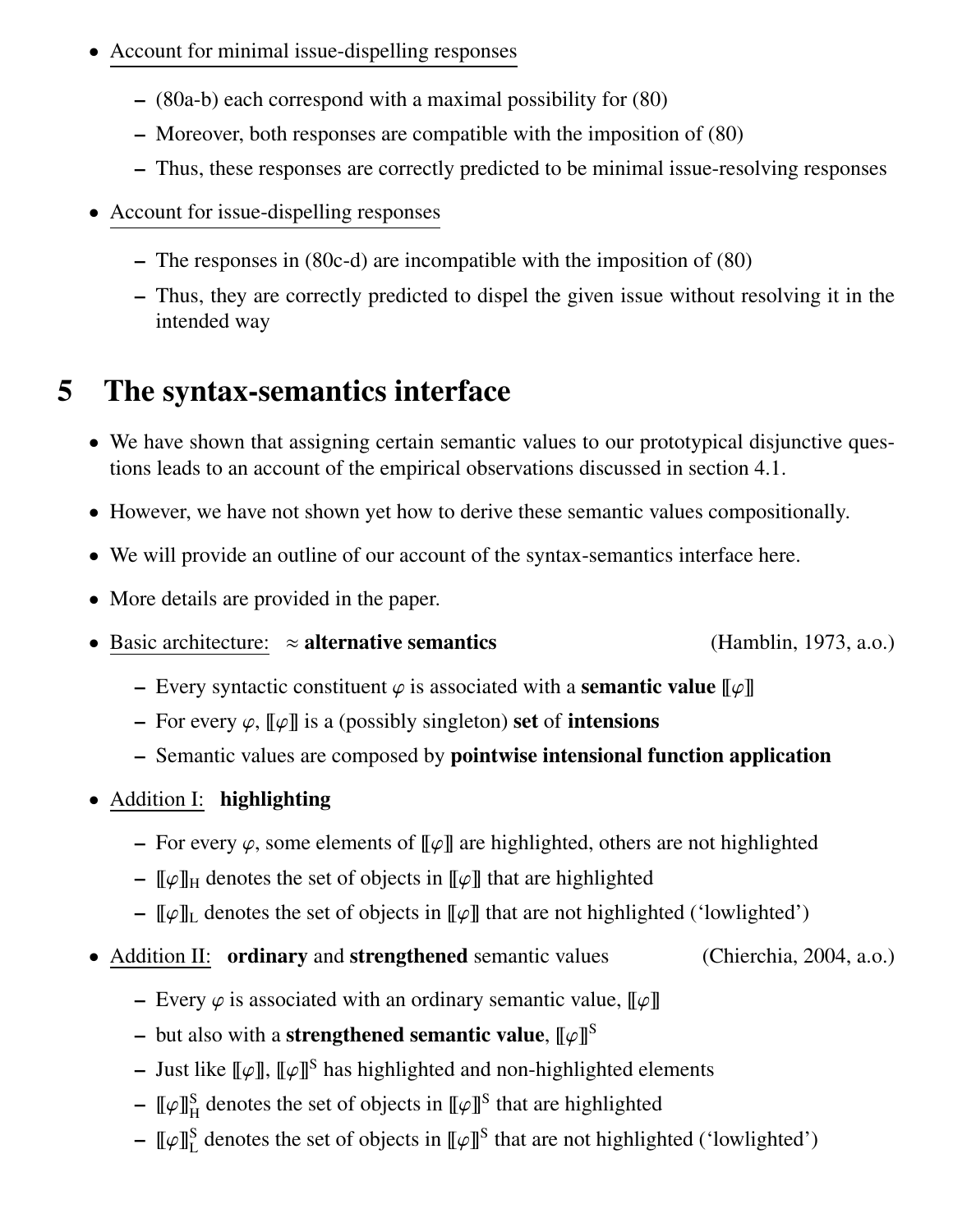- Crucial syntactic elements of disjunctive questions to account for:
	- Question operator ( $\approx$  interrogative complementizer)
	- Disjunction
	- Exclusive strengthening operator

## 5.1 Interrogative complementizers

- The semantic contribution of  $C_{+Q}$  is defined in such a way that every constituent of the form  $[C_{+Q} \varphi]$  is a proper polar question, in the following sense:
	- There are always **exactly two alternative possibilities** for  $[C_{+Q} \varphi]$ .

These two alternatives correspond to minimal issue-dispelling responses:

- one provides the information that the actual world lies in  $\bigcup [\![\varphi]\!]$
- ∗ the other provides the information that the actual world does *not* lie in  $\bigcup [\phi]$
- [C<sub>+Q</sub>  $\varphi$ ] always **highlights exactly one alternative possibility**, namely  $\bigcup [\![\varphi]\!]$ .

This means that:

- ∗ [C+<sup>Q</sup> ϕ] always licenses *yes* and *no* as responses
- $\ast$  *yes* conveys that the actual world lies in ∪[[ $\varphi$ ]]
- ∗ *no* conveys that the actual world does not lie in  $\bigcup [\![\varphi]\!]$

These effects are achieved as follows:

• Semantic contribution of interrogative complementizers

For any clausal constituent  $\varphi$ :

- $\llbracket C_{+Q} \varphi \rrbracket_H \coloneqq \llbracket \varphi \rrbracket \cup \{ \bigcup \llbracket \varphi \rrbracket \}$  $\llbracket C_{+Q} \varphi \rrbracket_L \coloneqq \{ \overline{\bigcup \llbracket \varphi \rrbracket} \}$  $\mathbb{E} \mathbb{C}_{+Q} \varphi \mathbb{I}_{H}^{S} \coloneqq \mathbb{I} \varphi \mathbb{I}^{S} \cup \{ \bigcup \mathbb{I} \varphi \mathbb{I}^{S} \}$  $\mathbb{C}_{+Q} \varphi \mathbb{I}_{L}^{S} \coloneqq {\{\bigcup[\![\varphi]\!]^{S}\}}$
- Example of an atomic yes/no question:
	- (81)  $[[C_{+Q} \text{ did Sally bring wine}]]_H = \{\lambda w. \text{ Sally brought wine in } w\}$  $[[C_{+Q}$  did Sally bring wine $]]_L = \{\lambda w$ . Sally didn't bring wine in *w* }

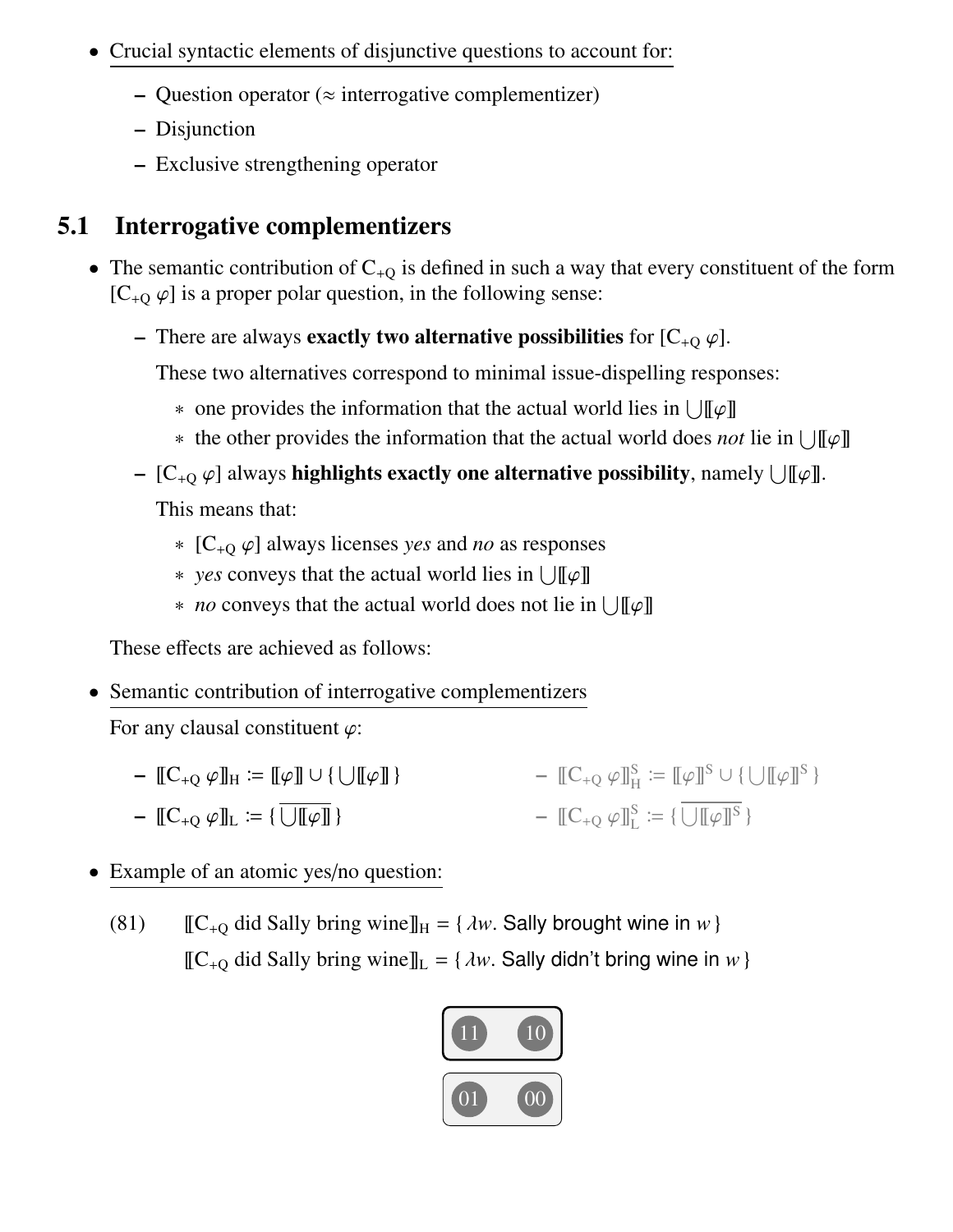• Example of a disjunctive yes/no question: (anticipating our treatment of disjunction)

(82)  $[[C_{+Q} \text{ did Sally bring wine or juice}]]_H =$  $\sqrt{ }$  $\int$  $\overline{\mathcal{L}}$ λ*w*. S brought wine in *w*, λ*w*. S brought juice in *w*, λ*w*. S brought wine or juice in *w*  $\overline{1}$  $\left\{\right\}$  $\int$ 

 $[[C_{+Q} S]$  brought wine or juice $]]_{L} = \{\lambda w$ . S didn't bring wine or juice in w }



### 5.2 Disjunction

- We will first consider the standard treatment of disjunction in alternative semantics.
- We will see that this yields unsatisfactory results when disjoining interrogative clauses.
- The solution will make crucial use of the distinction between highlighted and non-highlighted possibilities.
- Standard treatment of disjunction in alternative semantics (Alonso-Ovalle, 2006)

For any two constituents  $\varphi$  and  $\psi$  that have the same semantic type:

$$
-\llbracket \varphi \text{ or } \psi \rrbracket \coloneqq \llbracket \varphi \rrbracket \cup \llbracket \psi \rrbracket
$$

- Notice that this definition does not tell us which elements of  $[\![\varphi \text{ or } \psi]\!]$  are *highlighted*.
- Nor does it tell us what the *strengthened* semantic value of  $[\![\varphi \text{ or } \psi]\!]$  is.
- The most straightforward adaptation of Alonso-Ovalle's treatment to our setting would be:
- Semantic contribution of disjunction (first try, based on Alonso-Ovalle, 2006) For any two constituents  $\varphi$  and  $\psi$  that have the same semantic type:
	- $\[\varphi \text{ or } \psi\]_H := \[\varphi\]_H \cup [\psi\]_H$  $-$  [[ $\varphi$  or  $\psi$ ]] $_{\rm H}^{\rm S} \coloneqq$  [[ $\varphi$ ]] $_{\rm H}^{\rm S}$   $\cup$  [[ $\psi$ ]] $_{\rm H}^{\rm S}$
	- $\llbracket \varphi \text{ or } \psi \rrbracket_L \coloneqq \llbracket \varphi \rrbracket_L \cup \llbracket \psi \rrbracket_L$  $-$  [[ $\varphi$  or  $\psi$ ]] $S_L^S \coloneqq$  [[ $\varphi$ ]] $_D^S \cup$  [[ $\psi$ ]] $_D^S$

#### • Problem: open questions

- This treatment of disjunction yields problematic results for open questions:
	- (83) Did Sally bring wine↑ or did she bring juice↑?  $[[C_{+Q}$  Sally brought wine] or  $[C_{+Q}$  she brought juice]]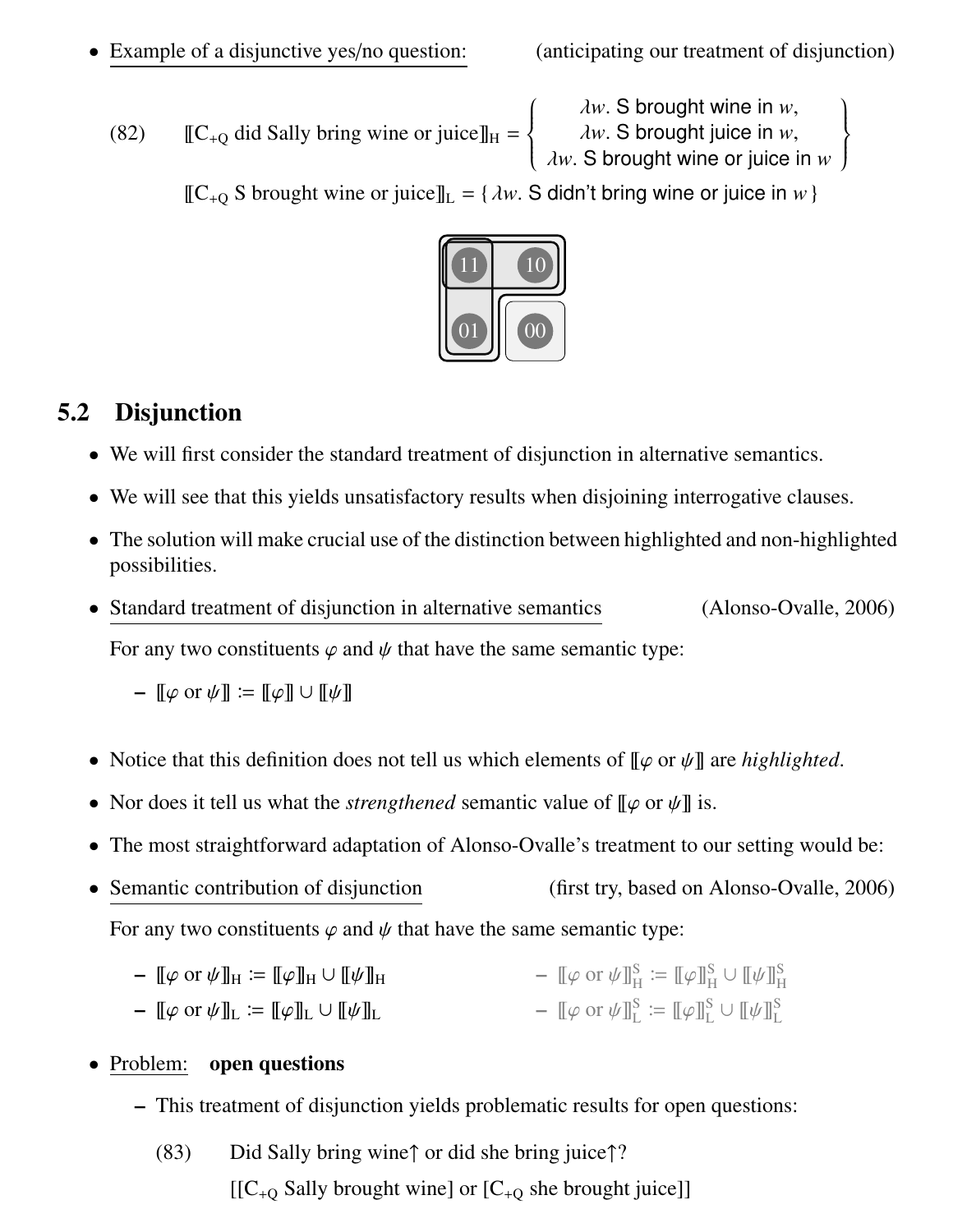



Figure 7: Compositionally deriving the proposition expressed by open questions.

- Given the rules presented so far,  $(83)$  expresses the proposition depicted in figure  $7(a)$
- This proposition differs from the desired one, depicted in figure 7(b)
- In particular, (84a) and (84b) are wrongly predicted to resolve the issue raised by  $(83)$ :<sup>7</sup>

#### (84) Wrongly predicted issue-resolving responses

- a. She didn't bring wine.
- b. She didn't bring juice.
- Solution:
	- Make use of the distinction between highlighted and non-highlighted possibilities
	- Recall: non-highlighted possibilities correspond to reversing responses
	- To reverse a disjunctive assertion or question it is not sufficient to reverse just one of the disjuncts, both disjuncts must be reversed
- Illustration:
	- Confirming and reversing responses to disjunctive assertions and questions:
		- (85) Sam or Julie is home. a. Yes, Sam is home.  $\Rightarrow$  confirming first disjunct b. Yes. Julie is home.  $\Rightarrow$  confirming second disjunct b. Yes, Julie is home.  $\Rightarrow$  confirming second disjunct c. No, neither of them is home.  $\Rightarrow$  **reversing both disjuncts**  $\Rightarrow$  reversing both disjuncts (86) Is Sam↑ home or is Julie↑ home? a. Yes, Sam is home.  $\Rightarrow$  confirming first disjunct b. Yes. Julie is home.  $\Rightarrow$  confirming second disjunct b. Yes, Julie is home.  $\Rightarrow$  confirming second disjunct<br>c. No, neither of them is home.  $\Rightarrow$  **reversing both disjuncts** 
			- No, neither of them is home.

<sup>&</sup>lt;sup>7</sup>This is also a problem for the semantics proposed by Haida (2009, 2010). Haida recognizes the problem and attempts to resolve it pragmatically. We offer a semantic solution.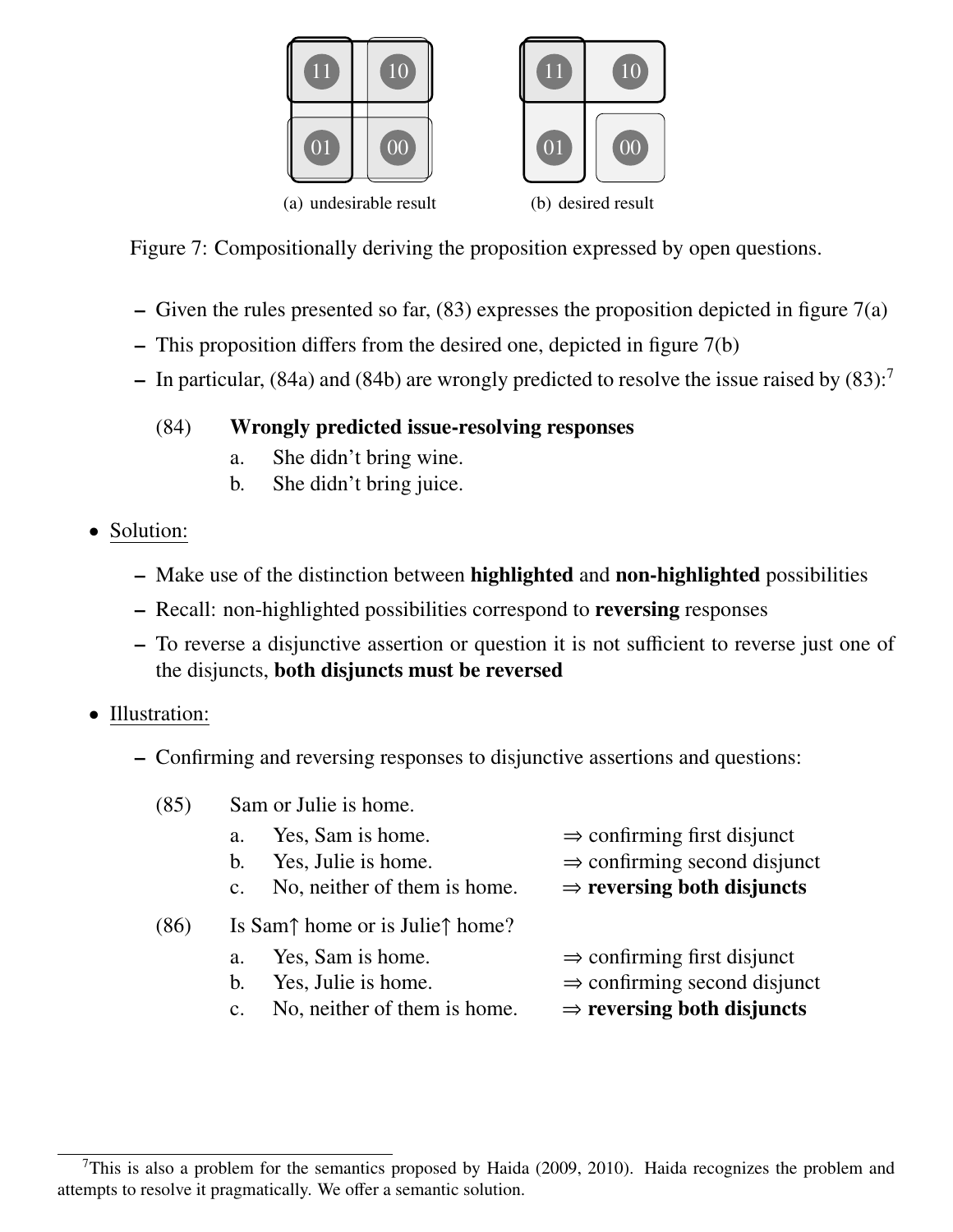• Semantic contribution of disjunction (final version,  $\Box$  denotes pointwise intersection)

For any two constituents  $\varphi$  and  $\psi$  that have the same semantic type:

- $\[\varphi \text{ or } \psi\]_H \coloneqq \[\varphi\]_H \cup \[\psi\]_H$ –  $\lbrack\lbrack\phi\rbrack\rbrack$  $\lbrack\psi\rbrack\rbrack$ <sub>L</sub>  $\lbrack\psi\rbrack\rbrack$  $\lbrack\psi\rbrack\rbrack$ <sub>L</sub>  $-$  [[ $\varphi$  or  $\psi$ ]] $_{\rm H}^{\rm S} \coloneqq$  [[ $\varphi$ ]] $_{\rm H}^{\rm S}$   $\cup$  [[ $\psi$ ]] $_{\rm H}^{\rm S}$  $-$  [[ $\varphi$  or  $\psi$ ]] $_{\rm L}^{\rm S} \coloneqq$  [[ $\varphi$ ]] $_{\rm L}^{\rm S}$   $\sqcap$  [[ $\psi$ ]] $_{\rm L}^{\rm S}$
- This gives the desired results, both for disjunctive yes/no questions and for open questions.

#### 5.3 Exclusive strengthening

• Strengthening clausal disjunctions

For any disjunctive constituent  $\varphi$  of type (*st*):

–  $[\![\varphi_{\mathrm{E}}]\!]_{\mathrm{H}} \coloneqq [\![\varphi]\!]_{\mathrm{H}}$  $\mathbb{F} \varphi_{\mathrm{E}} \mathbb{I}_{\mathrm{L}} \coloneqq \mathbb{F} \varphi \mathbb{I}_{\mathrm{L}}$  $- \mathbb{I} \varphi_{\mathrm{E}} \mathbb{I}_{\mathrm{H}}^{\mathrm{S}} \coloneqq \mathrm{exc} \, \mathbb{I} \varphi \mathbb{I}_{\mathrm{H}}^{\mathrm{S}}$  $\mathbb{I} \varphi_{\mathrm{E}} \mathbb{I}_{\mathrm{L}}^{\mathrm{S}} \coloneqq \emptyset$ 

where:

- $\text{exc}(\Sigma) := \{ \text{exc}(\alpha, \Sigma) \mid \alpha \in \Sigma \}$
- $-$  EXC( $\alpha$ ,  $\Sigma$ ) :=  $\alpha$   $\bigcup$ { $\beta$  |  $\beta$   $\in$   $\Sigma$  and  $\alpha \nsubseteq \beta$  }
- Intuitively, exc takes a set of possibilities and narrows each of these possibilities down so that we obtain a set of mutually exclusive possibilities.
- The crucial part of the definition is that of  $\text{exc}(\alpha, \Sigma)$ 
	- For every possibility  $\beta$  in  $\Sigma$ , exc removes the overlap between  $\alpha$  and  $\beta$  from  $\alpha$
	- unless  $\alpha$  is fully contained in  $\beta$  (in that case, removing the overlap between  $\alpha$  and  $\beta$ from  $\alpha$  would reduce  $\alpha$  to the empty set).
- Strengthened propositions and impositions
	- The imposition expressed by  $\varphi$  is derived from  $\llbracket \varphi \rrbracket$  and  $\llbracket \varphi \rrbracket^S$
	- The imposition of  $\varphi$  eliminates exactly those worlds that are in  $\bigcup [\![\varphi]\!]$  but not in  $\bigcup [\![\varphi]\!]$ <sup>S</sup>
	- As before, worlds that are eliminated by imposed updates will be displayed with a lighter shade of gray
- Illustration prototypical alternative question
	- (87) Did Sally bring wine↑ or did she bring juice↓?

 $[[C_{+Q}$  did Sally bring wine] or  $[C_{+Q}$  did Sally bring juice]]<sub>E</sub>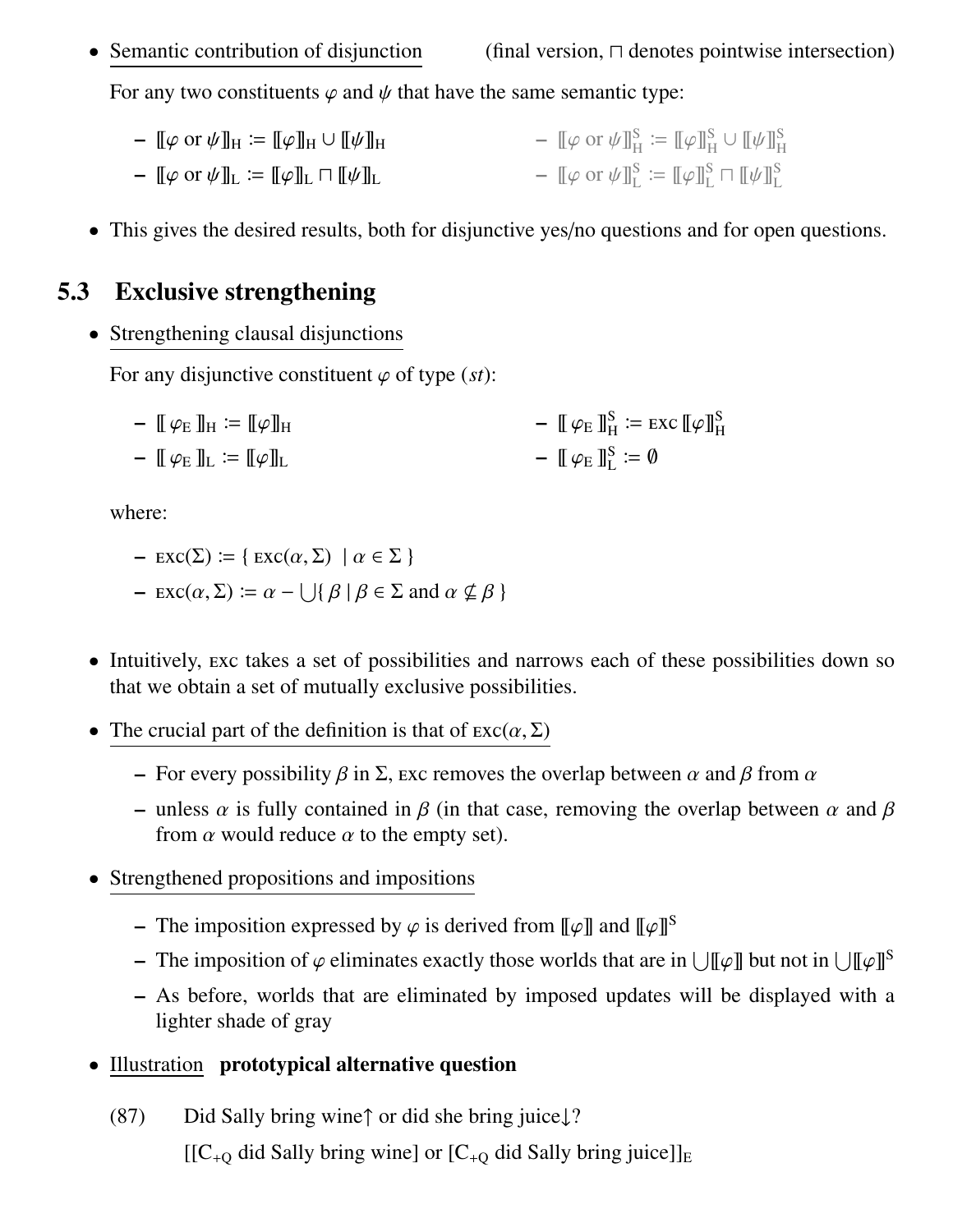

#### Illustration A or B or both

(88) Did Sally bring wine↑ or juice↑ or both↓?  $[[C_{+Q} \text{ ]} \text{ or } [C_{+Q} \text{ ]} \text{]} \text{ or } [C_{+Q} \text{ ]} \text{ or } [C_{+Q} \text{ ]} \text{ }$ 



#### • Illustration A or B or exactly one of the two

(89) #Did Sally bring wine↑ or juice↑ or exactly one of the two↓? [[C+<sup>Q</sup> wine] or [C+<sup>Q</sup> juice] or [C+<sup>Q</sup> exactly one]]<sup>E</sup>



- The distribution of exclusive strengthening
	- Exclusive strengthening does not only occur in alternative questions
	- It applies to disjunctive phrases in general, both in interrogative and in declarative constructions
	- However, its distribution is restricted in interesting ways
- Examples
	- (90) # Did anyone bring wine $\uparrow$  or juice $\downarrow$ ?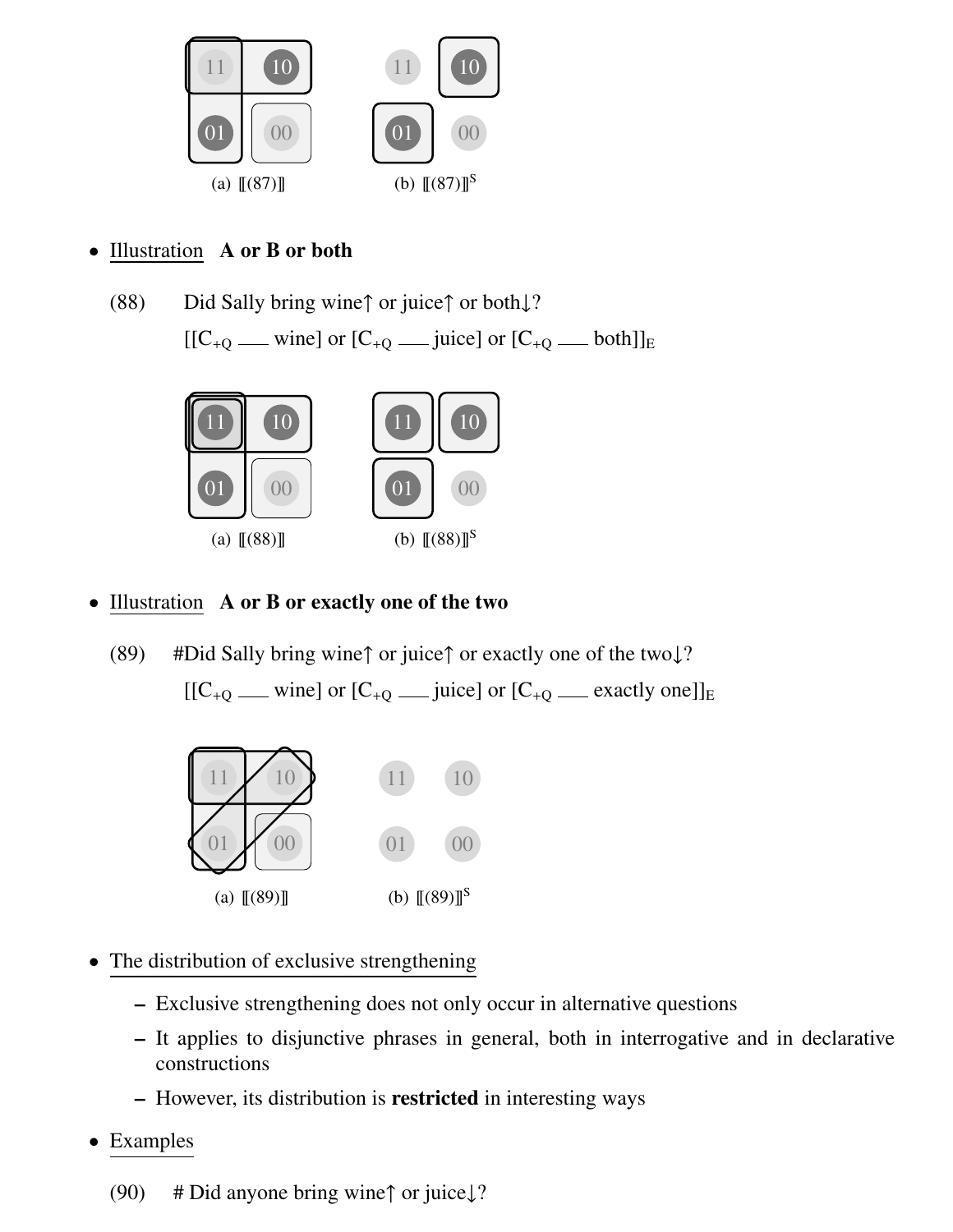- (91) # If Sally brings wine $\uparrow$  or juice, Fred will be happy.
- (92) Sally didn't bring wine↑ or juice $\downarrow$ .  $\Rightarrow$  disjunction must take wide scope
- (93) Sally failed to bring wine↑ or juice↓.  $\Rightarrow$  disjunction must take wide scope (94) None of the girls brought wine↑ or juice $\downarrow$ .  $\Rightarrow$  disjunction must take wide scope (95) Exactly two girls brought wine↑ or juice $\downarrow$ .  $\Rightarrow$  disjunction must take wide scope
- (96) Every girl brought wine↑ or juice↓.  $\Rightarrow$  disjunction can take narrow scope
- Generalization
	- Exclusive strengthening can occur in the scope of upward monotonic operators, but not in the scope of downward monotonic operators, non-monotonic operators, in the antecedent of a conditional, or in the scope of a question operator.
- The Strengthening Condition (see the paper for detailed discussion)
	- A clausal LF constituent  $\varphi$  is licensed only if  $[\![\varphi]\!]^S$  inquisitively entails  $[\![\varphi]\!]$ .
- Inquisitive entailment (Groenendijk and Roelofsen, 2009; Ciardelli and Roelofsen, 2011)
	- One proposition *A* inquisitively entails another proposition *B* if and only if every possibility  $\alpha \in A$  is contained in some possibility  $\beta \in B$ .
- Intuition
	- Exclusive strengthening is only licensed if its strengthening effect is preserved by the operators scoping over it.
	- Very similar to NPIs; only, NPIs are themselves *weakening*, and need a downward entailing operator to turn that weakening effect into a strengthening effect.

## 6 Conclusion

- Prosody
	- The final contour is the most important prosodic factor distinguishing alternative questions from equally worded yes/no questions;
	- Accentual characteristics also play a role, but are not decisive.
- Syntax
	- Alt and open questions consist of two interrogative clauses, joined by disjunction;
	- Yes/no questions consist of a single interrogative clause, containing a disjunctive phrase;
	- Syntactic structure affects contrastive focus marking and prosodic phrase boundaries;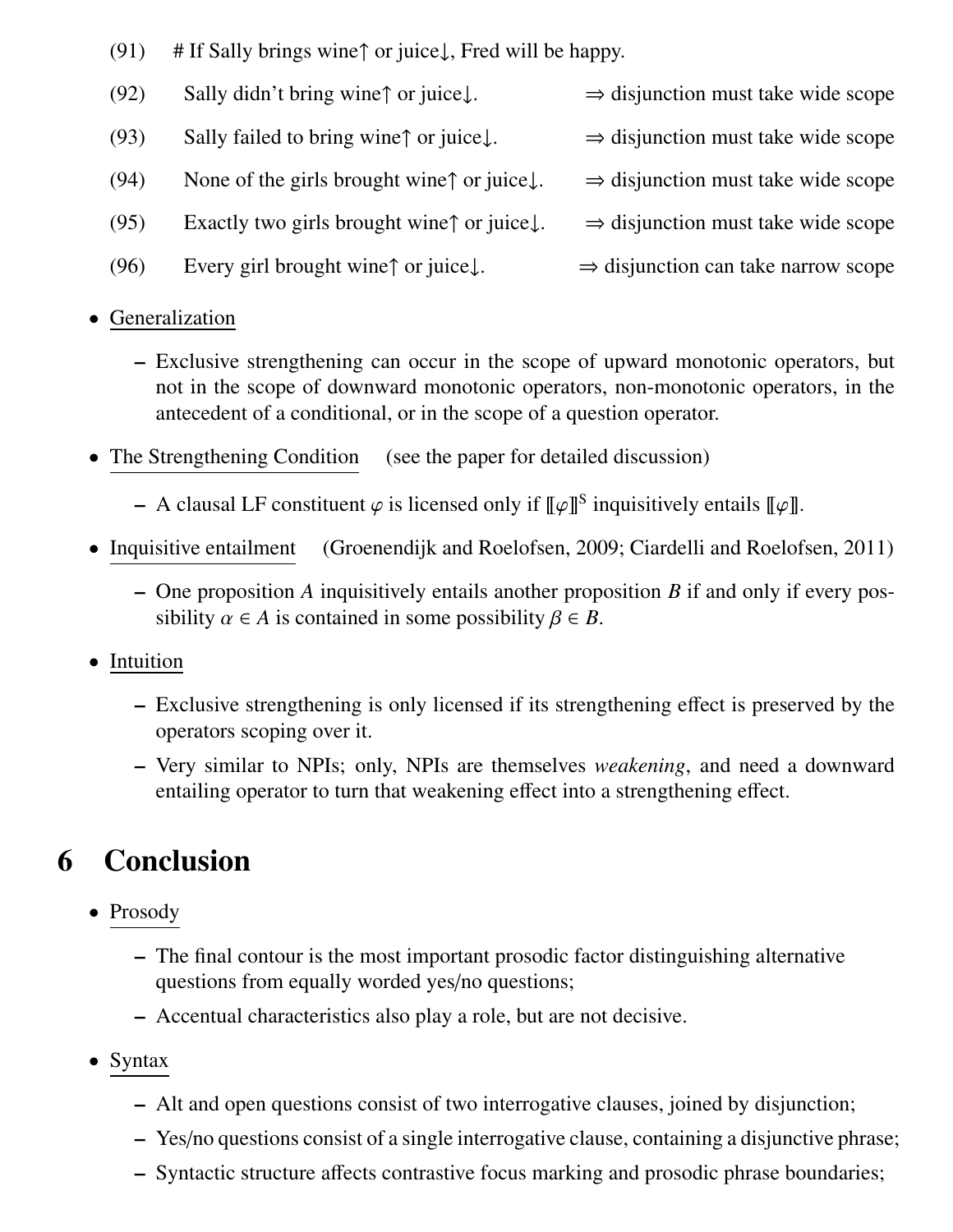- Disjunctive phrases may come with an exclusive strengthening operator, E;
- Prosodically, E induces a falling pitch movement on the final disjunct.
- Semantics
	- Inquisitive semantics and pragmatics provide a suitable framework to account for safe and issue-resolving responses;
	- A distinction between highlighted and non-highlighted possibilities was made to account for the licensing and interpretation of yes/no answers;
	- A distinction between proposed and imposed updates was made to charaterize the exclusive component of alt questions, and to account for issue-dispelling responses.
- Syntax-semantics interface
	- Interrogative complementizers were treated as polar question operators;
	- Our treatment of disjunction makes crucial use of the distinction between highlighted and non-highlighted possibilities;
	- The exclusive strengthening operator is responsible for the exclusive component of alternative questions;
	- The distribution of exclusive strengthening is restricted in interesting ways;
	- We provided a semantic account of this restricted distribution, in terms of the Strengthening Condition.

Acknowledgments. We are very grateful to Maria Aloni, Scott AnderBois, Rajesh Bhatt, Maria Biezma, Adrian Brasoveanu, Seth Cable, Ivano Caponigro, Ivano Ciardelli, Noah Constant, Jeroen van Craenenbroeck, Kathryn Davidson, Donka Farkas, Lyn Frazier, Jeroen Groenendijk, Andreas Haida, Irene Heim, Kyle Johnson, John Kingston, Angelika Kratzer, Chris Potts, Lisa Selkirk, and Michael Wagner for useful feedback on various aspects of the work presented here, and to Lisa Shiozaki for help with the experiment. We are especially indepted to Sam van Gool for fruitful collaboration during the early stages of this project. The results of this collaboration were reported in (Roelofsen and van Gool, 2010). The experiment presented in section 2 was reported earlier in (Pruitt, 2008a,b).

## References

- Aloni, M. and Égré, P. (2008). Alternative questions and knowledge attributions. *Philosophical Quarterly*. Forthcoming.
- Aloni, M. and van Rooij, R. (2002). The dynamics of questions and focus. In B. Jackson, editor, *Proceedings of SALT 12*. Cornell University, CLC Publications.
- Aloni, M., Égré, P., and de Jager, T. (2009). Knowing whether A or B. *Synthese*, pages 1–27. 2009.
- Alonso-Ovalle, L. (2006). *Disjunction in Alternative Semantics*. Ph.D. thesis, University of Massachusetts, Amherst.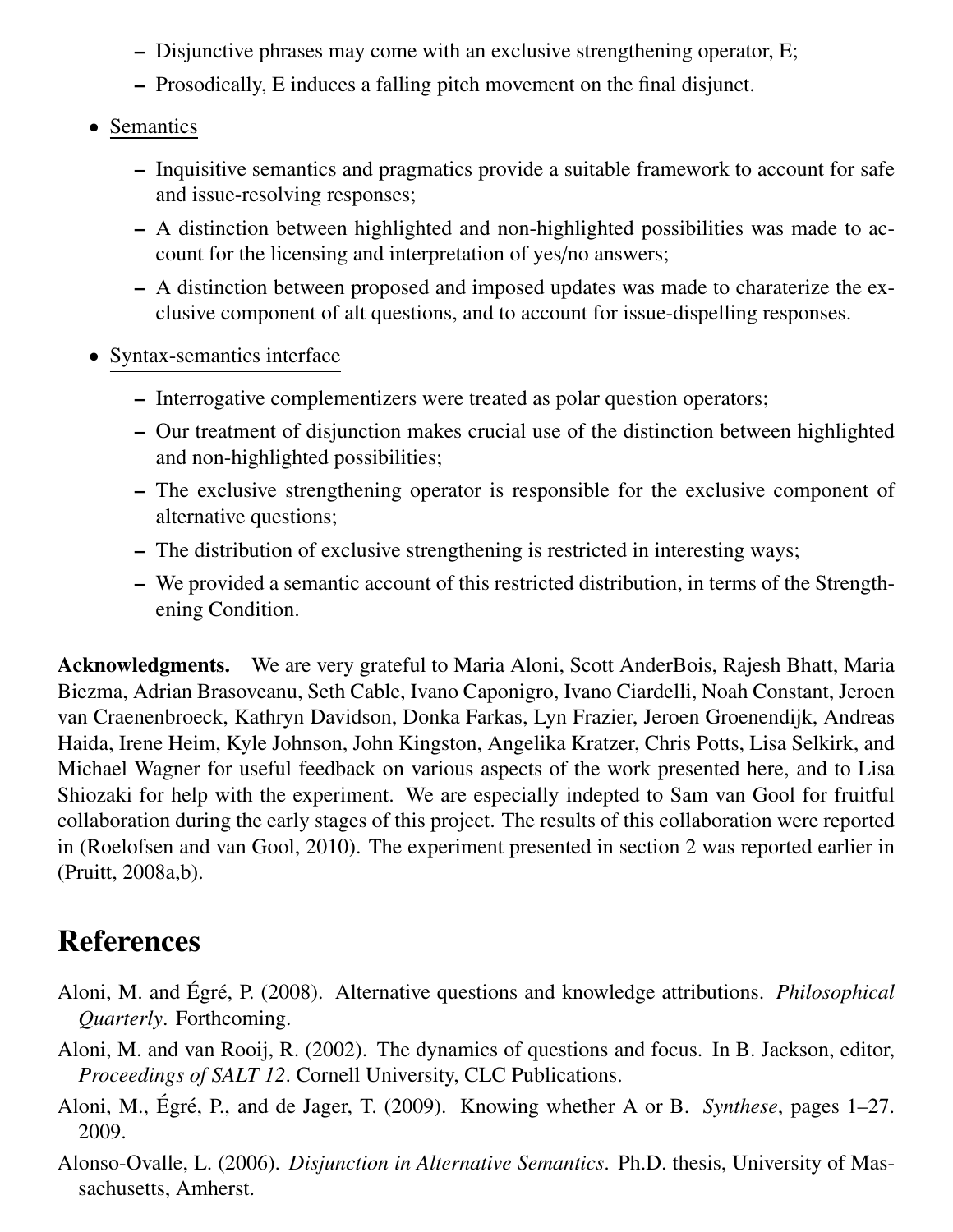- AnderBois, S. (2010). Focus and uninformativity in (Yukatek Maya) questions. Manuscript, University of California Santa Cruz.
- AnderBois, S., Brasoveanu, A., and Henderson, R. (2010). At-issue proposals and appositive impositions in discourse. In *Proceedings of Semantics and Linguistic Theory (SALT 20)*.
- Balogh, K. (2009). *Theme with variations: a context-based analysis of focus*. Ph.D. thesis, University of Amsterdam.
- Bartels, C. (1999). *The intonation of English statements and questions: a compositional interpretation*. Routledge.
- Beck, S. and Kim, S. (2006). Intervention effects in alternative questions. *The Journal of Comparative Germanic Linguistics*, 9(3), 165–208.
- Biezma, M. (2009). Alternative vs polar questions: the cornering effect. In S. Ito and E. Cormany, editors, *Proceedings of Semantics and Linguistic Theory (SALT XIX)*.
- Biezma, M. and Rawlins, K. (2010). Responding to polar and alternative questions. Manuscript, University of Massachusetts Amherst and Johns Hopkins University, retrieved from http:// blogs.umass.edu/mbiezmag/ on November 1, 2010.
- Blutner, R. (2009). Questions and answers in an orthoalgebraic approach. Manuscript, University of Amsterdam, available via www.blutner.de.
- Chierchia, G. (2004). Scalar implicatures, polarity phenomena and the syntax/pragmatics interface. In A. Belletti, editor, *Structures and Beyond*. Oxford University Press, Oxford.
- Ciardelli, I. and Roelofsen, F. (2011). Inquisitive logic. *Journal of Philosophical Logic*, 40(1), 55–94.
- Ciardelli, I., Groenendijk, J., and Roelofsen, F. (2009). Attention! *Might* in inquisitive semantics. In S. Ito and E. Cormany, editors, *Proceedings of Semantics and Linguistic Theory (SALT XIX)*.
- Ciardelli, I., Groenendijk, J., and Roelofsen, F. (2010). Information, issues, and attention. Manuscript, ILLC, University of Amsterdam. Extended version of (Ciardelli, Groenendijk, and Roelofsen, 2009).
- Den Dikken, M. (2006). Either-float and the syntax of co-or-dination. *Natural Language and Linguistic Theory*, 24(3), 689–749.
- Farkas, D. (2010). The grammar of polarity particles in Romanian. In *Edges, Heads, and Projections: Interface properties*, pages 87–124. John Benjamins Publishing Company.
- Farkas, D. (2011). Polarity particles in English and Romanian. Manuscript, UC Santa Cruz.
- Farkas, D. and Bruce, K. (2010). On reacting to assertions and polar questions. *Journal of semantics*, 27, 81–118.
- Farkas, D. and Roelofsen, F. (2011). Polarity particles in an inquisitive discourse model. Manuscript, University of California at Santa Cruz and ILLC, University of Amsterdam.
- Groenendijk, J. (2008). Inquisitive semantics and dialogue pragmatics. Rutgers lecture notes, available via www.illc.uva.nl/inquisitive-semantics.
- Groenendijk, J. and Roelofsen, F. (2009). Inquisitive semantics and pragmatics. Presented at the Workshop on Language, Communication, and Rational Agency at Stanford, available via www.illc.uva.nl/inquisitive-semantics.
- Groenendijk, J. and Stokhof, M. (1984). *Studies on the Semantics of Questions and the Pragmatics*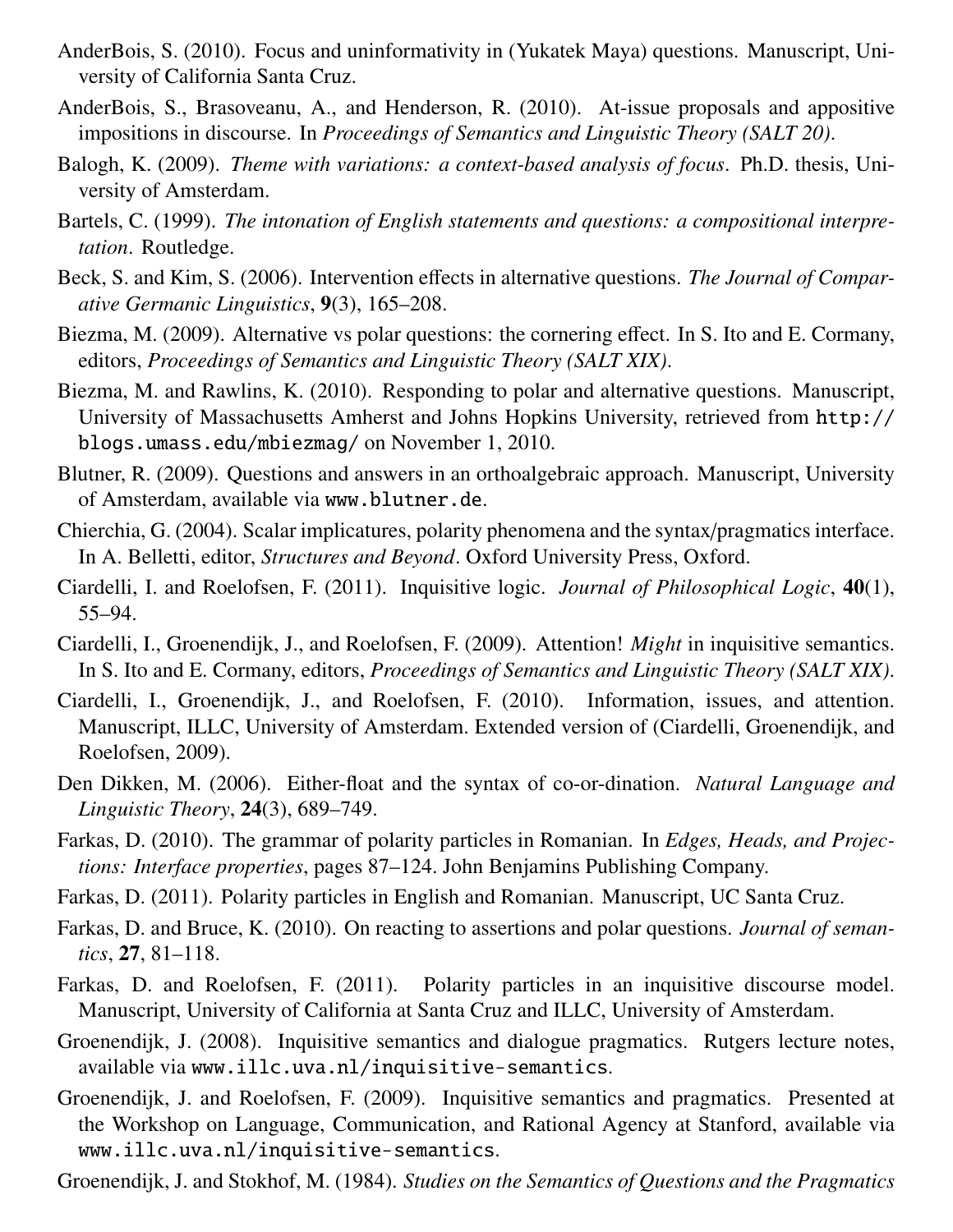*of Answers*. Ph.D. thesis, University of Amsterdam.

- Haida, A. (2009). The syntax and semantics of alternative questions in Chadic. Handout for DIP-colloquium at the ILLC in Amsterdam.
- Haida, A. (2010). On the semantics and pragmatics of yes/no-questions, yes/no-question disjunctions, and alternative questions: evidence from Chadic. Manuscript, Humboldt University of Berlin, draft version of October 8, 2010.
- Hamblin, C. L. (1973). Questions in Montague English. *Foundations of Language*, 10, 41–53.
- Han, C. and Romero, M. (2004a). Disjunction, focus, and scope. *Linguistic Inquiry*, 35(2), 179– 217.
- Han, C. and Romero, M. (2004b). The syntax of whether/Q... or questions: ellipsis combined with movement. *Natural Language* & *Linguistic Theory*, 22(3), 527–564.
- Hedberg, N., Sosa, J. M., and Fadden, L. (2004). Meanings and configurations of questions in english. In *Proceedings of the 2nd International Conference on Speech Prosody*.
- Heim, I. (1997). Predicates or formulas? Evidence from ellipsis. In *Proceedings of SALT*, volume 7, pages 197–221.
- Hofmeister, P. (2010). A linearization account of either. . . or constructions. *Natural Language* & *Linguistic Theory*.
- Horn, L. (2002). Assertoric inertia and NPI licensing. In *Chicago Linguistic Society*, volume 38, pages 55–82.
- Kaplan, A. (2007). Syntactic sensitivities of movement, ellipsis, and scope: evidence from discontinuous coordination. Manuscript, University of California Santa Cruz.
- Karttunen, L. (1977). Syntax and semantics of questions. *Linguistics and Philosophy*, 1, 3–44.
- Karttunen, L. and Peters, S. (1976). What indirect questions conventionally implicate. In *CLS 12: Papers from the Twelfth Regional Meeting*, pages 351–368. Chicago Linguistic Society.
- Kratzer, A. and Selkirk, E. (2010). Distinguishing contrastive, new and given information. Invited talk at *Sound, Structure, Meaning: Explorations at the Interface*, Georgetown University, February 2010.
- Krifka, M. (2001). For a structured meaning account of questions and answers. *Audiatur Vox Sapientia. A Festschrift for Arnim von Stechow*, pages 287–319.
- Larson, R. (1985). On the syntax of disjunction scope. *Natural Language* & *Linguistic Theory*, 3(2), 217–264.
- Mameni, M. (2010). Epistemic implicatures and inquisitive bias: a multidimensional semantics for polar questions. Master Thesis, Simon Fraser University, Vancouver.
- Merchant, J. (2001). *The syntax of silence: sluicing, islands, and the theory of ellipsis*. Oxford University Press.
- Murray, S. (2009). A hamblin semantics for evidentials. Semantics and Linguistic Theory (SALT 19).
- Potts, C. (2005). *The logic of conventional implicatures*. Oxford University Press.
- Pruitt, K. (2008a). Mapping prosody to interpretation in alternative questions. Poster presented at the 21st CUNY Conference on Human Sentence Processing, University of North Carolina, Chapel Hill, NC.